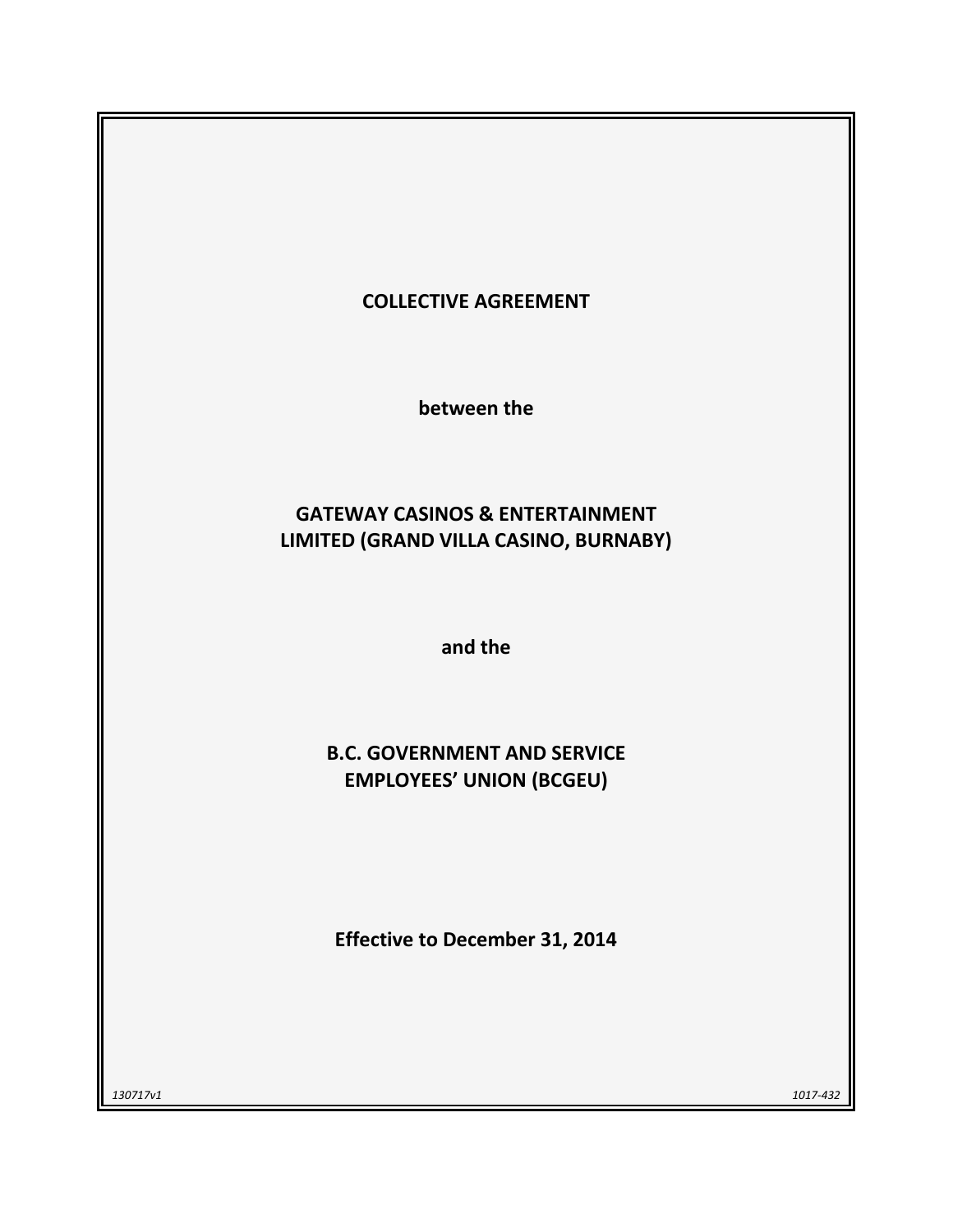| 1.1 |  |
|-----|--|
| 1.2 |  |
| 1.3 |  |
| 1.4 |  |
| 1.5 |  |
| 1.6 |  |
| 1.7 |  |
|     |  |
| 2.1 |  |
| 2.2 |  |
| 2.3 |  |
| 2.4 |  |
| 2.5 |  |
| 2.6 |  |
| 2.7 |  |
| 2.8 |  |
| 2.9 |  |
|     |  |
| 3.1 |  |
| 3.2 |  |
|     |  |
|     |  |
|     |  |
| 6.1 |  |
| 6.2 |  |
| 6.3 |  |
| 6.4 |  |
|     |  |
| 7.1 |  |
| 7.2 |  |
| 7.3 |  |
| 7.4 |  |
|     |  |
| 8.1 |  |
| 8.2 |  |
| 8.3 |  |
| 8.4 |  |
| 8.5 |  |
| 8.6 |  |
| 8.7 |  |
| 8.8 |  |
|     |  |

# **TABLE OF CONTENTS**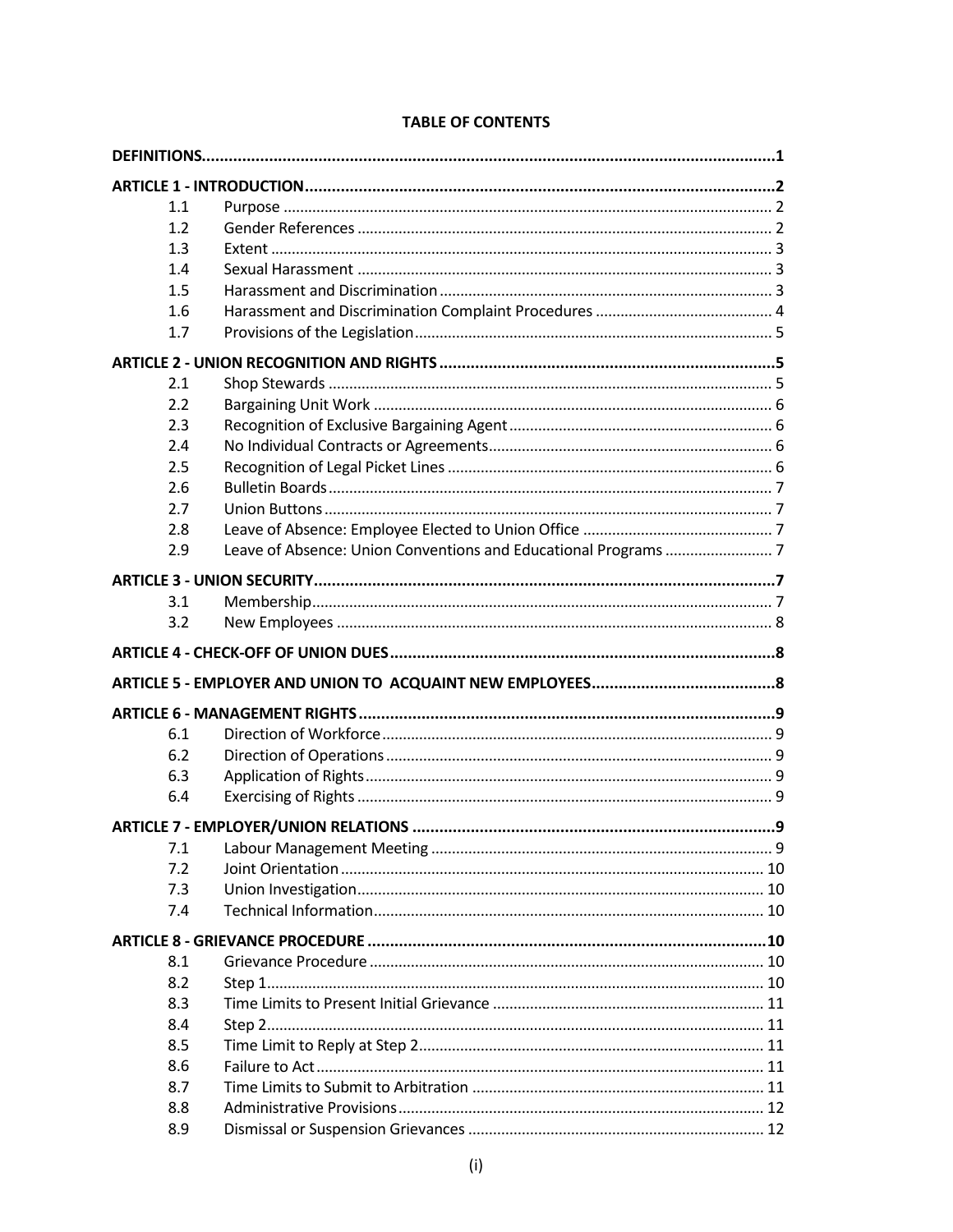| 8.10              |  |
|-------------------|--|
| 8.11              |  |
| 8.12              |  |
| 8.13              |  |
|                   |  |
| 9.1               |  |
| 9.2               |  |
| 9.3               |  |
| 9.4               |  |
|                   |  |
| 9.5               |  |
| 9.6               |  |
| 9.7               |  |
| 9.8               |  |
|                   |  |
| 10.1              |  |
| 10.2              |  |
| 10.3              |  |
| 10.4              |  |
| 10.5              |  |
| 10.6              |  |
|                   |  |
| 11.1              |  |
| 11.2              |  |
|                   |  |
| 11.3              |  |
| 11.4              |  |
|                   |  |
| 12.1              |  |
| 12.2 <sub>2</sub> |  |
| 12.3              |  |
|                   |  |
| 13.1              |  |
| 13.2              |  |
| 13.3              |  |
| 13.4              |  |
| 13.5              |  |
|                   |  |
|                   |  |
| 14.1              |  |
| 14.2              |  |
| 14.3              |  |
| 14.4              |  |
|                   |  |
| 15.1              |  |
| 15.2              |  |
| 15.3              |  |
| 15.4              |  |
| 15.5              |  |
|                   |  |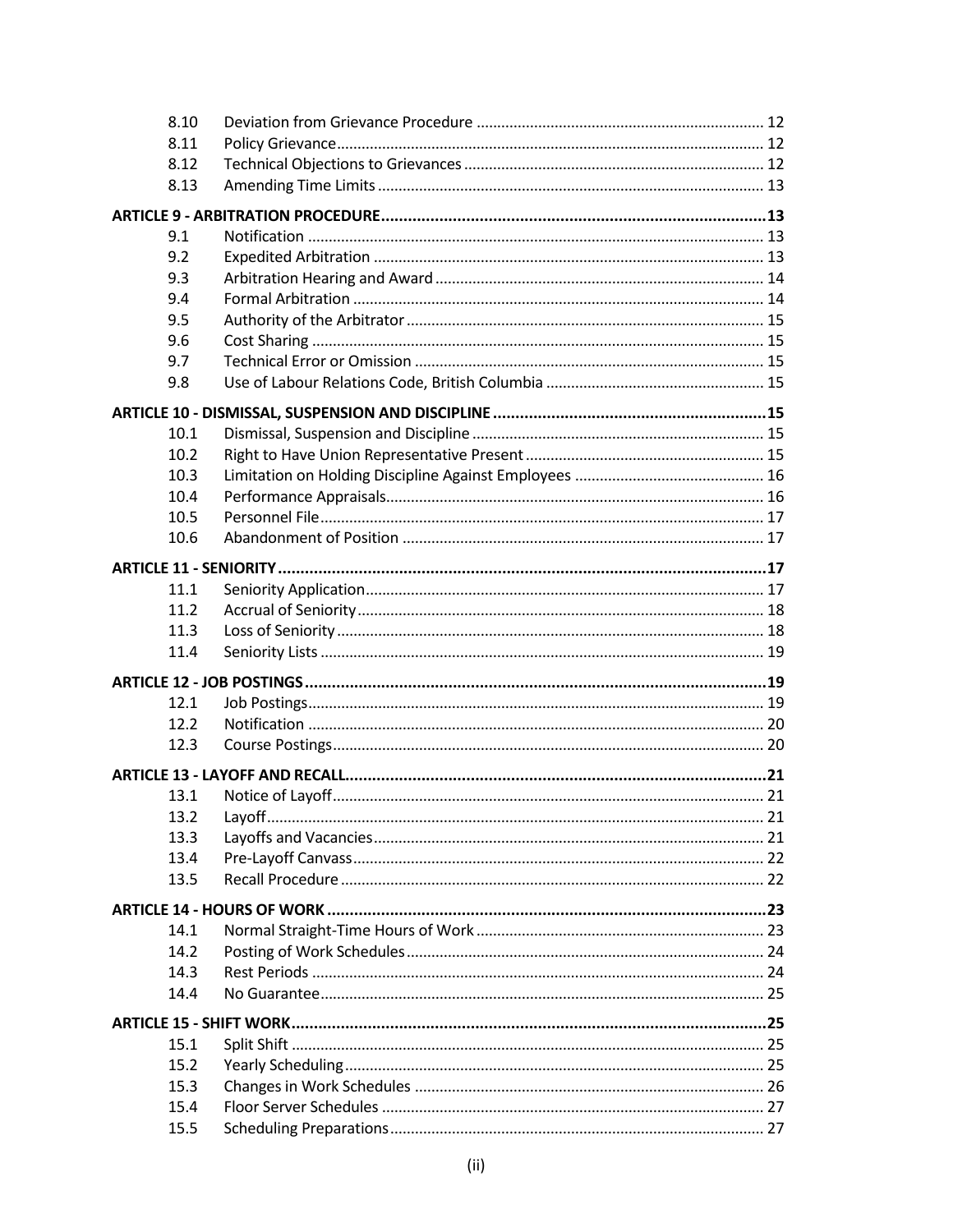| 16.1  |                                                               |  |
|-------|---------------------------------------------------------------|--|
| 16.2  |                                                               |  |
| 16.3  |                                                               |  |
| 16.4  |                                                               |  |
| 16.5  |                                                               |  |
| 16.6  |                                                               |  |
| 16.7  |                                                               |  |
| 16.8  |                                                               |  |
| 16.9  |                                                               |  |
| 16.10 |                                                               |  |
| 16.11 | Overtime for Employees Working Less Than 40 Hours Per Week 29 |  |
| 16.12 |                                                               |  |
|       |                                                               |  |
| 17.1  |                                                               |  |
| 17.2  |                                                               |  |
| 17.3  |                                                               |  |
|       |                                                               |  |
|       |                                                               |  |
| 18.1  |                                                               |  |
| 18.2  |                                                               |  |
| 18.3  |                                                               |  |
| 18.4  |                                                               |  |
|       |                                                               |  |
| 19.1  |                                                               |  |
| 19.2  |                                                               |  |
| 19.3  |                                                               |  |
| 19.4  |                                                               |  |
| 19.5  |                                                               |  |
| 19.6  |                                                               |  |
| 19.7  |                                                               |  |
| 19.8  |                                                               |  |
| 19.9  |                                                               |  |
| 19.10 |                                                               |  |
| 19.11 |                                                               |  |
|       |                                                               |  |
| 20.1  |                                                               |  |
| 20.2  |                                                               |  |
|       |                                                               |  |
| 21.1  |                                                               |  |
| 21.2  |                                                               |  |
| 21.3  |                                                               |  |
| 21.4  |                                                               |  |
| 21.5  |                                                               |  |
|       |                                                               |  |
|       |                                                               |  |
|       |                                                               |  |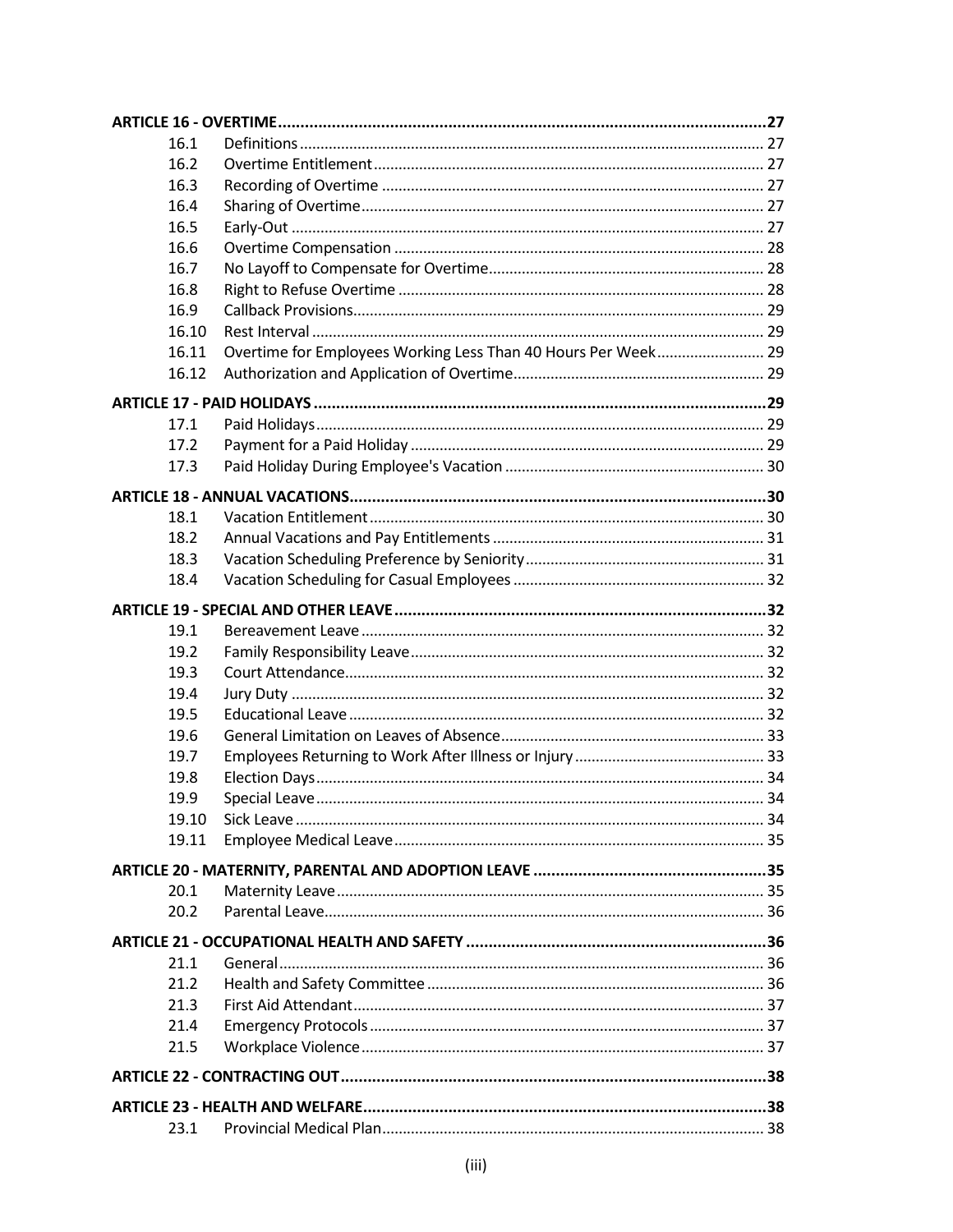| 23.2 |                                                                                      |  |
|------|--------------------------------------------------------------------------------------|--|
| 23.3 |                                                                                      |  |
| 23.4 |                                                                                      |  |
|      |                                                                                      |  |
| 24.1 |                                                                                      |  |
| 24.2 |                                                                                      |  |
|      |                                                                                      |  |
| 25.1 |                                                                                      |  |
| 25.2 |                                                                                      |  |
| 25.3 |                                                                                      |  |
| 25.4 |                                                                                      |  |
|      | ARTICLE 26 - CLASSIFICATION RECLASSIFICATION AND JOB DESCRIPTIONS 40                 |  |
|      |                                                                                      |  |
|      |                                                                                      |  |
| 28.1 |                                                                                      |  |
| 28.2 |                                                                                      |  |
| 28.3 |                                                                                      |  |
| 28.4 |                                                                                      |  |
| 28.5 |                                                                                      |  |
|      |                                                                                      |  |
| 29.1 |                                                                                      |  |
| 29.2 |                                                                                      |  |
|      |                                                                                      |  |
|      |                                                                                      |  |
|      |                                                                                      |  |
|      |                                                                                      |  |
|      |                                                                                      |  |
|      |                                                                                      |  |
|      |                                                                                      |  |
|      |                                                                                      |  |
|      |                                                                                      |  |
|      |                                                                                      |  |
|      | MEMORANDUM OF AGREEMENT 5 - Gateway Casino and Entertainment Limited Employees  55   |  |
|      | MEMORANDUM OF AGREEMENT 6 - Classification Seniority Placement into a New Position55 |  |
|      | MEMORANDUM OF AGREEMENT 7 - Re: Dealer Supervisor Scheduling Adjustments 56          |  |
|      | MEMORANDUM OF AGREEMENT 8 - Slot Attendants Qualified as Slot Supervisors 57         |  |
|      | LETTER OF AGREEMENT 1 - Administration of Clause 19.11 - Employee Medical Leave 57   |  |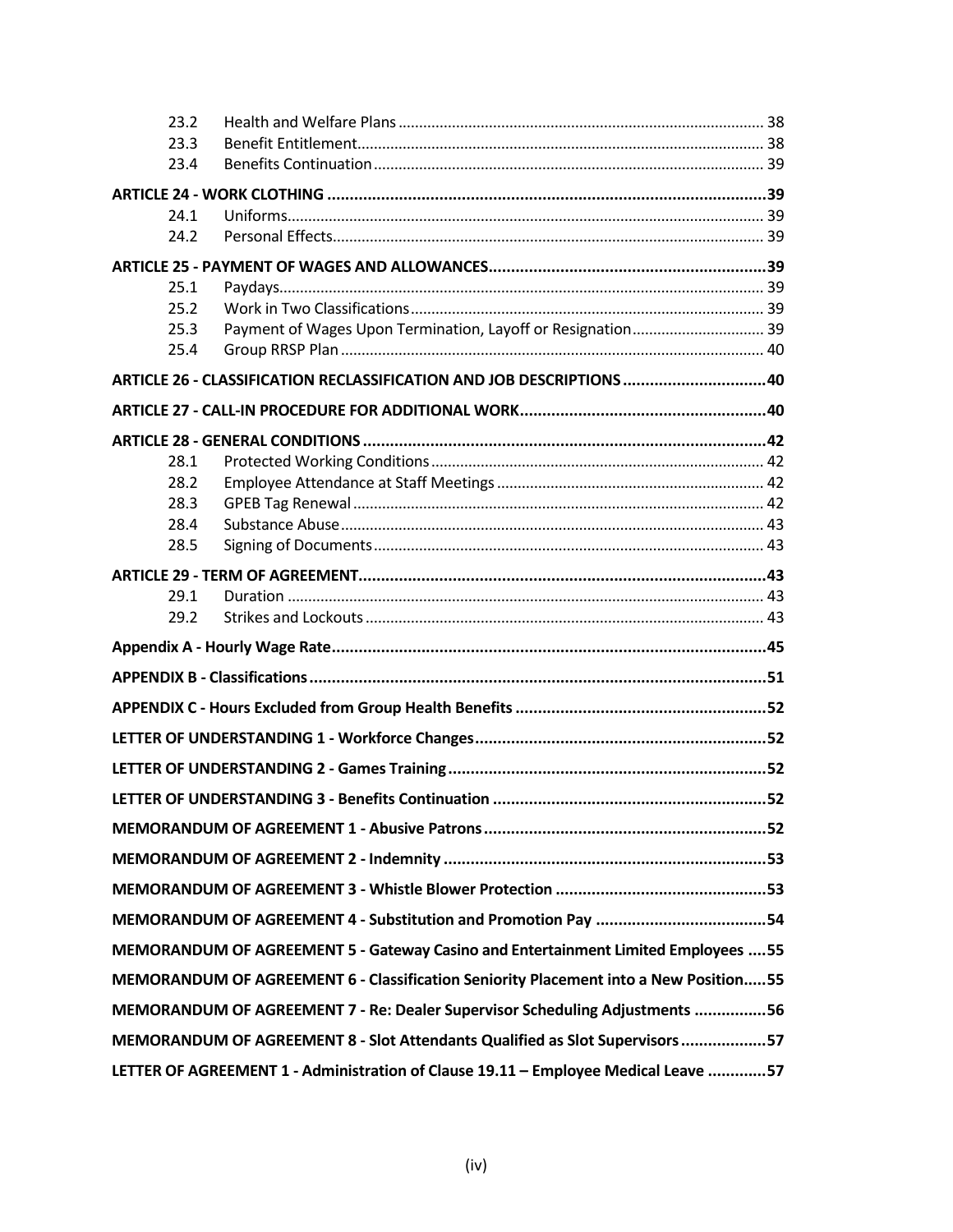#### **DEFINITIONS**

<span id="page-5-0"></span>(1) "*Agreement*" – means this Collective Agreement.

(2) "*Bargaining units*" – are defined as the bargaining units for collective bargaining described in Section 1, definitions, of the *Labour Relations Code (*British Columbia*)* for which the B.C. Government and Service Employees' Union was certified by the Labour Relations Board (British Columbia). For the Supervisors: on July 3, 2008 (Supervisors – Slot and Dealer Departments) as amended for Guest Service Representative Supervisors on December 8, 2008 as amended for Drop Team Supervisors on January 20, 2009; as amended for Cashier Supervisors on September 17, 2009; as amended for Security Supervisors on April 6, 2011. For Front Line employees: on July 31, 2008 (Slot Attendants and Dealers); as amended for Guest Service Representatives and Security on December 8, 2008; as amended for Drop Team and Food and Beverage on May 19, 2009; and as amended for Cashiers on March 9, 2011.

(3) "*Basic pay*" – means the rate of pay negotiated by the parties to this Agreement.

(4) "*Employee*" – means an employee of the Employer included in the bargaining unit.

(5) "*Employer*" – means Gateway Casinos & Entertainment Limited (*Grand Villa Casino, Burnaby*).

(a) Grand Villa Casino, Burnaby, includes the original Burnaby location as well as the current location known as the Grand Villa Casino.

(6) "*Regular employee*" – means an employee who has accepted a consistent schedule and who has completed probation.

(7) "*Casual employee*" – means an employee who does not have a schedule as per Clause 15.2 and is only scheduled to work or called to work on an as-and-when-needed basis to meet unexpected operational requirements, cover regular employees on vacation, illness or injury, education leave, compassionate leave or other leave. Casual employees cannot exercise seniority rights to access available work until 480 hours have been accumulated or six months of employment with the Employer has been completed, whichever comes first.

(8) "*Probationary employee*" – means an employee during their first 480 hours actually worked or three months with the Employer, whichever comes first.

(9) "C*hild*" – wherever the word "*child*" is used in this Agreement, it shall be deemed to include a ward of the Director of Child Protection, or a child of a spouse.

(10) "*Spouse*" – includes same sex and opposite sex common-law individuals, husband or wife.

(11) "*Day of rest*" – means a day other than a paid holiday on which an employee is not ordinarily required to perform the duties of their position. This does not include employees on a leave of absence.

(12) "*Paid holiday*" – means the 24-hour period commencing at 0001 hours of a day designated as a statutory holiday in this Agreement. Pay for the paid holiday shall be in accordance with Article 17.

(13) "*Layoff*" – means the loss of work due to a work reduction in operational hours, reorganization, closure or other material change in the organization.

*Notwithstanding* the above paragraph, a loss of hours due to the end result of the yearly scheduling process in Clause 15.2 – Yearly Scheduling, does not constitute a layoff.

(14) "*Leave of absence with pay*" – means to be absent from duty with permission and with pay.

(15) "*Leave of absence without pay*" – means to be absent from duty with permission but without pay.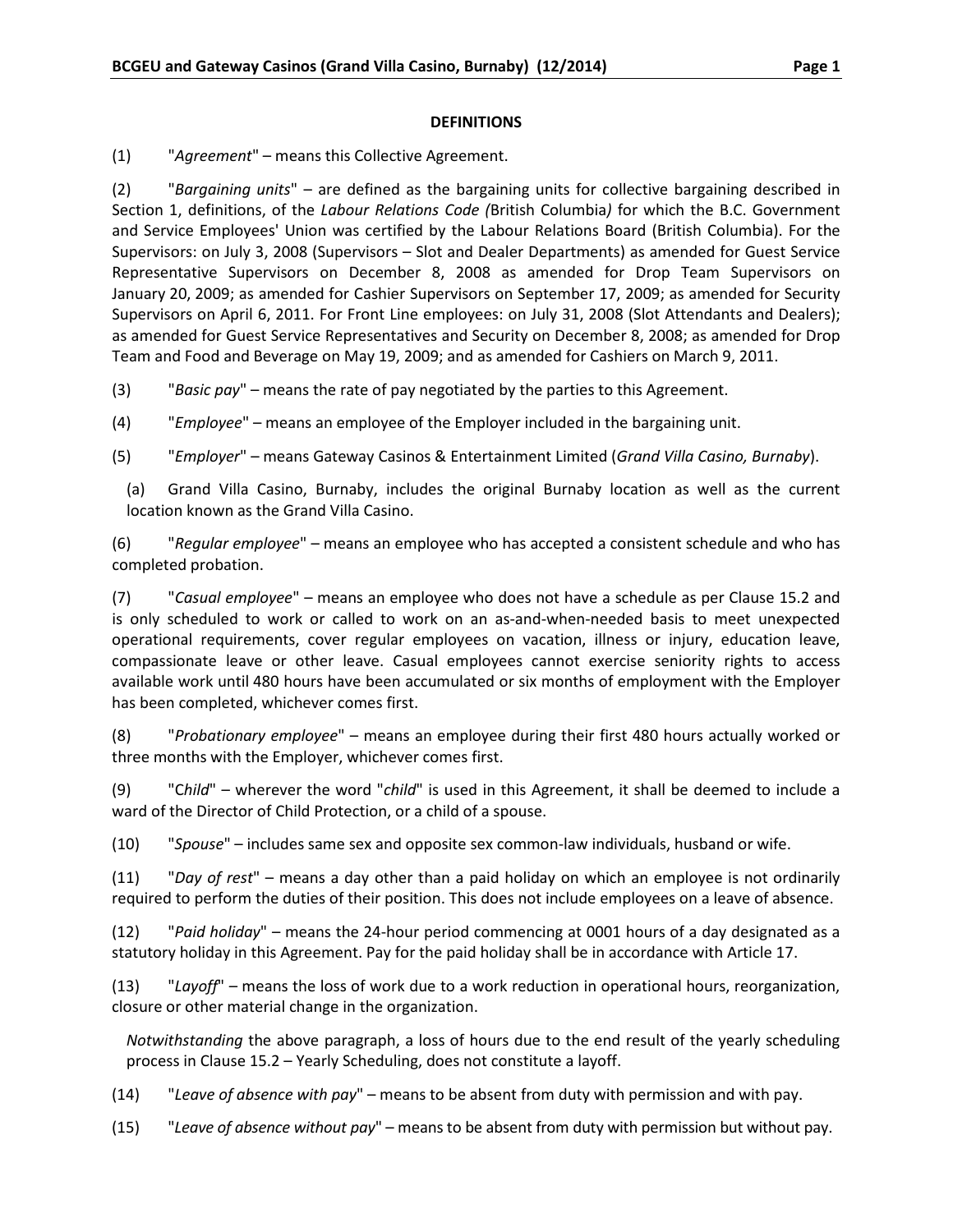(16) "*Shift*" – means a period of scheduled straight-time working hours on a scheduled workday where the hours scheduled are consecutive.

(17) "*Union*" – means the B.C. Government and Service Employees' Union (BCGEU).

(18) "*Work schedule*" – means the schedule of work shifts and days of rest.

(19) "*Work or Worked*" – includes paid leaves; unpaid leaves where compensation is recognized by the Agreement; inclusive of union leaves, WorkSafeBC absences; vacations; paid holidays, as well as unpaid leaves as authorized by the Employer. This definition includes all hours as calculated against an employee's annual hours of work.

(20) "*Qualifications*" – includes ability, skill, knowledge and past work performance.

(21) "*Harassment*" – means the harassment of a person based on any grounds enumerated in the *Human Rights Act (*British Columbia*)*, and harassment includes deliberate gestures, comments, questions, representations or other behaviours that ought reasonably to be known to be unwelcome by the recipient and which serve no legitimate work purpose.

(22) "*President of the Union*" – includes the President's designate.

(23) "*Service Seniority*" – means the established hire date for continuous employment used by the Employer for vacation entitlement.

(24) "*Classification Seniority*" – means from the first shift worked in that classification. Classification seniority previously earned will remain credited, but shall not continue to accrue, if that employee leaves a classification to work in another classification.

(25) "*Classification*" – means the positions within the bargaining units found within Appendix B – Classifications.

(26) "*Continuous Employment*" – means uninterrupted employment with the Employer and includes continuous employment where an employee transfers their employment from The Palace Casino, Baccarat Casino, Lake City Casinos, Cascades Casino or Starlight Casino to the Grand Villa Casino.

(27) "*Vacation Day*" – means a single day of unavailability credited against the employee's annual vacation entitlement pursuant to Clause 18.1(a)(b)&(c) – Vacation Entitlement. Vacation schedules shall be consistent with the Hours of Work defined in Clause 14.1 – Normal Straight-Time Hours of Work.

#### **ARTICLE 1 - INTRODUCTION**

#### <span id="page-6-1"></span><span id="page-6-0"></span>**1.1 Purpose**

(a) The purpose of this Agreement is to set forth and establish the terms and conditions of employment for those employees who come within the scope of this Agreement.

(b) Further, the purpose of the Agreement is to facilitate the peaceful adjustment of all disputes and grievances in accordance with Article 8 of this Agreement, to prevent strikes, lockouts, slowdowns or other interferences with work, unnecessary expense, and avoidable delays in carrying out the most efficient and effective operations of the Employer's business.

#### <span id="page-6-2"></span>**1.2 Gender References**

All articles and clauses referred to in this Agreement apply equally to both male and female employees.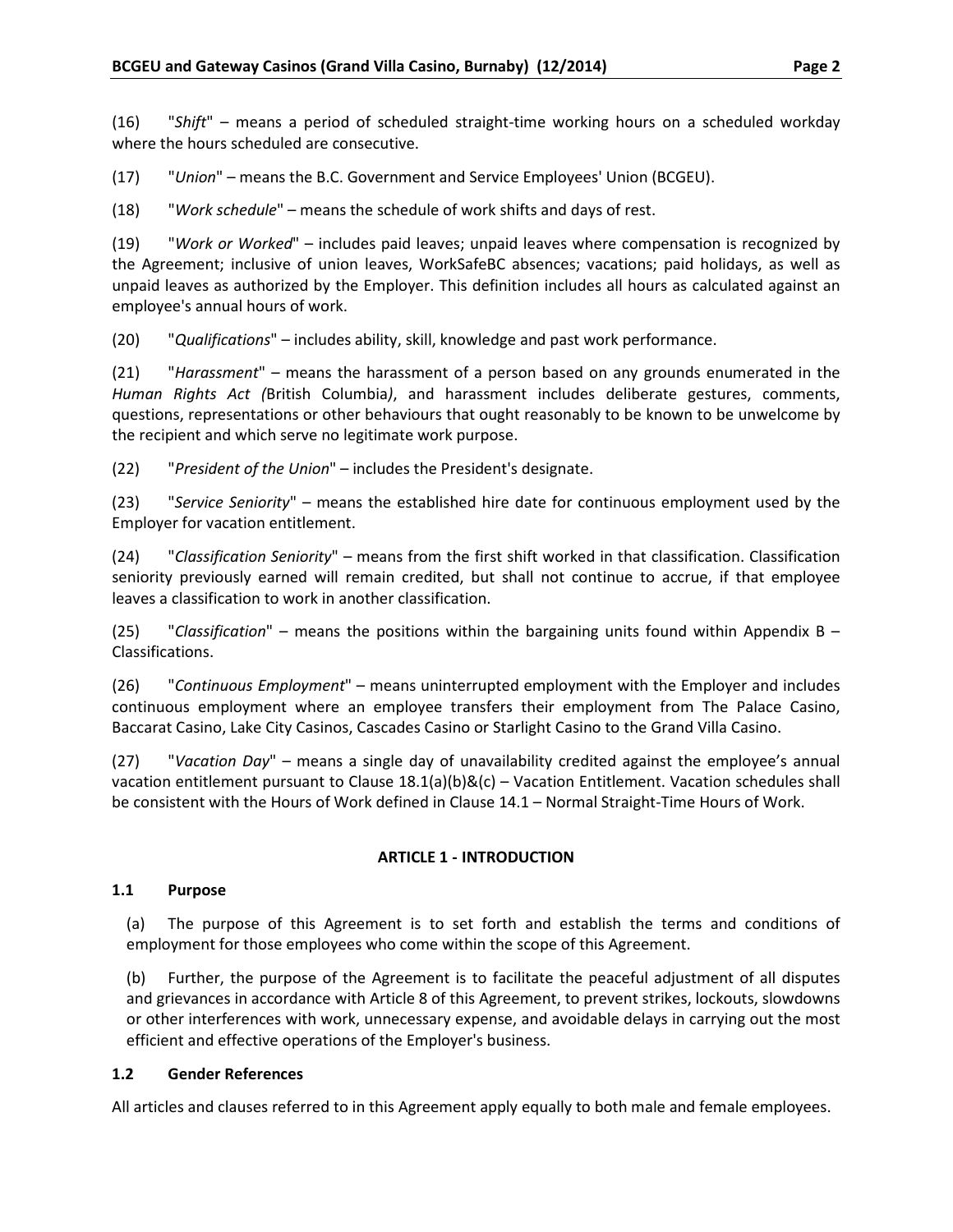#### <span id="page-7-0"></span>**1.3 Extent**

(a) The parties recognize and agree that they cannot be obligated or bound by any term, condition or provision, which would be contrary to any existing federal or provincial legislation or regulations passed pursuant thereto. In the event that any term, condition or provision, or part thereof, which is incorporated into this Agreement, whether by inadvertence, error or misunderstanding, is in fact or in law contrary to such federal or provincial legislation or regulation, then such term, condition or provision or part thereof, is void and of no effect.

(b) In the event that federal or provincial legislation, Orders in Council, regulations, or British Columbia Lottery Corporation policies makes invalid any provision of this Agreement, the remaining provisions shall remain in effect for the term of this Agreement. The Employer and the Union shall confer to settle upon a mutually agreeable provision to be substituted for the provision(s) so altered or invalidated, but failing mutual agreement on a substituted provision, the matter shall be governed by the applicable legislation, Orders in Council, regulations, or British Columbia Lottery Corporation policies. The Employer will provide the BC Lottery Corporation Policies and any variances or amendments to the area office of the Union and the chief shop steward, unless they are prohibited from doing so by the BC Lottery Corporation.

#### <span id="page-7-1"></span>**1.4 Sexual Harassment**

(a) The Union and the Employer recognize the right of employees to work in an environment free from sexual harassment. The Employer shall take such actions as are necessary respecting an employee engaging in sexual harassment.

(b) Sexual harassment means sexually oriented verbal or physical behaviour which an individual would reasonably find to be unwanted or unwelcome, giving consideration to all surrounding circumstances and which may detrimentally affect the work environment. Such behaviour could include, but is not limited to:

- (1) touching, patting or other physical contact;
- (2) leering; staring or the making of sexual gestures;
- (3) demands for sexual favours;
- (4) verbal abuse or threats;
- (5) unwanted sexual invitations;
- (6) physical assault of a sexual nature;
- (7) distribution or display of sexual or offensive pictures or material;
- (8) unwanted questions or comments of a sexual nature;
- (9) practical jokes of a sexual nature.

(c) To constitute sexual harassment behaviour may be repeated or persistent or may be a single serious incident.

(d) Sexual harassment will often, but need not, be accompanied by an expressed or implied threat of reprisal or promise of reward.

(e) Sexual harassment refers to behaviour initiated by both males and females and directed toward members of either sex.

#### <span id="page-7-2"></span>**1.5 Harassment and Discrimination**

(a) The Employer and the Union recognize the right of employees to work in an environment free from harassment and discrimination and agree that employees who engage in harassment and discrimination may be disciplined.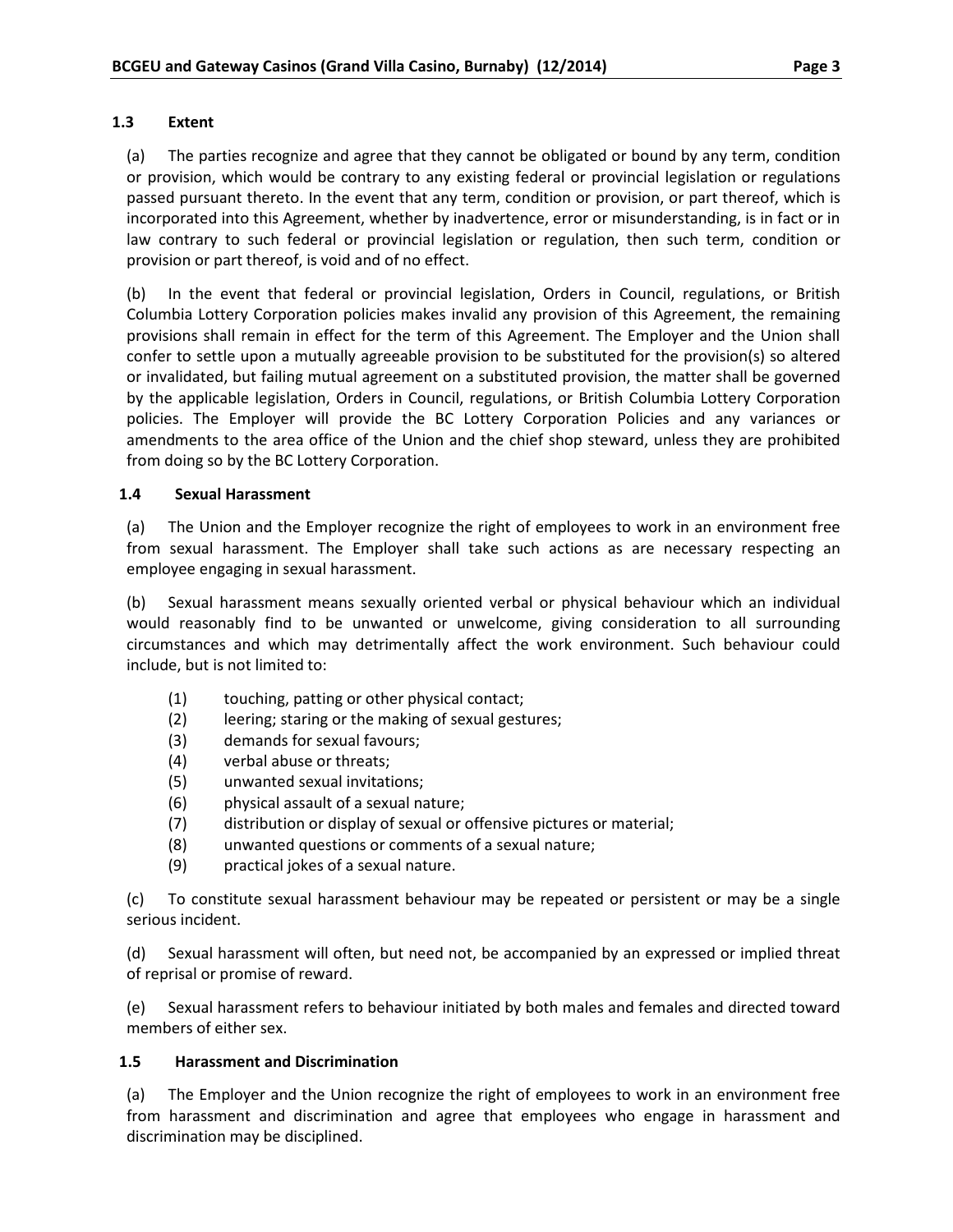(b) Harassment or discrimination means verbal or physical behaviour that is known or ought reasonably to be known to be abusive or offensive to another person, serves no legitimate work purpose, and may be discriminatory in nature, based upon another person's race, colour, national or ethnic origin, political belief, religion, marital status, family status, disability, sex, age, sexual orientation or conviction for which a pardon has been granted. Such behaviour could include, but is not limited to:

(1) physical threats or intimidation;

(2) words, gesture, actions, or practical jokes, the natural consequence of which is to humiliate, alarm or abuse another person;

(3) distribution or display of offensive pictures or materials.

(c) To constitute harassment or discrimination, behaviour may be repeated or persistent or may be a single serious incident.

(d) Harassment or discrimination does not include actions occasioned through the exercising in good faith the Employer's supervisory rights and responsibilities.

# <span id="page-8-0"></span>**1.6 Harassment and Discrimination Complaint Procedures**

In the case of a complaint of either harassment, discrimination or sexual harassment, the following shall apply:

(a) An employee (complainant) who wishes to pursue a concern arising from an alleged harassment or discrimination may submit a complaint in writing within six months of the latest alleged occurrence directly to the manager designated by the Employer to receive such complaints. Where the complaint is against the manager designated, it shall be submitted to the human resources manager. Upon receipt of the written complaint, the employer designate shall notify in writing the designated union staff representative. Complaints of this nature shall be treated in strict confidence by both the Union and the Employer.

(b) If the alleged harasser (respondent) is an employee of the Employer, she shall be given notice of the substance of such a complaint under this clause and shall be entitled to attend, participate in, and be represented at any hearing pursuant to (g) below.

(c) The Employer's designate shall investigate the complaint and shall submit her report to the human resources manager in writing within 15 days of receipt of the complaint. The human resources manager shall within 10 days of receipt of the reports give such orders as may be necessary to resolve the issue. The union staff representative, the complainant and the respondent shall be apprised of the human resources manager's resolution.

(d) Where both the complainant and the respondent, are members of the Union, each shall be given the option of having a shop steward present at any meeting held pursuant to the above investigation. A single shop steward shall not represent both employees.

(e) Pending determination of the complaint, the Employer may take interim measures to separate the employees concerned if deemed necessary.

(f) In cases where harassment may result in the transfer of an employee, every effort will be made to relocate the harasser, except that the complainant may be transferred with her written consent.

(g) Where either the complainant or the respondent, are members of the Union in conjunction with the Union, is not satisfied with the human resources manager's response, the Union will put the complaint, within 30 days, before a mutually agreed upon, independent adjudicator who specializes in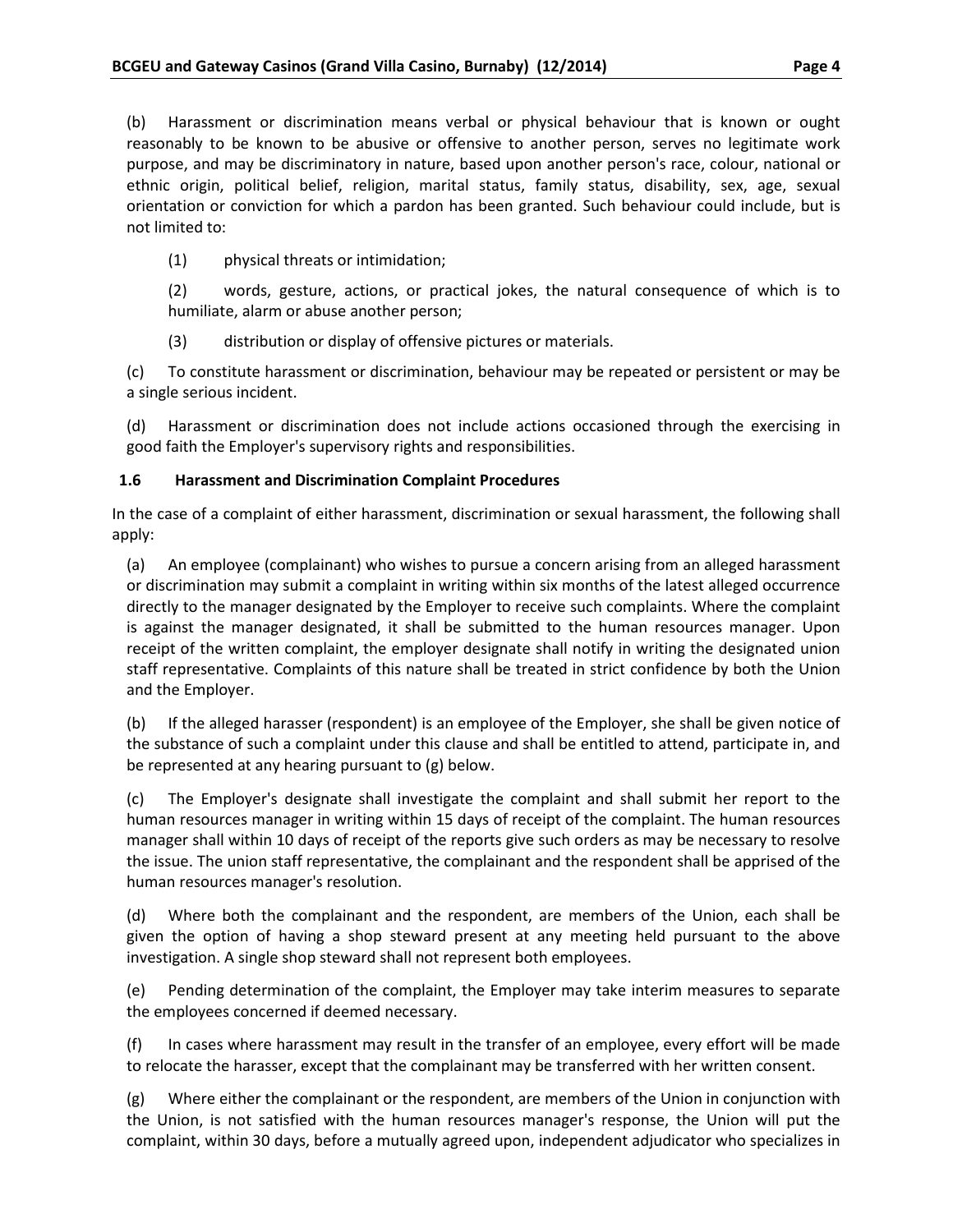cases of harassment or discrimination or sexual harassment. The adjudicator shall work with the parties to achieve a mutually acceptable resolution and if this is not achieved, the adjudicator shall have the right to:

(1) dismiss the complaint; or

(2) determine the appropriate level of discipline to be applied to the harasser;

(3) make further recommendations as are necessary to provide a final and conclusive settlement of the complaint.

(h) Disciplinary action taken against a harasser pursuant to this clause, shall not form the basis of a grievance.

(i) Where the complaint is determined to be of a frivolous, vindictive or vexatious nature, the Employer will take appropriate action which may include discipline.

(j) This clause does not preclude an employee from filing a complaint under the BC *Human Rights Act*. A complaint of harassment, discrimination or sexual harassment shall not form the basis of a grievance.

(k) Complaints under this article shall be treated in strict confidence by all parties involved.

# <span id="page-9-0"></span>**1.7 Provisions of the Legislation**

In the event that the *Employment Standards Act* provisions as amended in the future override the provisions in this Agreement, it is agreed that the *Employment Standards Act* will then apply to the matters covered in Clauses 19.2, 20.1 and 20.2, and that these clauses will then have no further application.

# **ARTICLE 2 - UNION RECOGNITION AND RIGHTS**

# <span id="page-9-2"></span><span id="page-9-1"></span>**2.1 Shop Stewards**

(a) The Employer recognizes the Union's right to select shop stewards to represent employees. The Employer and the Union will agree on the number of shop stewards, taking into account the operational needs of the Employer and the administrative needs of the Agreement. The duties of the shop steward shall be to assist in the reporting, investigation and resolution of all grievances as well as disseminating bona fide information of the Union to the employees and the Employer.

(b) The Employer agrees to recognize duly appointed shop stewards provided that the Union has first advised the Employer in writing of the names of the shop stewards so appointed. The Union agrees to advise the Employer in writing of any changes made by appointment from time to time.

(c) The necessary time which is spent by shop stewards during their regular working hours, as approved by management, reporting, investigating and resolving grievances, or attending meetings specifically provided for herein, shall be considered to be time worked and paid at straight-time. Permission to deal with grievances or related issues during regular working hours shall not be unreasonably denied. In the event that a shop steward is required by management to attend meetings outside of her regular working hours she will be paid at straight-time rates for all hours spent.

(d) The shop steward shall not be discriminated against or disciplined for performing her duties as a shop steward.

(e) Leave of absence without pay and with seniority shall be granted to shop stewards and elected representatives to attend to union business, which requires them to leave their premises of employment.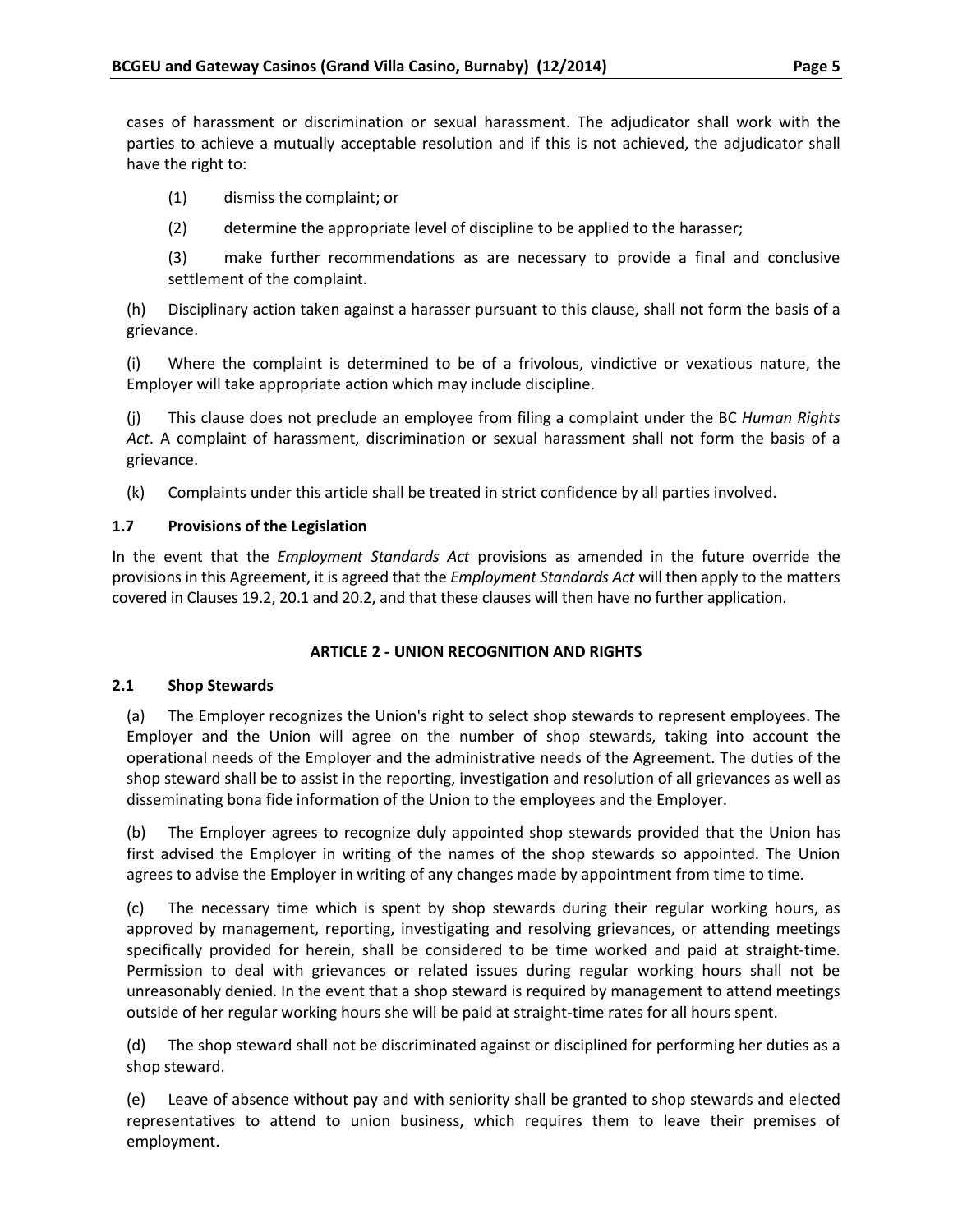(f) The Union and the shop steward or elected representatives will make every effort to provide as much advance notice as possible, for leave requirements to facilitate scheduling of employees. To facilitate the administration of (e) above, when leave without pay is granted, the leave shall be given without loss of pay and the Union shall reimburse the Employer for appropriate salary costs, including travel time incurred.

(g) The Employer will make available private meeting space with a telephone, for the use of shop stewards, as required.

# <span id="page-10-0"></span>**2.2 Bargaining Unit Work**

(a) Employees not included in either bargaining unit will not perform the duties of any position for which rates are established by this Agreement, except for the purpose of instruction, or management training, in which case trainees shall not displace or replace any member of either bargaining unit except in cases of emergency when employees are not available.

(b) The Employer recognizes that it is improper for excluded employees to do work which is presently performed by employees within either bargaining unit and will not take any action that will result in the displacement of scheduled shifts within either bargaining unit. However, the parties recognize that for the practical and efficient operation of the casino, there are occasions when an excluded employee must help. On such occasions employees from the appropriate bargaining unit will be called to work immediately and the excluded employee will cease to perform the work of the bargaining unit when a sufficient number of employees arrive at work. Such occasions shall be temporary in nature and shall not result in the displacement or exclusion of employees covered by this Agreement.

#### <span id="page-10-1"></span>**2.3 Recognition of Exclusive Bargaining Agent**

The Employer recognizes the Union as the sole and exclusive bargaining agent for the employees in the bargaining units described in the certifications issued by the Labour Relations Board, subject to the exclusions subsequently ordered by the Labour Relations Board or recognized by the parties.

#### <span id="page-10-2"></span>**2.4 No Individual Contracts or Agreements**

(a) No employee shall be compelled or be allowed to enter any individual contract or agreement with their Employer concerning the conditions of employment varying the conditions of employment contained herein.

(b) No employee shall be asked to make a written or verbal agreement with the Employer covering hours of work, wages or conditions during the term of this Agreement unless required to do so out of a duty to accommodate and by mutual agreement with the Union.

# <span id="page-10-3"></span>**2.5 Recognition of Legal Picket Lines**

(a) No employee shall be required to cross a legal picket line arising from a strike or lockout. For the purposes of this clause, a "*legal picket line*" shall mean only those picket lines expressly permitted under Section 65 of the *Labour Relations Code* of British Columbia.

(b) The Union agrees to give the Employer advance notice of the probable implementation of picket lines that might affect the Employer's operation.

(c) The Union understands and agrees that the Employer's operations are located on common sites where other unionized employees may be on strike or locked out.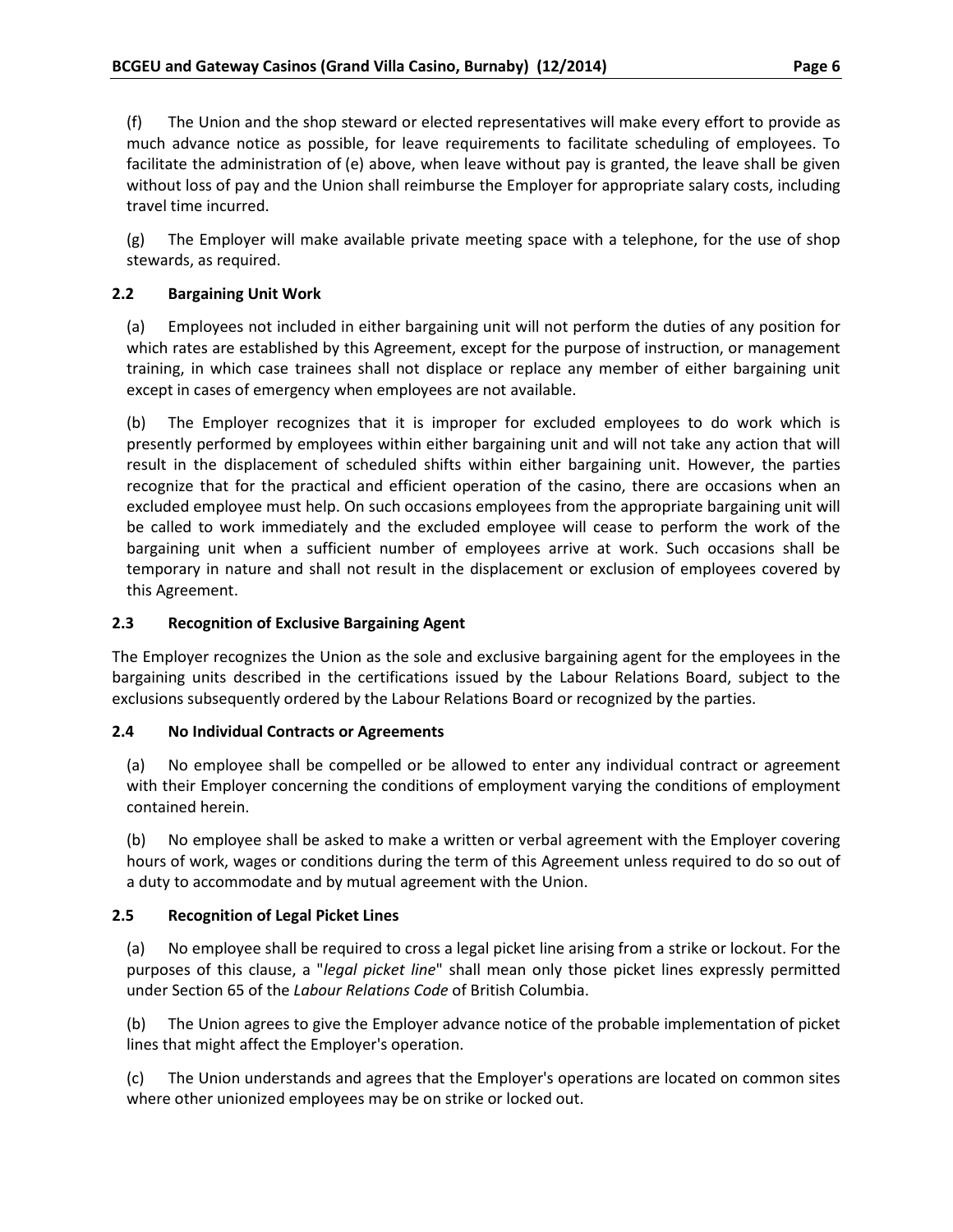(d) The Union agrees that it shall support, at any legal proceedings, any attempt made by the Employer to limit the effect of third party picketing of its operations.

### <span id="page-11-0"></span>**2.6 Bulletin Boards**

(a) The Employer will provide the Union with a bulletin board at least four feet square at a mutually agreed upon location for the posting of union notices and other union communications. The notice board shall be covered with plexiglas and locked to prevent unauthorized notices from being posted.

(b) The Employer will provide a sealed box below the bulletin board of a sufficient size to enable employees to insert written issues which they require the Union to consider or explore. Union representatives shall have the right to attend on the premises for the purposes of retrieving the employee written communications, providing prior permission is obtained from the Employer.

#### <span id="page-11-1"></span>**2.7 Union Buttons**

An employee may wear a union pin, a shop steward pin, or a union button. The union button may not exceed the size of a "*loonie*" and will not carry political, protest, or other slogans.

# <span id="page-11-2"></span>**2.8 Leave of Absence: Employee Elected to Union Office**

(a) The Employer shall grant an unpaid leave of absence with accrued service and classification seniority to an employee who is appointed or elected to a union office for a period of up to and including five years.

(b) A request for such an approved leave must be given to the Employer by the Union, in writing, on union letterhead and signed by the Treasurer of the Union at least 30 days prior to the leave taking effect.

(c) An employee who obtains such a leave of absence shall return to their former position with the accrued service and classification seniority, within the 30 calendar days after the completion of their employment with the Union. If their former position no longer exists the employee shall be deemed laid-off and the provisions of Article 13 – Layoff and Recall shall apply.

(d) The Employer is not obligated to grant such leave to more than one employee at a time.

# <span id="page-11-3"></span>**2.9 Leave of Absence: Union Conventions and Educational Programs**

(a) The employer representative responsible for scheduling, upon receipt of written notice (facsimile is acceptable) from the Union, shall grant leave of absence without pay up to and including four employees, from each classification who are elected as delegates to attend to union business. Written notice shall be given at least 15 days prior to the commencement of such leaves. In emergencies, the Employer will reasonably consider approving applications made with less than 15 days' notice.

(b) The Union recognizes that operational needs will be a factor when approving such leaves of absence and that the Employer may refuse a leave of absence to ensure that there will be sufficient employees remaining at the casino in each classification. Otherwise such leaves of absence will not be unreasonably denied.

#### **ARTICLE 3 - UNION SECURITY**

# <span id="page-11-5"></span><span id="page-11-4"></span>**3.1 Membership**

All employees, as defined in the respective certifications, must become members of the Union in good standing and maintain such membership as a condition of continued employment throughout the term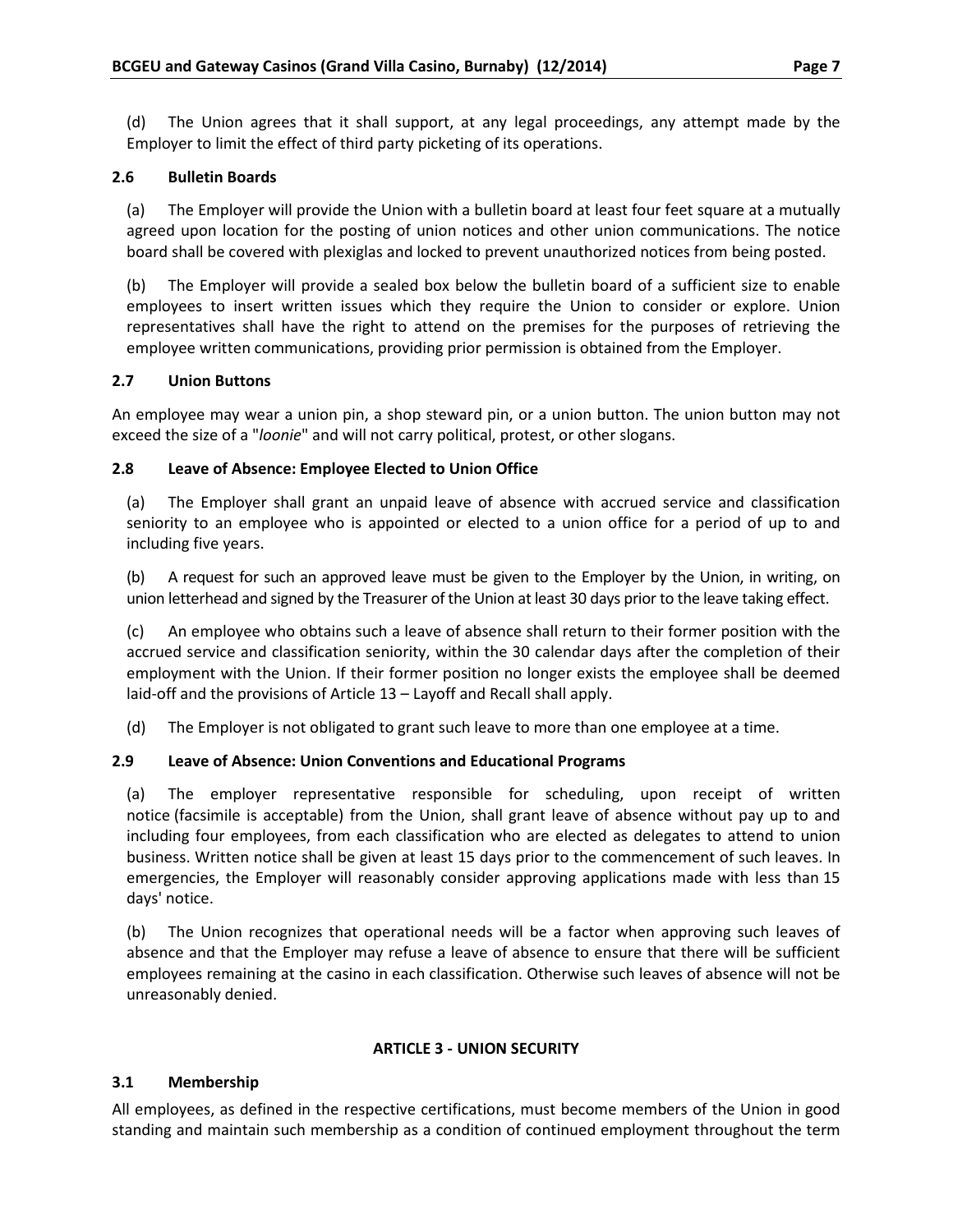of this Agreement including any new employees hired subsequent to the effective date of this Agreement.

#### <span id="page-12-0"></span>**3.2 New Employees**

The Employer agrees that it will advise each employee of the union security and check-off provisions provided for in this Collective Agreement and have such employee sign a union card. Signed union cards shall be forwarded to the Union.

#### **ARTICLE 4 - CHECK-OFF OF UNION DUES**

#### <span id="page-12-1"></span>**Check-off – Process and Procedures**

(a) The Employer agrees to deduct union dues, fines, assessments and arrears, upon receipt of the appropriate assignment of wages form, signed by each employee.

(b) Upon commencement of employment, each new employee will be required to sign the appropriate assignment of wages form. In the event that the Employer's files do not contain the necessary assignment of wages for any existing employee, such employees shall, upon demand, sign and present the appropriate assignment of wages form.

(c) All monies deducted from employees' earnings pursuant to this article, are to be forwarded to the Treasurer of the Union, together with a list of employees to whom the monies are to be credited, and the names, addresses and social insurance numbers of new employees hired, on or before the 15th day of the month following the month in which the monies were deducted.

(d) It is the responsibility of the Union to advise the Employer in writing as to the amount of money to be deducted for union dues, fines, assessments and arrears, and of any changes in the amounts to be deducted. In the event that any amount to be deducted is changed from the amount specified in the assignment of wages form signed by the employees, the Employer can require the employees to sign new forms reflecting the new amounts to be deducted prior to making such deductions.

(e) The Union recognizes and agrees that the Employer's obligation to deduct such dues is expressly restricted to make only such deductions as are permitted by law, and as are authorized by a valid assignment of wages form executed by each employee.

(f) Upon resignation, layoff, or termination for cause, the Employer will deduct the current month's dues from the employee's final paycheque and remit it as per item (c) above.

(g) In the event that the Union alleges any violation by the Employer of this article, notice of such alleged violation shall be given to the Employer in writing. If the matter is not resolved between the Employer and the Union, either party may then refer the issue directly to arbitration.

<span id="page-12-2"></span>(h) The Employer agrees to record the amount of union dues deducted on each employee's T4 slip.

# **ARTICLE 5 - EMPLOYER AND UNION TO ACQUAINT NEW EMPLOYEES**

The Employer agrees that a shop steward will be given an opportunity to meet with new employees during the orientation process without loss of pay, for up to 30 minutes in order to acquaint the new employees with the benefits and duties of union membership.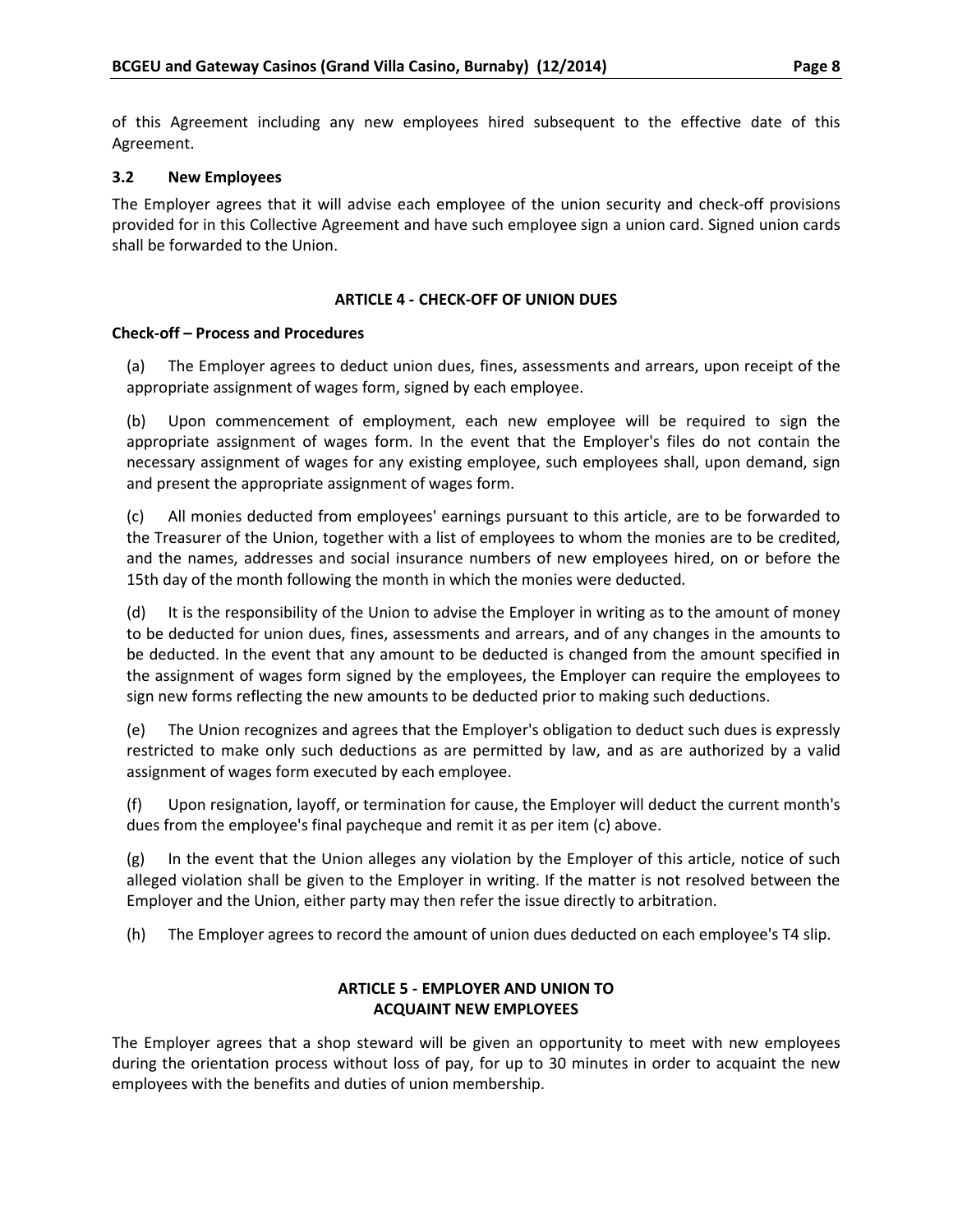### **ARTICLE 6 - MANAGEMENT RIGHTS**

### <span id="page-13-1"></span><span id="page-13-0"></span>**6.1 Direction of Workforce**

The Union recognizes the right of the Employer to direct the workforce in all respects, including scheduling, promotion, demotion, transfer, discipline, and discharge.

# <span id="page-13-2"></span>**6.2 Direction of Operations**

The Union further recognizes the right of the Employer to operate and manage its business in all respects.

# <span id="page-13-3"></span>**6.3 Application of Rights**

The Employer reserves the right to supplement and alter, as and when deemed necessary, reasonable rules and regulations to be observed by the employees. It is agreed that the rules and regulations may cover all aspects of the operation of the casino, including the procedures for dealing the games. It is further agreed that the Employer is entitled to make any changes which may be necessary to comply with the requirements of the British Columbia Lottery Corporation, or any other legislation, policies, directives, or regulations of any level of government which apply to the operation of the casino.

The Employer will post copies of any changes to the policies and procedures manual to a bulletin board designated for that purpose for the conduct of employees and issue copies to each employee as an attachment on the employee's paystub, to each shop steward and the staff representative.

# <span id="page-13-4"></span>**6.4 Exercising of Rights**

Management rights shall be exercised in a manner consistent with the terms of the Agreement.

# **ARTICLE 7 - EMPLOYER/UNION RELATIONS**

#### <span id="page-13-6"></span><span id="page-13-5"></span>**7.1 Labour Management Meeting**

No employee or group of employees shall undertake to represent the Union at meetings with the Employer without the proper authorization of the Union. To implement this the Union shall supply the Employer with the names of its officers and, similarly, the Employer shall supply the Union with a list of its supervisory or other personnel with whom the Union may be required to transact business. Lists will be maintained with updates as necessary.

(a) The Employer and the Union agree to establish a labour management committee comprised of up to five Employer and up to five union representatives, one of which may be a staff representative. The Committee may call upon additional persons for technical information, communications or advice. The Committee shall meet at the request of either party, but not more than once per month, or less than once every two months, at a place and time to be mutually agreed.

(b) The committee meetings shall be co-chaired by one employer and one union representative. The purpose of the meetings shall be to exchange information of mutual interest, to review administrative matters arising from this Agreement, and to maintain effective union/employer relations. Any discussions of grievances, as defined by this Agreement, shall be strictly on a "*without prejudice*" basis.

(c) The meetings will normally be scheduled during regularly scheduled working hours of the union representatives. Attending employees shall be paid straight-time wages for all time spent in these meetings including time extended beyond the employee's scheduled shift.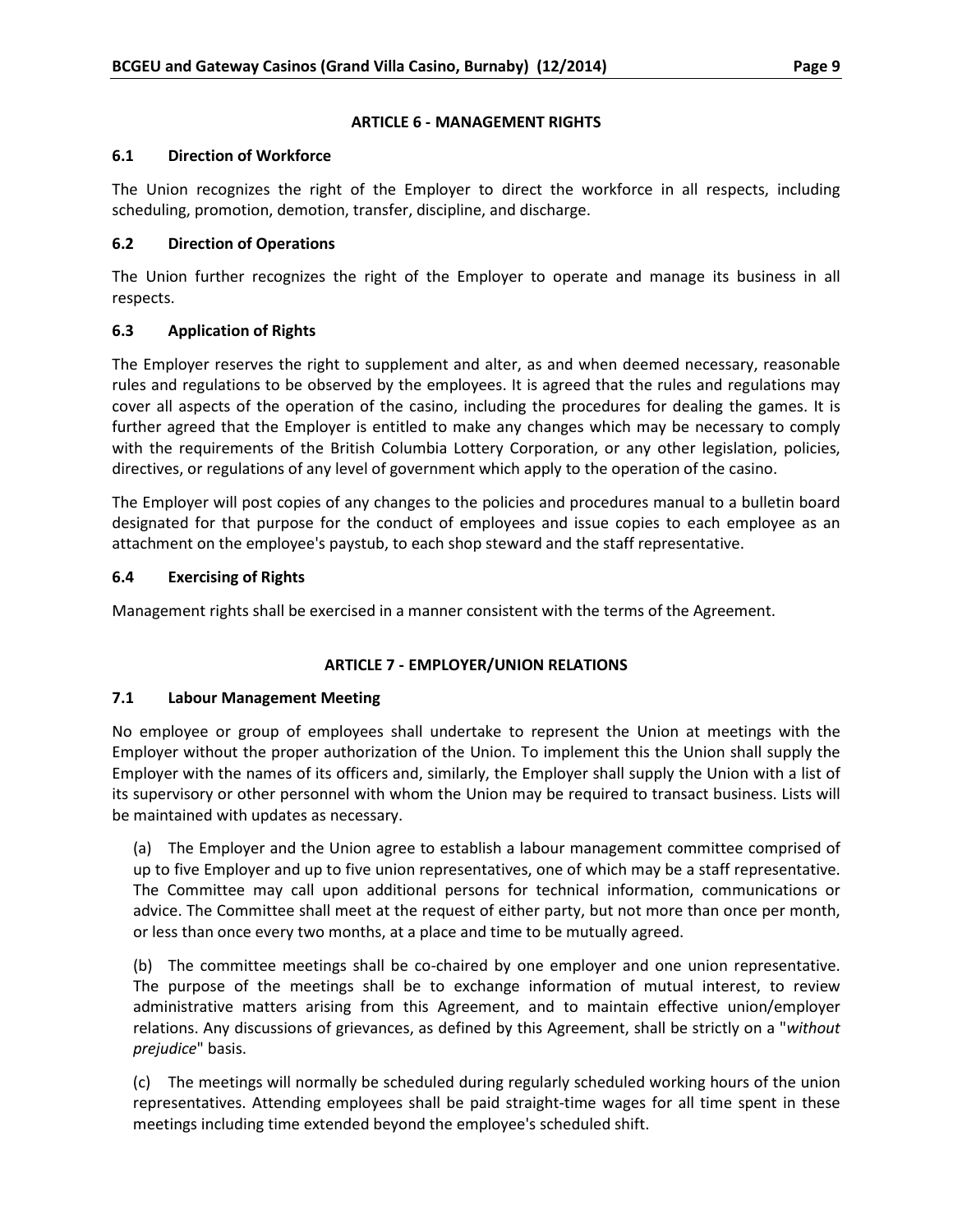(d) Minutes shall be recorded on an alternating basis between the parties. After final draft has been agreed to, the minutes will be posted on the respective bulletin boards with a copy to the Vice-President of Human Resources.

(e) The parties shall conclude action items identified by the labour management committee in a timely manner.

# <span id="page-14-0"></span>**7.2 Joint Orientation**

The parties agree that as soon as practicable, but no later than, 60 days after ratification of this Agreement, a joint orientation session involving all shop stewards, bargaining committee members, union staff representatives and management personnel, shall be held without loss of pay to review the terms and conditions of this Agreement.

#### <span id="page-14-1"></span>**7.3 Union Investigation**

(a) The Employer shall allow a properly authorized representative designated by the Union to investigate issues under this Agreement. The Employer is entitled to require an individual to substantiate that she is an authorized representative of the Union.

(b) When access is required for the purposes of such an investigation, the designated union representative will be required to obtain the prior written (faxed) permission of the Casino Manager or Shift Manager to visit the premises, such request to be responded to as soon as possible and in any event within 12 hours of the request, and such permission not to be unreasonably denied.

(c) The investigation must not result in any disruption of the Employer's operations.

(d) The Employer will provide the designated union representative with all requested pertinent documentation.

#### <span id="page-14-2"></span>**7.4 Technical Information**

The Employer agrees to provide the Union such information that is available relating to employees in the bargaining unit, as may be required by the union collective bargaining purposes.

#### **ARTICLE 8 - GRIEVANCE PROCEDURE**

#### <span id="page-14-4"></span><span id="page-14-3"></span>**8.1 Grievance Procedure**

(a) The Employer and the Union recognize that grievances may arise concerning:

(1) differences between the parties respecting the interpretation, application, operation, or any alleged violation of a provision of this Agreement, or arbitral award, including a question as to whether or not a matter is subject to arbitration; or

- (2) the dismissal, discipline or suspension of an employee bound by this Agreement.
- (b) The procedure for resolving the grievance shall be in the grievance procedure in this article.

#### <span id="page-14-5"></span>**8.2 Step 1**

The first step of the grievance procedure requires every effort to be made to settle the dispute., informally, with the designated excluded manager. The aggrieved employee shall have the right to have their shop steward present at such a discussion. Where the aggrieved employee is a shop steward, they shall not act as a shop steward in respect of their own grievance but shall submit the grievance through another shop steward or union staff representative.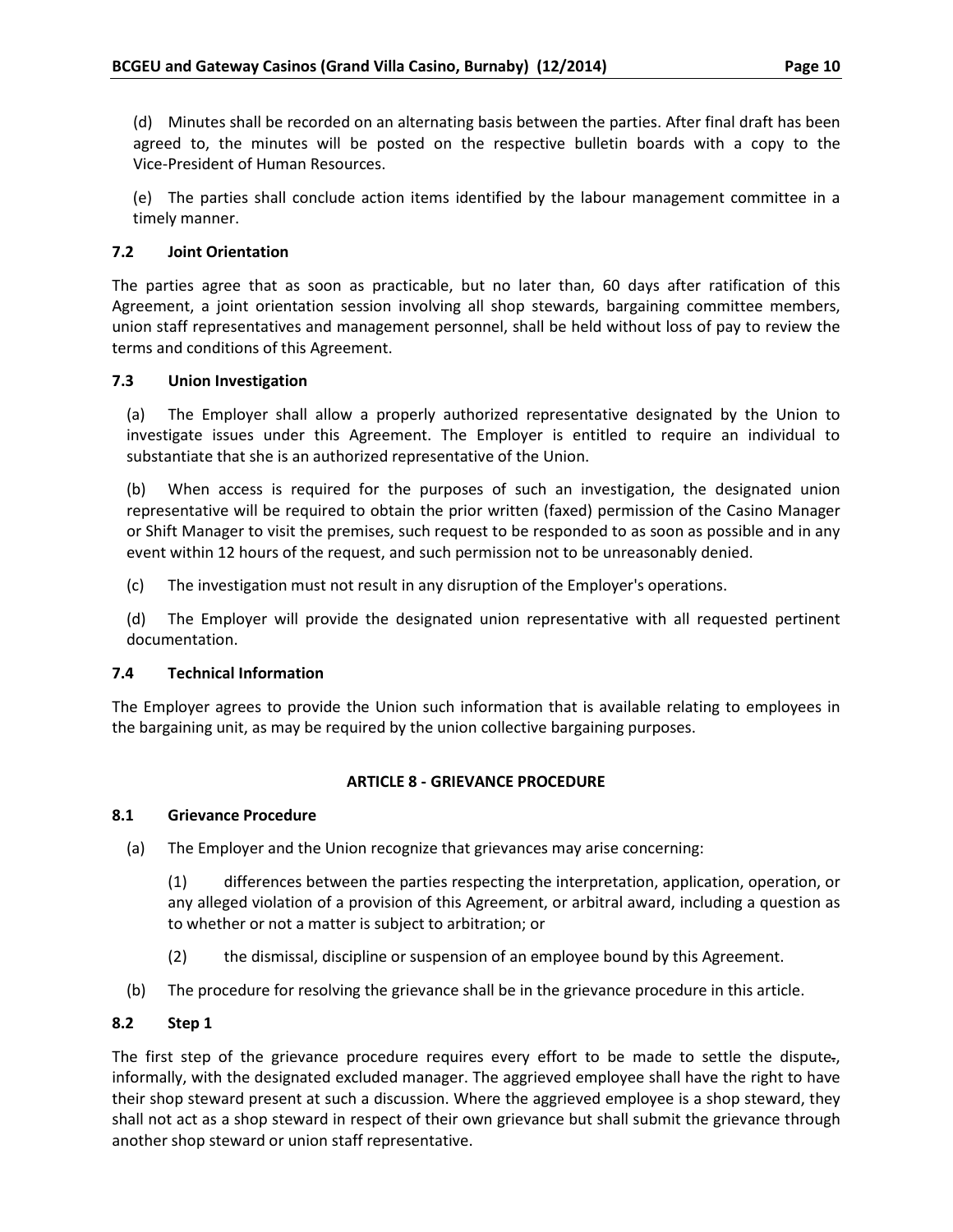#### <span id="page-15-0"></span>**8.3 Time Limits to Present Initial Grievance**

An employee who wishes to present a grievance at Step 2 of the grievance procedure, in the manner prescribed in Clause 8.4, must do so no later than 21 days after the date.

(a) on which they were notified orally or in writing, of the action or circumstances giving rise to the grievance; or

(b) on which they first became aware of the action or circumstances giving rise to the grievance.

#### <span id="page-15-1"></span>**8.4 Step 2**

(a) Subject to the time limits in Clause 8.3, the employee may present a grievance at this level by:

(1) recording their grievance on the appropriate grievance form, setting out the nature of the grievance and the circumstances from which it arose;

(2) stating the articles(s) or clause(s) of the Agreement infringed upon or alleged to have been violated, and the remedy or correction required; and

(3) transmitting their grievance to the Employer's Step 2 designate through the shop steward;

(4) The Employer's Step 2 designate shall provide the employee and shop steward with a receipt stating the date on which the grievance was received.

#### <span id="page-15-2"></span>**8.5 Time Limit to Reply at Step 2**

(a) Within 14 days of receiving the grievance at Step 2, the excluded manager designated by the Employer to handle grievances at Step 2 and the shop steward shall meet to examine the facts, the nature of the grievance and attempt to resolve the dispute. This meeting may be waived by mutual agreement.

(b) The excluded manager designated by the Employer to handle grievances at Step 2 shall reply in writing to an employee's grievance within 21 days of receiving the grievance at Step 2.

(c) Where the grievance concerns a disciplinary matter, the reply shall include a report of the Step 2 meeting and the results of investigations carried out by the Employer with regard to the facts and nature of the grievance. The report shall not be introduced as evidence at any arbitration proceeding.

(d) Investigative findings made by the Union that are relevant to the circumstances that gave rise to the grievance, shall be made available to the Employer.

#### <span id="page-15-3"></span>**8.6 Failure to Act**

A grievance shall commence and proceed through the grievance procedure within the time limits provided; otherwise it shall be deemed abandoned. The time limits may be extended by mutual consent of the parties whereas the same must be in writing. However, neither party will be deemed to have prejudiced its position on any future grievance. Requests for the time limit extension shall not be unreasonably denied.

#### <span id="page-15-4"></span>**8.7 Time Limits to Submit to Arbitration**

Failing satisfactory settlement at Step 2, and pursuant to Article 9 – Arbitration Procedure, the President of the Union, or their designate, if she chooses to pursue the matter at arbitration inform the Employer of said intention within:

- (a) 30 days after the Employer's Step 2 response has been received, or
- (b) 30 days after the Employer's Step 2 response was due.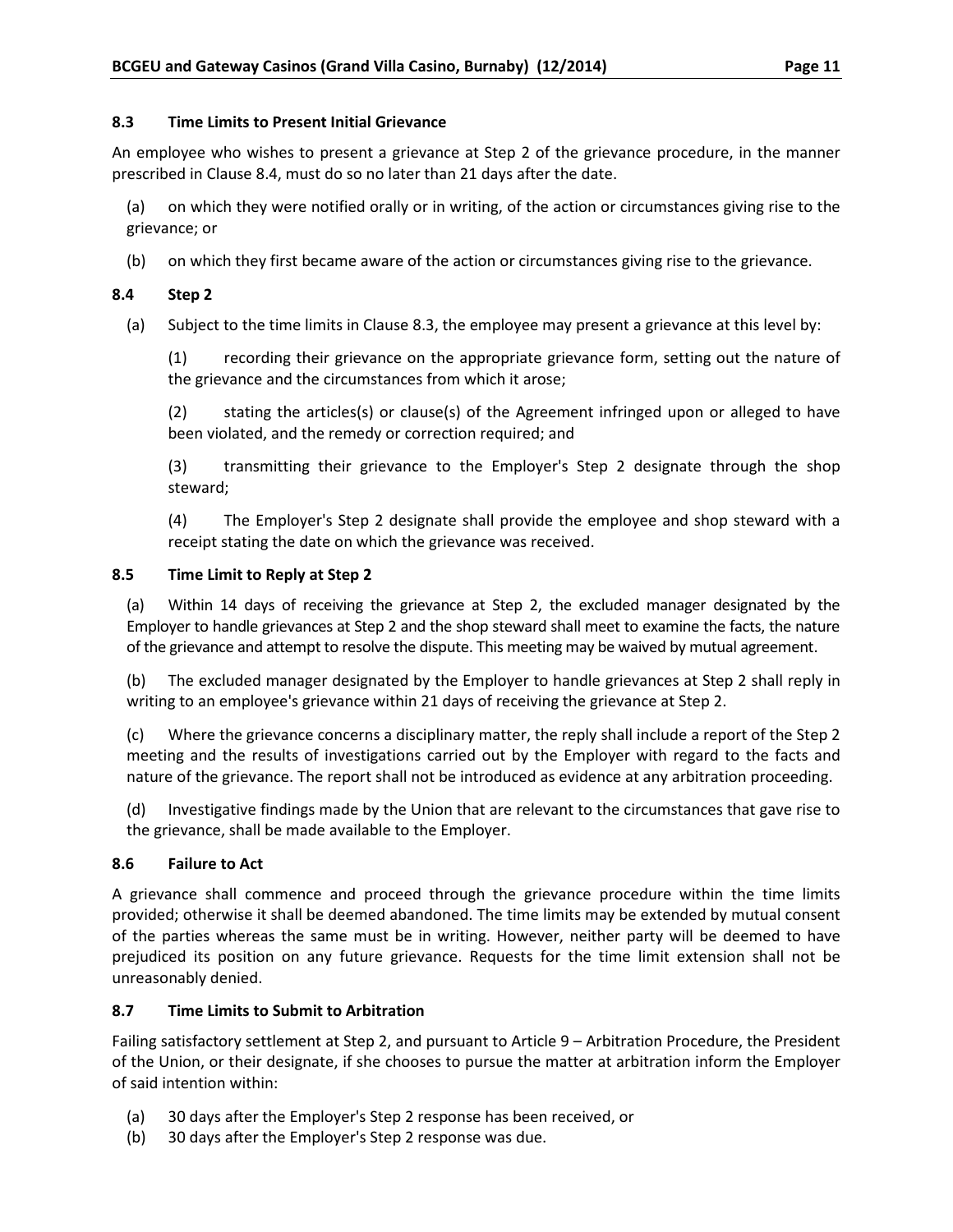#### <span id="page-16-0"></span>**8.8 Administrative Provisions**

(a) Replies to grievances at Step 2 of the grievance procedure and notification to arbitrate shall be by certified mail, courier or by facsimile.

(b) Grievances, replies and notification shall be deemed to have been presented on the date on which they were verifiably transmitted, and received on the date they were delivered.

#### <span id="page-16-1"></span>**8.9 Dismissal or Suspension Grievances**

(a) In the case of a dispute arising from an employee's dismissal, rejection on probation, suspension greater than 20 days or suspension for just cause pending investigation, the grievance may be filed directly at arbitration within 21 days of the due date on which the dismissal, rejection on probation, or suspension occurred, or within 21 days of the employee receiving such notice.

(b) Where a dispute arises from other suspensions, the grievance may commence at Step 2 of the grievance procedure within 21 days of the date on which the suspension occurred, or within 21 days of the employee receiving such notice.

#### <span id="page-16-2"></span>**8.10 Deviation from Grievance Procedure**

(a) The Employer agrees that, after a grievance has been initiated by the Union, employer representatives will not enter into discussion or negotiation with respect to the grievance, either directly or indirectly with the aggrieved employee without the consent of the Union.

(b) In the event that, after having initiated a grievance through the grievance procedure, an employee endeavours to pursue the same grievance through any other channel, then the Union agrees that, pursuant to this article, the grievance shall be considered to have been abandoned.

(c) Where an employee has filed a complaint with the Employment Standards Branch, the grievance shall be deemed to be abandoned unless the complaint is withdrawn, in writing, within 45 days of it being filed.

(d) Notwithstanding (b) above, an employee who has filed a complaint with the Human Rights Tribunal shall not have their grievance deemed abandoned through the filing of the complaint.

#### <span id="page-16-3"></span>**8.11 Policy Grievance**

(a) Where either party to this Agreement disputes the application, interpretation, or alleged violation of an article of this Agreement, the dispute shall be discussed between the parties within 30 days of the occurrence. Where no satisfactory agreement is reached, either party may submit the dispute to arbitration, as set out in Article 9 – Arbitration Procedure.

(b) Unless agreed by the parties, this article shall not be used by the Union to initiate a grievance directly affecting an employee or group of employees where such employees themselves could otherwise initiate a grievance through the grievance procedure. This provision shall not be utilized to circumvent any mandatory provision of the grievance procedure.

#### <span id="page-16-4"></span>**8.12 Technical Objections to Grievances**

It is the intent of both parties to this Agreement that no grievance shall be defeated merely because of a technical error other than time limitations in processing the grievance through the grievance procedure. To this end an arbitrator shall have the power to allow all necessary amendments to the grievance and the power to waive formal procedural irregularities in the processing of a grievance in order to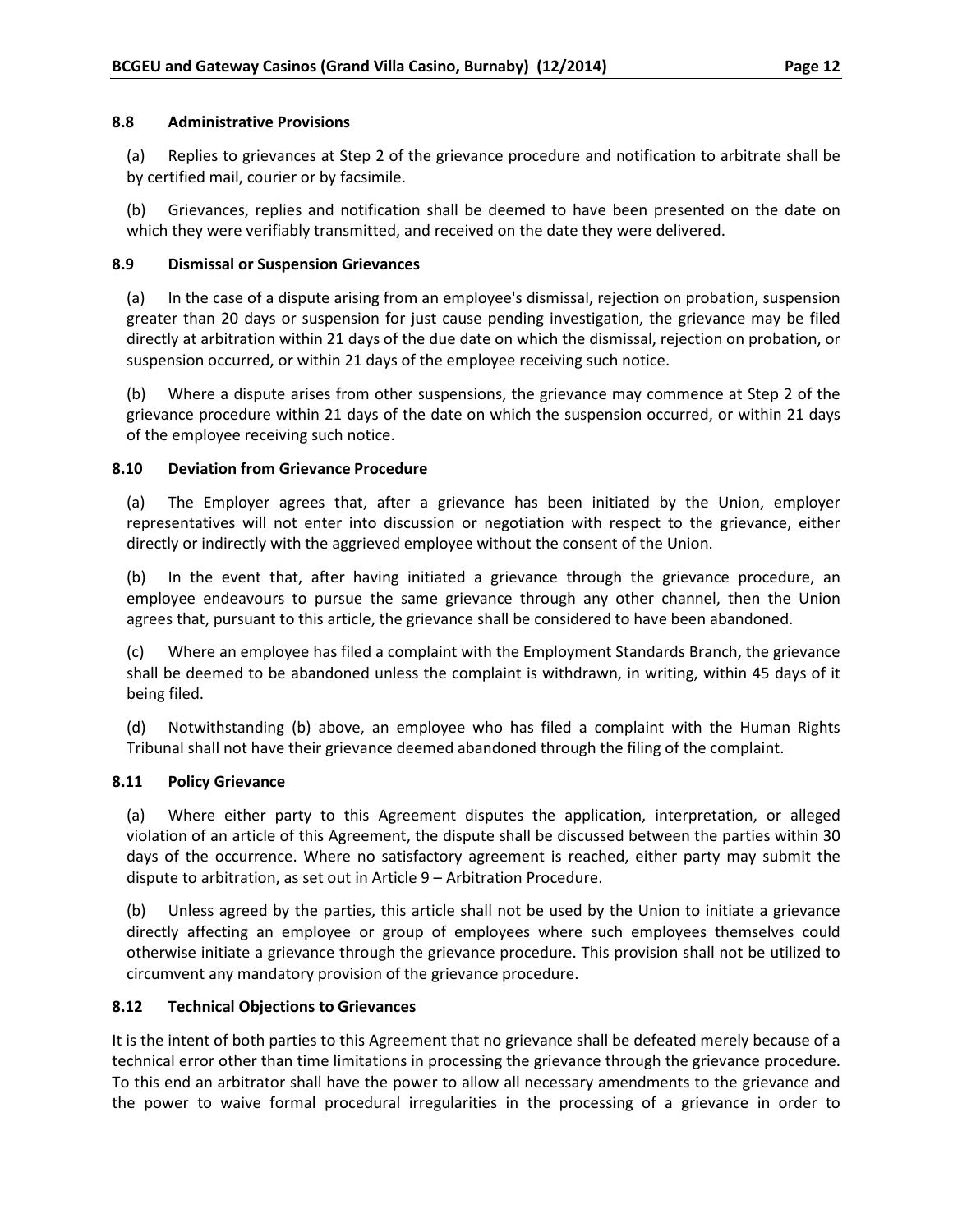determine the real matter in dispute and to render a decision according to equitable principles and the justice of the case.

#### <span id="page-17-0"></span>**8.13 Amending Time Limits**

The time limits fixed in this grievance procedure may be altered by mutual consent of the parties, but the same must be in writing and will not be unreasonably denied.

#### **ARTICLE 9 - ARBITRATION PROCEDURE**

#### <span id="page-17-2"></span><span id="page-17-1"></span>**9.1 Notification**

Where a difference arising between the parties relating to the interpretation, application, or administration of this Agreement, including any question as to whether a matter is arbitrable, or where an allegation is made that a term or condition of this Agreement has been violated, either of the parties, after exhausting the grievance procedure in Article  $8 -$  Grievance Procedure, may notify the other party within 30 days of the receipt of the reply at the second step, of its desire to submit the difference or allegations to arbitration.

#### <span id="page-17-3"></span>**9.2 Expedited Arbitration**

The parties have agreed to the following terms, conditions and process to resolve certain grievances by non-precedential expedited arbitration:

(a) All grievances shall be considered suitable for expedited arbitration, except grievances in the nature of:

- (1) policy grievances;
- (2) grievances requiring substantial interpretation of a provision of the Agreement;
- (3) grievances requiring the presentation of extrinsic evidence;
- (4) dismissals;
- (5) rejection on probation;
- (6) grievances involving a claim of duty to accommodate;
- (7) demotions; and
- (8) suspensions of 20 days or greater.

Despite the foregoing, by mutual agreement, a grievance falling into any of the above-listed categories may be resolved by expedited arbitration.

(b) The expedited Arbitrator, who shall act as sole arbitrator, shall be selected from the list as identified below, on a rotational basis, or shall be a different arbitrator mutually agreed to by the parties:

| Ron Keras          | Kate Young    |
|--------------------|---------------|
| <b>Brian Foley</b> | Mark Atkinson |
| Mark Brown         |               |

(c) By January 31st of each year, the parties will schedule a minimum of two consecutive working days bi-annually, in each of, March and September, for hearings to resolve grievances that are suitable for expedited arbitration.

(d) The expedited arbitration process is intended to be informal.

(e) Outside counsel will not be used to represent either party.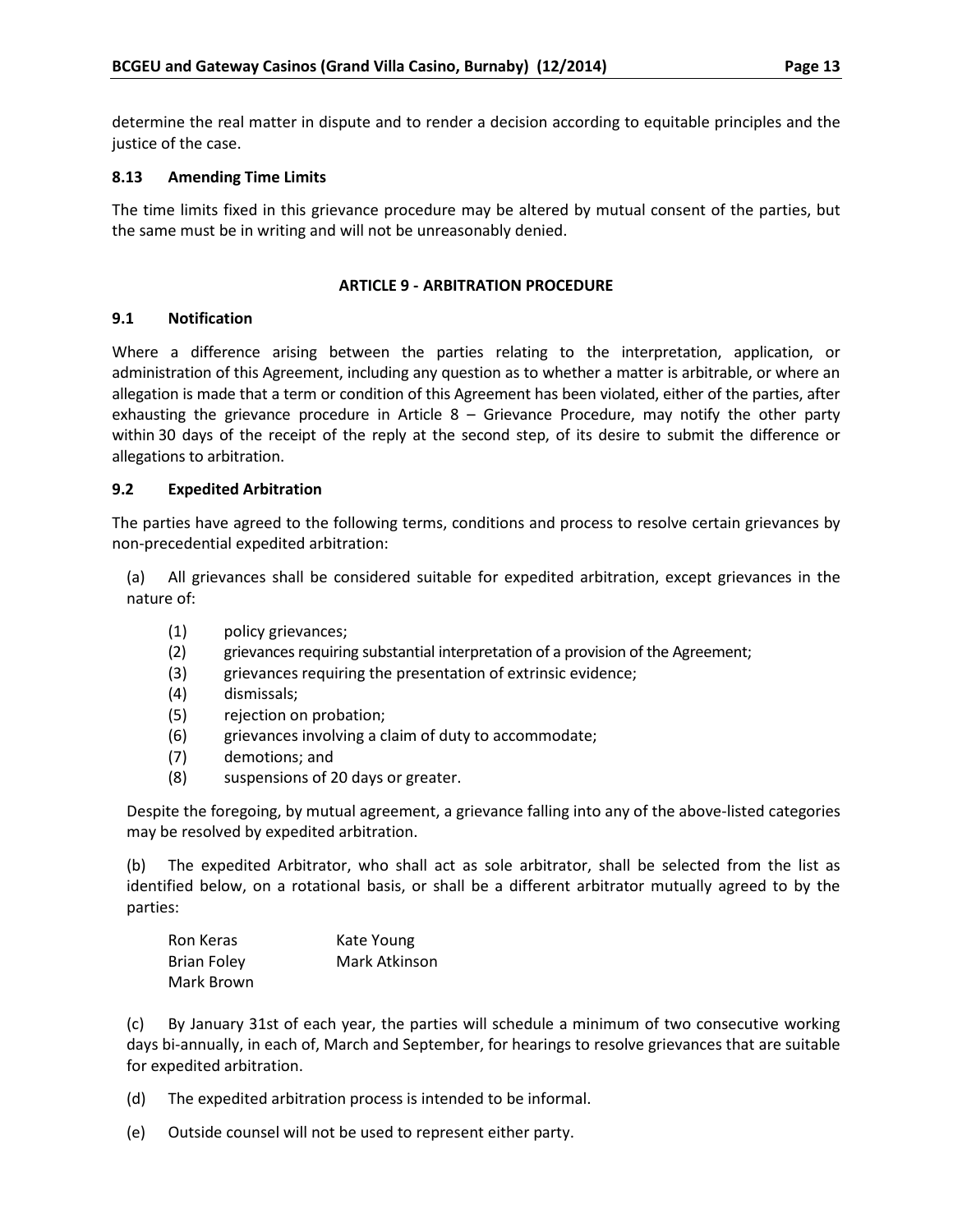(f) The party initiating the grievance shall in every case prepare a proposed agreed statement of facts which must be delivered to the other side, in addition to any reliance documents, 30 days prior to the hearing The other side must provide a substantial response (the reasons for not agreeing with a proposed fact must be stated and, if applicable an alternate proposed fact proposed) to the proposed agreed statement of facts and provide any reliance documents 15 days prior to the hearing. The parties shall make every effort to agree on facts not in dispute.

The parties shall not make any pre-hearing applications to the Arbitrator.

The parties agree that they will not make use of documents produced in an expedited arbitration for any purpose other than the arbitration itself.

(g) All presentations are to be short and concise and shall begin with comprehensive opening statements, to be delivered at the commencement of the hearing, by both parties.

(h) The parties agree to minimize the use of legal authorities during their arguments.

(i) The Arbitrator shall render a decision within two working days of the arbitration hearing.

(j) Prior to rendering a decision, the Arbitrator may assist the parties by attempting to mediate a resolution to the grievance.

(k) All decisions of the Arbitrator are to be limited in application to the particular dispute and are without prejudice. Expedited arbitration awards shall be of no precedential value and shall not be referred to by the parties in respect of any other matter other than further disciplinary action regarding the same employee.

- (l) All settlements of expedited arbitration cases prior to hearing shall be without prejudice.
- (m) The parties shall equally share the cost of the fees and expenses of the Arbitrator.
- (n) There will be no appeal of expedited arbitration awards.

#### <span id="page-18-0"></span>**9.3 Arbitration Hearing and Award**

(a) As soon as the Arbitrator has been appointed, the Arbitrator will be encouraged to commence the hearing as soon as it can be scheduled and further encouraged to render a decision within 30 days of the conclusion of the arbitration hearing.

(b) In order to expedite the arbitration process, the parties may meet to identify the issue or issues and to prepare, in written form, a statement of facts which are not in dispute.

(c) The parties recognize that they are bound by a decision of the Arbitrator.

#### <span id="page-18-1"></span>**9.4 Formal Arbitration**

(a) Where a grievance is to be determined by arbitration that is not suitable for expedited arbitration pursuant to Clause 9.2(a) above, either party may refer the grievance to the formal arbitration procedure.

(b) Once either party has made such a referral, the request shall be made to set a date and an arbitrator to be assigned from a mutually agreed to list of arbitrators.

(c) Depending on availability, arbitrators will be assigned on a rotational basis.

(d) The mutually agreed to arbitrators list shall be appended to the Agreement. An arbitrator may be removed from the list by mutual agreement.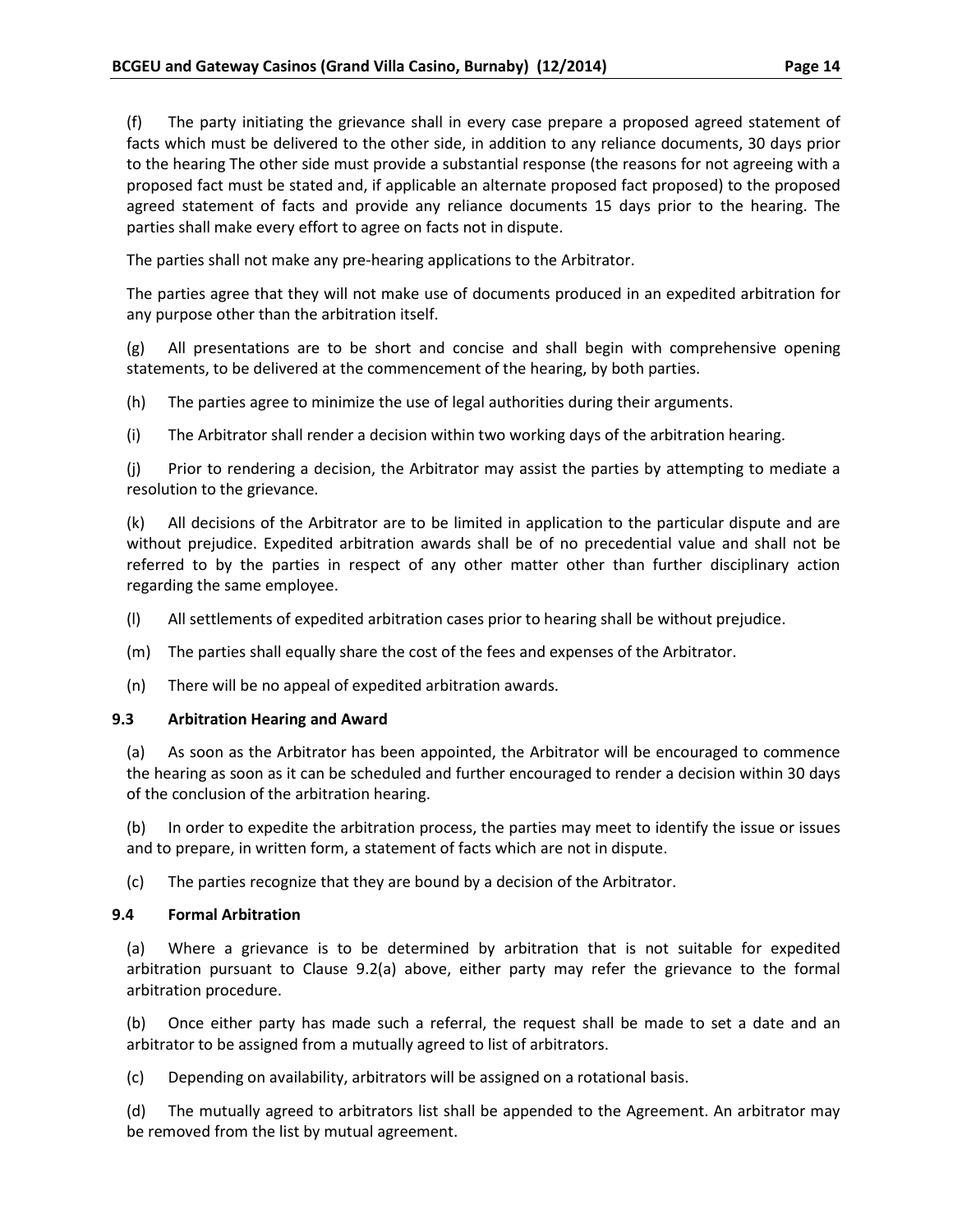(e) The Arbitrator assigned may determine their own procedure in accordance with the relevant legislation and shall give full opportunity to all parties to present evidence and make representations. The Arbitrator shall hear and determine the difference or allegation and shall render a decision within 60 days of the conclusion of the hearing.

The formal arbitrators to be appointed are as follows:

Marguerite Jackson Ron Keras James Dorsey QC Kate Young Rod Germaine

# <span id="page-19-0"></span>**9.5 Authority of the Arbitrator**

The parties to the arbitration recognize that the authority of the Arbitrator is set out in Section 89 of the *Labour Relations Code* of British Columbia.

#### <span id="page-19-1"></span>**9.6 Cost Sharing**

Each party to the arbitration will be responsible for its own costs, and will share equally, the cost associated with the Arbitrator.

# <span id="page-19-2"></span>**9.7 Technical Error or Omission**

No technical error or omission will render a grievance inarbitrable.

# <span id="page-19-3"></span>**9.8 Use of Labour Relations Code, British Columbia**

The parties acknowledge that assistance may be sought for the resolution of grievances through Sections 87, 104 and 105 of the *Labour Relations Code*, British Columbia.

#### **ARTICLE 10 - DISMISSAL, SUSPENSION AND DISCIPLINE**

#### <span id="page-19-5"></span><span id="page-19-4"></span>**10.1 Dismissal, Suspension and Discipline**

(a) Employees can only be disciplined or discharged with just and reasonable cause.

(b) During the probationary period, an employee may be discharged if she is determined to be unsuitable for continued employment.

(c) The Employer agrees that if the Employer chooses to implement verbal warnings, written discipline, suspension or discharge on an employee, a shop steward will be present unless the employee specifically requests otherwise.

(d) In the event that an employee is discharged for just and reasonable cause, a designated shop steward will be notified of the dismissal. Such notification will be in writing.

(e) Written reasons for the discharge, suspension or discipline will be provided.

#### <span id="page-19-6"></span>**10.2 Right to Have Union Representative Present**

(a) An employee shall have the right to have their shop steward present at any discussion with a designated manager which the employee believes might be the basis of disciplinary action. Where a designated manager intends to interview an employee for disciplinary purposes, the designated manager shall make every effort to notify the employee in advance of the purpose of the interview in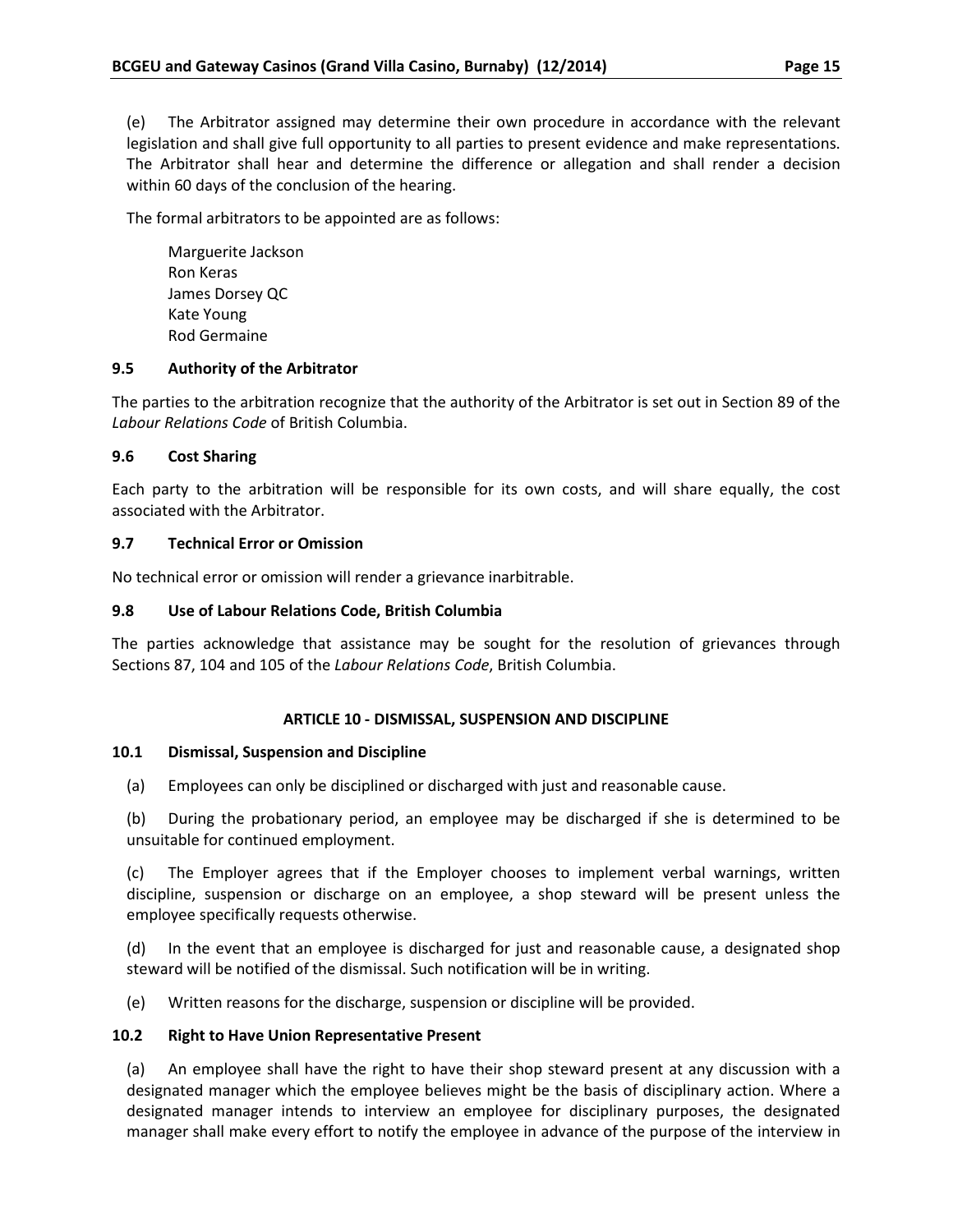order that the employee may contact their shop steward of their choice, providing this does not result in an undue delay of the appropriate action being taken. This clause shall not apply to those discussions that are of an operational nature and do not involve discipline.

(b) A shop steward shall have the right to consult with a staff representative of the Union and have a local union representative present at any discussion with a designated manager which the shop steward believes might be the basis of disciplinary action against the shop steward, providing that this does not result in an undue delay of the appropriate action being taken.

(c) Members of the supervisors bargaining unit may be required to discipline other members of the Union. The Employer agrees that supervisors so designated shall have the requisite training and designated authority before being assigned these duties.

(d) An employee shall have the right to have their shop steward present at any discussion with a designated manager where the Employer intends to meet with a member as a result of a concern related to injury or illness issues providing this does not result in an undue delay of the meeting.

# <span id="page-20-0"></span>**10.3 Limitation on Holding Discipline Against Employees**

Any and all disciplinary action recorded against an employee shall automatically be removed from the employee's file after six months, provided the employee has been available for work and provided there has been no further infraction of a similar nature. Should there be a second infraction within the six month time period, a new six month time period begins and the employee is assessed at the second level of disciplinary action. For every additional infraction of a similar nature, a new six month period will commence. Files will be kept in a secure area and will only be accessible to excluded personnel.

#### <span id="page-20-1"></span>**10.4 Performance Appraisals**

(a) Daily performance appraisals used for the purpose of evaluating an employee's ability to complete probation or to complete a trial period in a new position will be prepared by the employee's immediate supervisor on any given shift. The employee will be allowed to read the appraisals to determine where improvements may be necessary to meet the Employer's requirements. The appraisal will then be forwarded to an excluded manager.

(b) Any summary or summaries of the daily performance appraisals in (a) above will be prepared by an excluded manager. Any decisions made regarding the successful completion, extension or rejection of a probationary period or trial period will be made by the excluded manager. Any decision on the suitability must be made before the expiration of the probationary period or trial period. A copy of the summary appraisal will be placed in the employee's personnel file.

(c) The Employer may assign a member of the supervisor bargaining unit to conduct a yearly performance appraisal of a member of the other respective bargaining unit. Such supervisors shall have the requisite training and designated authority to perform this assignment. Supervisors given this assignment shall have direct knowledge of the employee who is the subject of the appraisal.

(d) The employee shall be given a copy of the appraisal along with all related documents and shall be given sufficient opportunity after the interview to read, review and ask questions about the appraisal. Employee involvement in the appraisal process will occur during the employee's hours of work. Upon request, the employee will be given three working days to read and review the appraisal. The appraisal shall provide for the employees signature in two places; one indicating that the employee has read and accepts the appraisal, and the other indicating that the employee disagrees with the appraisal. The employee shall sign in one of the places provided. If the employee disagrees with the appraisal they will sign it to show that they have read and understood it and state their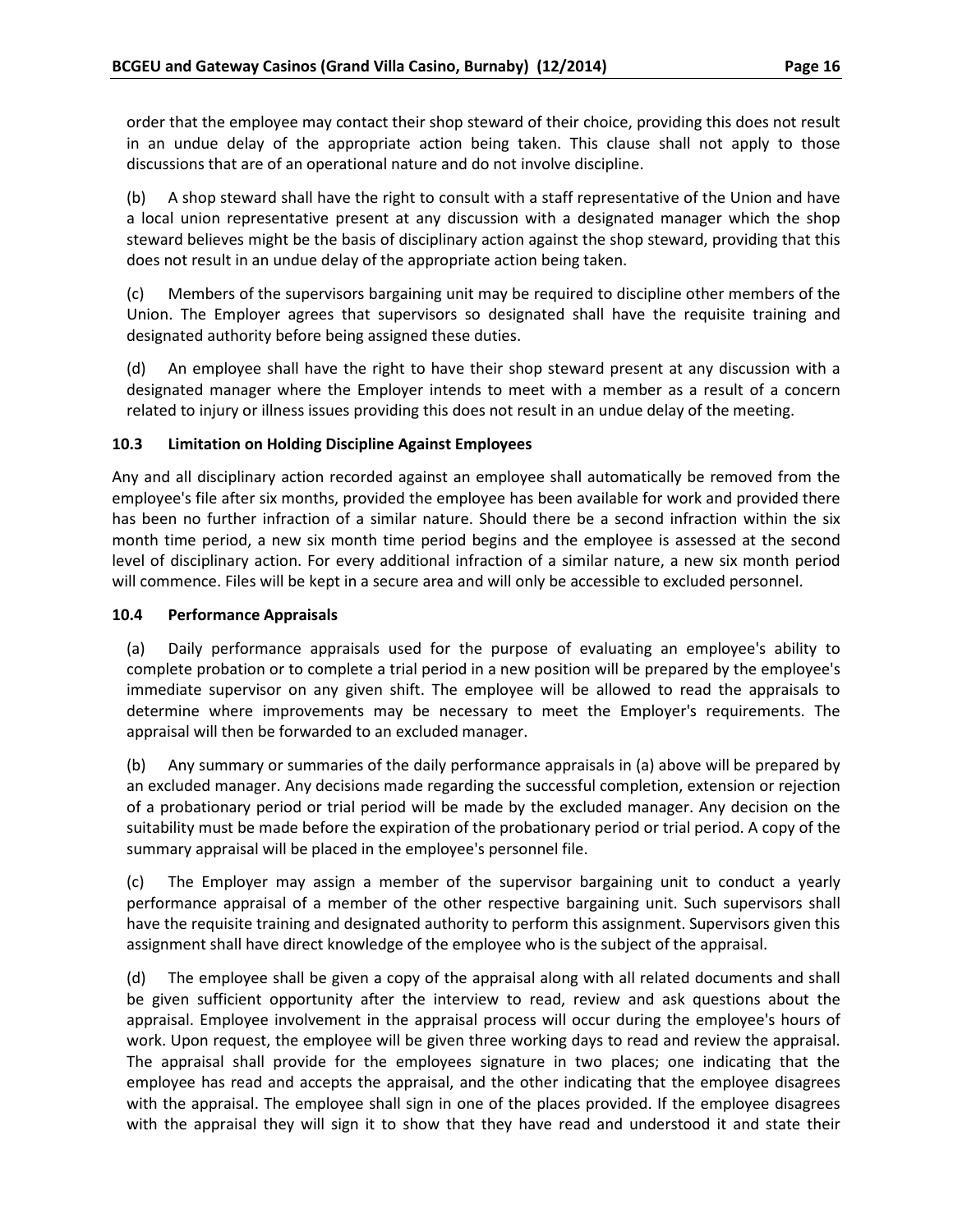reasons why they disagree with it in the comments section. An employee shall, upon request, receive a copy of the appraisal at the time of signing. An appraisal shall not be changed after an employee has signed it, without the knowledge of the employee, and any such changes shall be subject to the grievance procedures of this Agreement. No employee may initiate a grievance regarding the contents of an appraisal unless the signature indicates disagreement with the appraisal. A copy of the completed appraisal must be placed in the employee's personnel file.

### <span id="page-21-0"></span>**10.5 Personnel File**

The employee, the President of the Union or their designate with the written authority of the employee, shall be entitled to review the employee's personnel file, in the office in which the file is normally kept, in the presence of management. The employee or the President of the Union or their designate shall give the appropriate management adequate notice prior to having access to such files.

The Employer will notify an Employee of any documents to be placed in their file relating to discipline, potential discipline, absence and attendance. Such documents will be made available to the Employee upon request.

#### <span id="page-21-1"></span>**10.6 Abandonment of Position**

An employee who fails to report for work for five consecutive workdays without informing the Employer of the reason for their absence will be presumed to have abandoned their position. An employee shall be afforded an opportunity to rebut such presumption and demonstrate that there were reasonable grounds for not having informed the Employer.

#### **ARTICLE 11 - SENIORITY**

#### <span id="page-21-3"></span><span id="page-21-2"></span>**11.1 Seniority Application**

#### (a) *Service Seniority*

From the date of hire, as used for vacation entitlements in accordance with Definition 23, within the company (service seniority) first shift worked. Service Seniority is also applied to the employment security provisions found in Article 13 – Layoff and Vacancies except as noted in (f) below;

(b) *Classification Seniority*

From the first shift worked for the Employer in that classification. Classification seniority previously earned with the Employer will remain credited, but shall not continue to accrue, if that employee leaves a classification to work in another classification.

If more than one employee is successful in moving to another classification as a result of a single job posting or a course posting, those employees will be placed at the bottom of the new classification in their service seniority order.

#### (c) *Seniority Date*

The service seniority of each employee covered by this Agreement will be established after the probationary period after which an employee's service seniority shall be backdated to the employee's first day of employment. In the event that two or more employees had their first day of employment on the same day, they will be ranked for service seniority purposes by chance.

#### (d) *New Classification Seniority Date*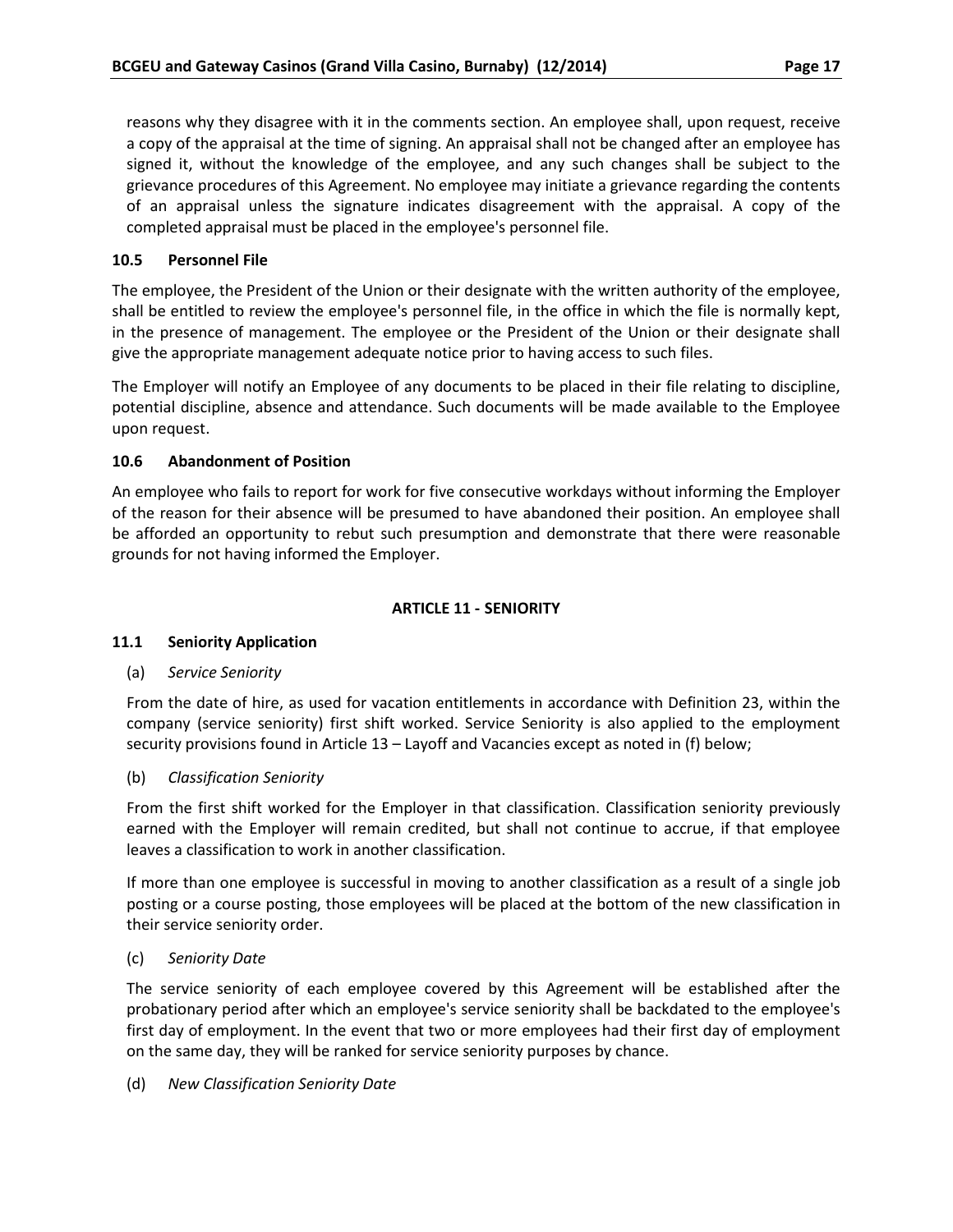Upon completion of the requirements of (c) above, employees will establish a new classification seniority date when transferring from one classification to another. This new classification seniority date shall apply for scheduling purposes in the classification to which they transferred.

#### (e) *Start Date Retained*

Employees transferring from one classification to another shall retain their original service seniority date for entitlements as provided for in this Agreement.

#### (f) *Transfer, Displacement and Seniority*

Regular employees will not accrue seniority in a classification from which she has transferred or displaced, as per Clause 13.3 – Layoffs and Vacancies. In the event a regular employee who has transferred to another classification does not successfully complete the trial period in the new classification, the accrued time in the new classification would be carried back to their former classification. For example, if a regular employee has two years of classification seniority in a particular classification and transfers to another classification and is not successful during the training period as described in Clause 12.1(d), any classification seniority accrued will be carried back to their former classification as if accrued there.

Employees who maintain continuous employment when they become employees of the Employer in accordance with Definition 25 – Continuous Employment shall not be able to exercise their service seniority rights under Article  $13 -$  Layoff and Recall – until they have completed two years of employment with the Employer.

Employees who maintain continuous employment when become employees of the Employer in accordance with Definition 25 – Continuous Employment shall earn classification seniority in accordance with 11.1(b) above.

#### <span id="page-22-0"></span>**11.2 Accrual of Seniority**

Seniority will continue to accrue during:

- (a) time lost as a result of occupational illness or injury;
- (b) time lost as a result of non-occupational illness or injury up to a maximum of 24 months;

(c) unless otherwise specified, the first three months of leaves of absences which have been granted by the Employer;

- (d) layoff for up to 12 months; or
- (e) time lost as a result of a maternity, parental and adoption leave.

#### <span id="page-22-1"></span>**11.3 Loss of Seniority**

An employee shall lose seniority in the following circumstances.

If she:

- (a) voluntarily leaves the employment of the Employer; or
- (b) is discharged for just cause and not reinstated under the terms of this Agreement; or
- (c) is recalled to work and does not report to work as provided in Clause 13.5; or
- (d) is laid off for a period in excess of 12 months; or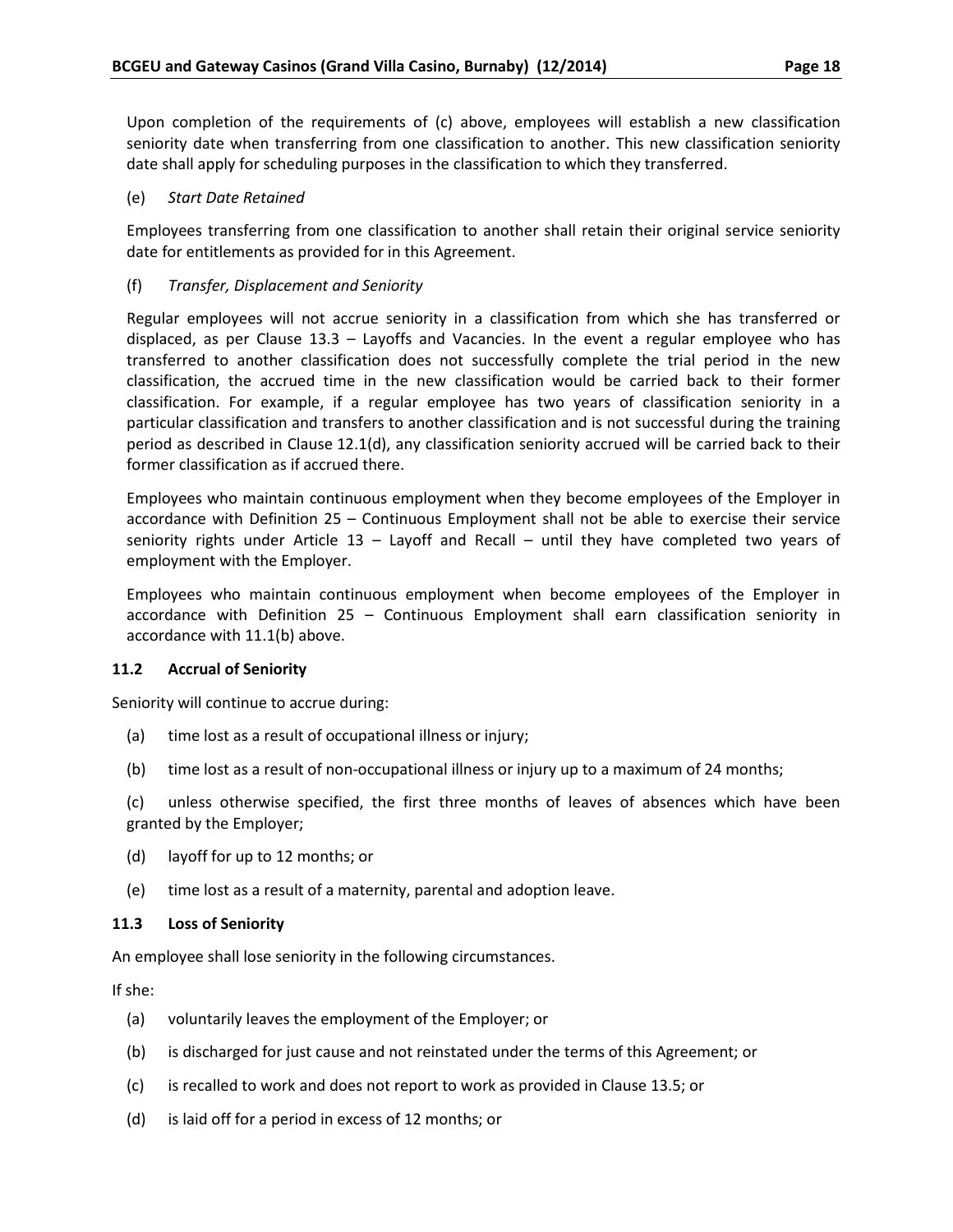(e) upon the completion of a three month trial period, accepts a permanent position where their assigned work is exclusively outside either bargaining unit certified with the Employer.

### <span id="page-23-0"></span>**11.4 Seniority Lists**

(a) The Employer shall prepare and post seniority lists May 1st of each year and in an area accessible to all employees, with a copy to the shop stewards. The seniority lists shall commence with the most senior employee by carrying on downward to the most junior employee. Information on the seniority list shall include the employee name (by classification) and service seniority start date and classification seniority within their classification.

(b) An employee may dispute her seniority date by filing notice of dispute in writing with the first excluded manager within their department within 30 days after the posting of the seniority list.

(c) An employee's seniority dates shall be deemed final and binding with no changes allowed when such date(s) has appeared on two consecutive seniority lists. When notice of dispute is filed, the first excluded manager within the department and a shop steward will discuss the seniority dates(s) in an attempt to resolve the issue, and failing a resolution the matter is subject to Step 2 of the grievance procedure. Any such dispute as to placement on the seniority list will only have effect with respect to the list which is challenged, and any future list.

# **ARTICLE 12 - JOB POSTINGS**

#### <span id="page-23-2"></span><span id="page-23-1"></span>**12.1 Job Postings**

(a) The following process will be used for promotions into supervisory positions:

(1) Job postings for vacant supervisory positions or new supervisor positions shall be posted within 30 days. Each posting shall be posted for not less than 10 days. A designated shop steward shall receive copies of all job postings.

(2) Temporary vacancies which are known to be for a duration of greater than three months, shall be filled in accordance with Article 27(e)(1). Once the shifts within the temporary vacancy have been claimed, these shifts shall be occupied until the return of the incumbent or the next yearly schedule selection process pursuant to Clause 15.2.

(3) Applicants for a supervisor position will be selected on the basis of experience, service seniority and qualifications. When the qualifications of two or more employees are relatively equal, the position will be awarded to the employee with the most classification seniority within the classification for which the successful candidate shall supervise.

(4) In filling positions under this article, the successful applicant shall be given a trial period of up to 480 hours, or three months, whichever occurs first, to determine their suitability to perform the work required.

(5) During the trial period, the employee may elect to return, or the Employer may require the employee to return, to their former position, in which case the employee will return to their former position and rate of pay without loss of seniority. Any other employee affected thereby will be returned to her former position at the same rate of pay without loss of seniority.

(6) The notice of postings shall contain the following information: title of position, duties, qualifications, hours of work, process for making applications and wage range. Such qualifications shall not be established in an arbitrary manner.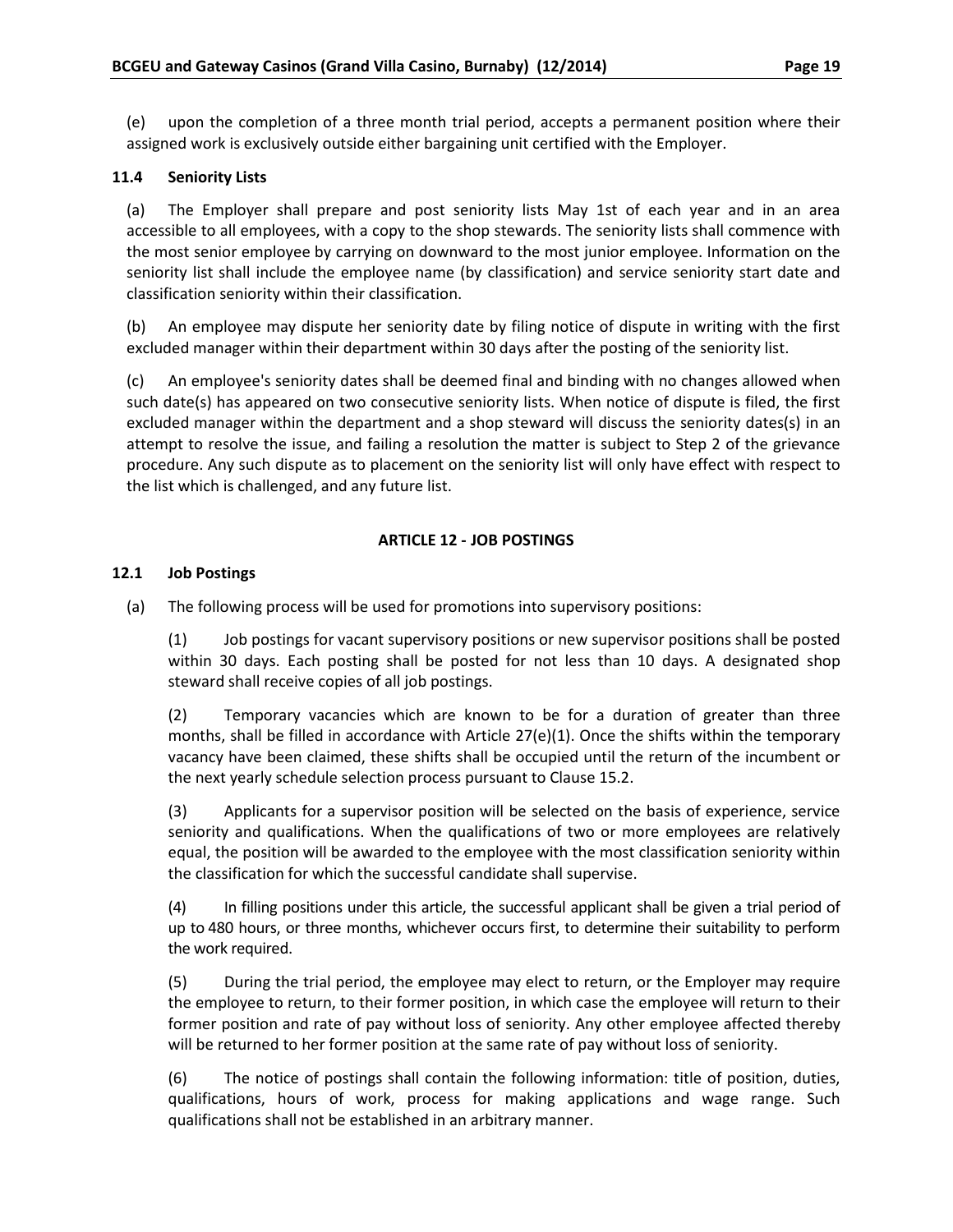Upon written request, an employee who is away from work due to vacation or leave of absence, will receive copies of all job or course postings.

(b) For vacancies and new positions that are not supervisory, the following process will be used:

(1) Where the Employer creates a new position not recognized in the Agreement, the Employer shall post the position in accordance with Clause 12.3 – Course Postings;

(2) Where the Employer requires employees to be trained to meet operational requirements within existing classifications in the Agreement, the Employer shall post these training opportunities in accordance with Clause 12.3 – Course Postings;

(3) Where the Employer has exhausted the posting process found in Clause 12.3 – Course Posting - and still requires employees, the Employer may hire new staff to meet those operational requirements.

(c) Classification seniority placement for employees who have been placed into a new position as noted above will be placed into with their new classification seniority date in accordance with Memorandum of Agreement – Classification Seniority Placement into a New Position.

#### <span id="page-24-0"></span>**12.2 Notification**

(a) Unsuccessful employee applicants to posted positions will be notified of the name and classification of the successful employee applicant.

(b) An employee who is an unsuccessful applicant for a vacant position may request, from the employer representative responsible for the appointment, an explanation of the reasons why she was not appointed.

(c) The employer representative will provide an explanation as soon as practicable after receiving a request under Subsection (b) above.

(d) In the event the unsuccessful applicant is not satisfied with the explanation offered in (c) above, the unsuccessful applicant may initiate a grievance at Step 2 of the grievance procedure.

#### <span id="page-24-1"></span>**12.3 Course Postings**

(a) When the Employer requires additional employees to be trained for work, the Employer agrees to offer such training as follows:

(1) The training opportunity shall be posted for a minimum of 10 days. A designated shop steward shall receive copies of all such postings.

(2) All applicants for posted training shall be required to sign up on a form provided by the Employer. Successful applicants shall be given seven days' notice prior to the commencement of any training.

(3) Where the number of suitable applicants exceeds the number of available spaces, the course will be offered in service seniority order.

(b) The Employer will pay the costs of the trainer for all courses offered by the Employer.

(c) Time spent by an employee attending any training as approved by the Employer, shall be considered time worked and shall not result in a loss of pay. Any hours in training that result in more than eight hours in one day or 40 hours in one workweek shall be compensated as per Article 16.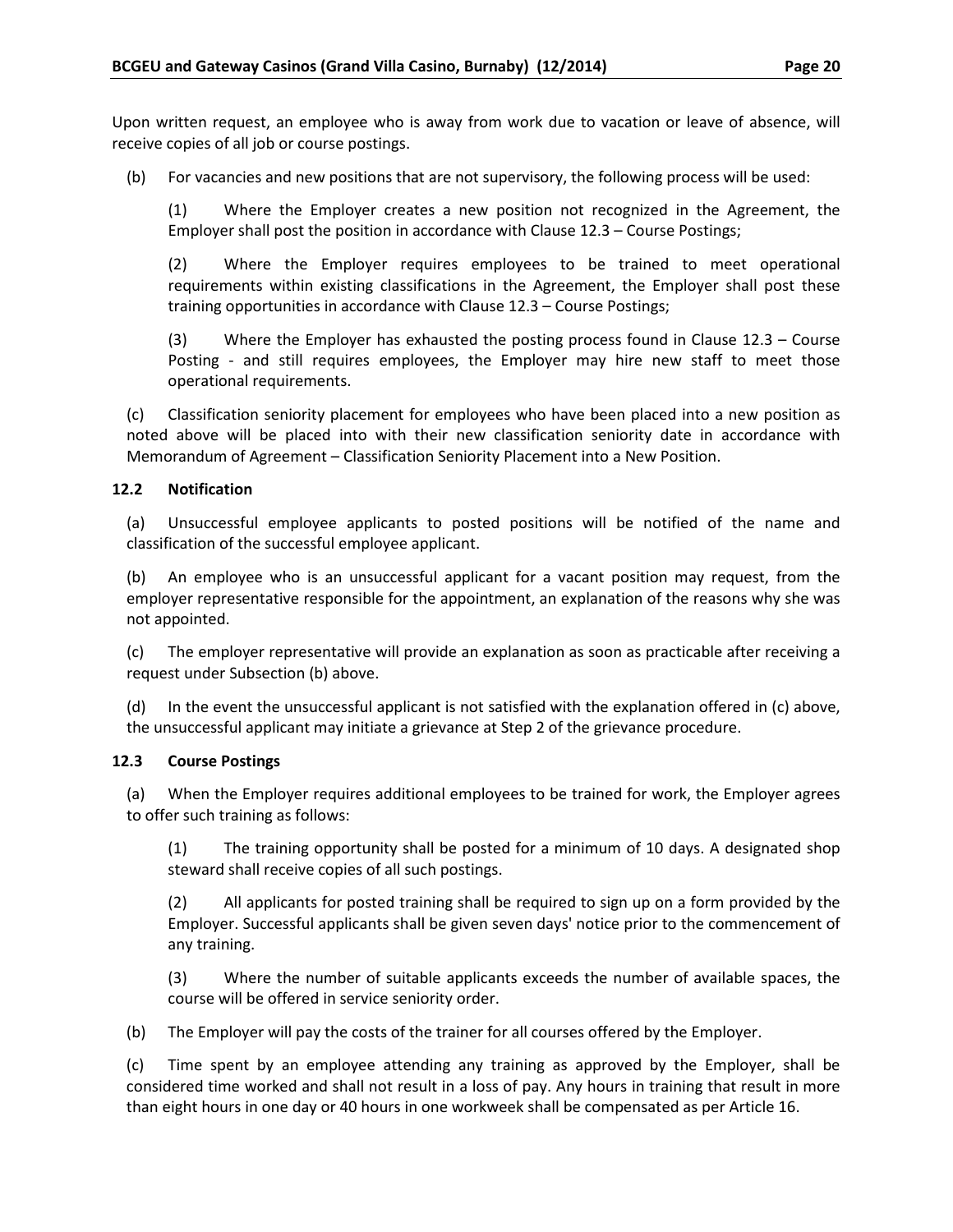(d) The employees must have sufficient availability to be scheduled or called in for the position or game they have taken training for.

(e) Employees required to complete on-line training shall be compensated in a manner consistent with the Employer's policy and practice at the time of ratification of this Agreement.

(f) Upon written request submitted to Human Resources, an employee who is away from work due to vacation or leave of absence, will receive copies of all job or course postings.

# **ARTICLE 13 - LAYOFF AND RECALL**

# <span id="page-25-1"></span><span id="page-25-0"></span>**13.1 Notice of Layoff**

In the event of any layoff, regular employees shall be given notice of layoff, or pay in lieu thereof, as follows:

- (a) up to 12 consecutive months of employment, an amount equal to one week's wages.
- (b) after 12 months of employment, an amount equal to two weeks' wages.

(c) after three consecutive years of employment, an amount equal to three weeks' wages plus one week's wages for each additional year of employment, to a maximum of eight weeks' wages.

(d) the liability under this clause is deemed to be discharged if the employee is given written notice of layoff as follows:

- (1) one week's notice up to 12 consecutive months of employment;
- (2) two weeks' notice after 12 consecutive months of employment;

(3) three weeks' notice after three consecutive years of employment, plus one additional week's notice for each additional year of employment, to a maximum of eight weeks' notice; or

(4) is given a combination of notice of layoff and money equivalent to the amount the Employer is liable to pay.

(e) The amount the Employer is liable to pay is calculated by totalling all the employee's weekly wages, during the last four weeks in which the employee worked normal or average hours of work; dividing the total by four, and multiplying the result by the number of weeks' wages the Employer is liable to pay.

#### <span id="page-25-2"></span>**13.2 Layoff**

Both parties recognize that job security shall increase in proportion to length of continuous service. Therefore, in the event of a layoff, employees shall be laid off in reverse order of their service seniority within their classification, provided the remaining employees have the requisite qualifications to perform the duties within the classification.

# <span id="page-25-3"></span>**13.3 Layoffs and Vacancies**

- (a) New employees shall not be hired if qualified employees are on layoff.
- (b) When regular employees are laid off they may:
	- (1) accept their layoff; or
	- (2) displace the senior casual employee within their classification; or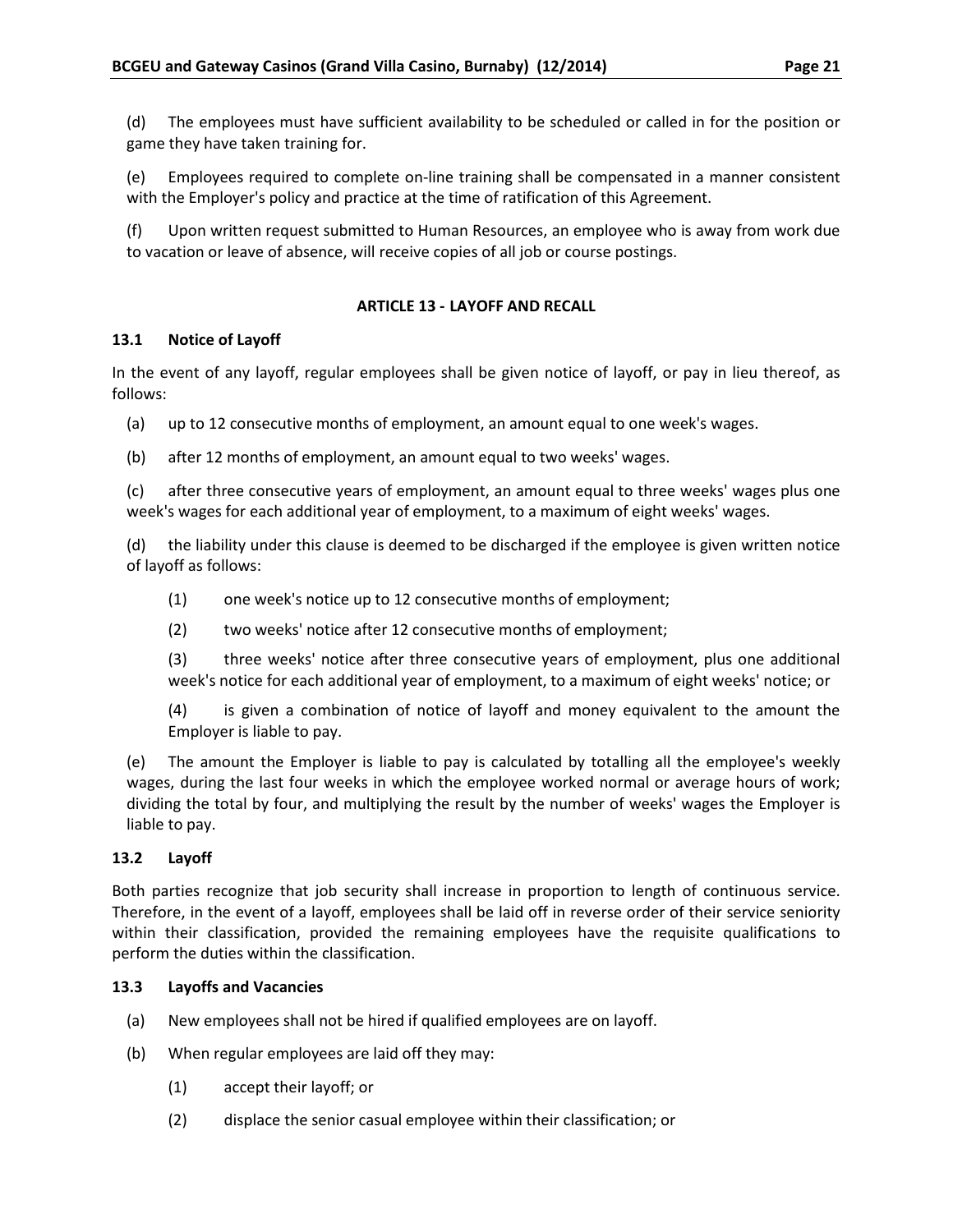(3) use their service seniority to displace the next regular employee with less service seniority in another classification, provided they are qualified and able to perform the work required of the position or has supervised the position. Such displacement cannot incur an increase in hours of work.

(c) In the event an employee, in exercising displacement, returns to a classification from which they had previously worked, the employee's initial placement in the different classification shall be into the position occupied by the employee with the lowest classification seniority occupying a schedule with the same number of hours of work or less.

At the next scheduled selection process, pursuant to Clause 15.2, the affected employee shall assume their previously accrued classification seniority in that classification.

(d) Employees exercising displacement rights shall be given a trial period of up to 480 hours, or three months, whichever occurs first, to determine suitability to perform the work required.

(e) In the event work of temporary nature becomes available in the classification from which the employee was laid off, the employee originally laid off may return to their classification provided the Employer expects the available work to be for a period greater than four consecutive weeks. Classification seniority will be accrued in accordance with Clause 11.1(b). Classification seniority dates will be adjusted accordingly.

# <span id="page-26-0"></span>**13.4 Pre-Layoff Canvass**

(a) Before a layoff occurs, the Employer will consult with the Labour Management Committee to discuss lessening disruption to customers and staff. Prior to the layoff of regular employees under Clause 13.2, the Employer shall canvass other regular employees within the affected classification in order to invite. :

(1) displacing the senior casual employee within the classification with no loss of service seniority or benefits; or

(2) notwithstanding Clause 27.1(e), displace the senior casual employee in a different classification, provided the effected employee is qualified to perform the work, with no loss of service seniority or benefits; or

- (3) a resignation; or
- (4) other voluntary options, as agreed to by the Union and the Employer.

Where more than one regular employee expresses interest in one of the above options, they shall be offered to qualified employees on the basis of seniority.

(b) Responses from employees to the pre-layoff canvass will only be received by the Employer for consideration if submitted within seven calendar days of issuance of a written notice to the employee or group of employees within the classification effected.

(c) Where an employee selects an option, once confirmed in writing by the employee and the Employer, such acceptance is final and binding upon the employee and the Employer, subject to this Agreement.

#### <span id="page-26-1"></span>**13.5 Recall Procedure**

(a) Employees will be recalled for available work, provided they are qualified to perform the work in reverse order of their layoff.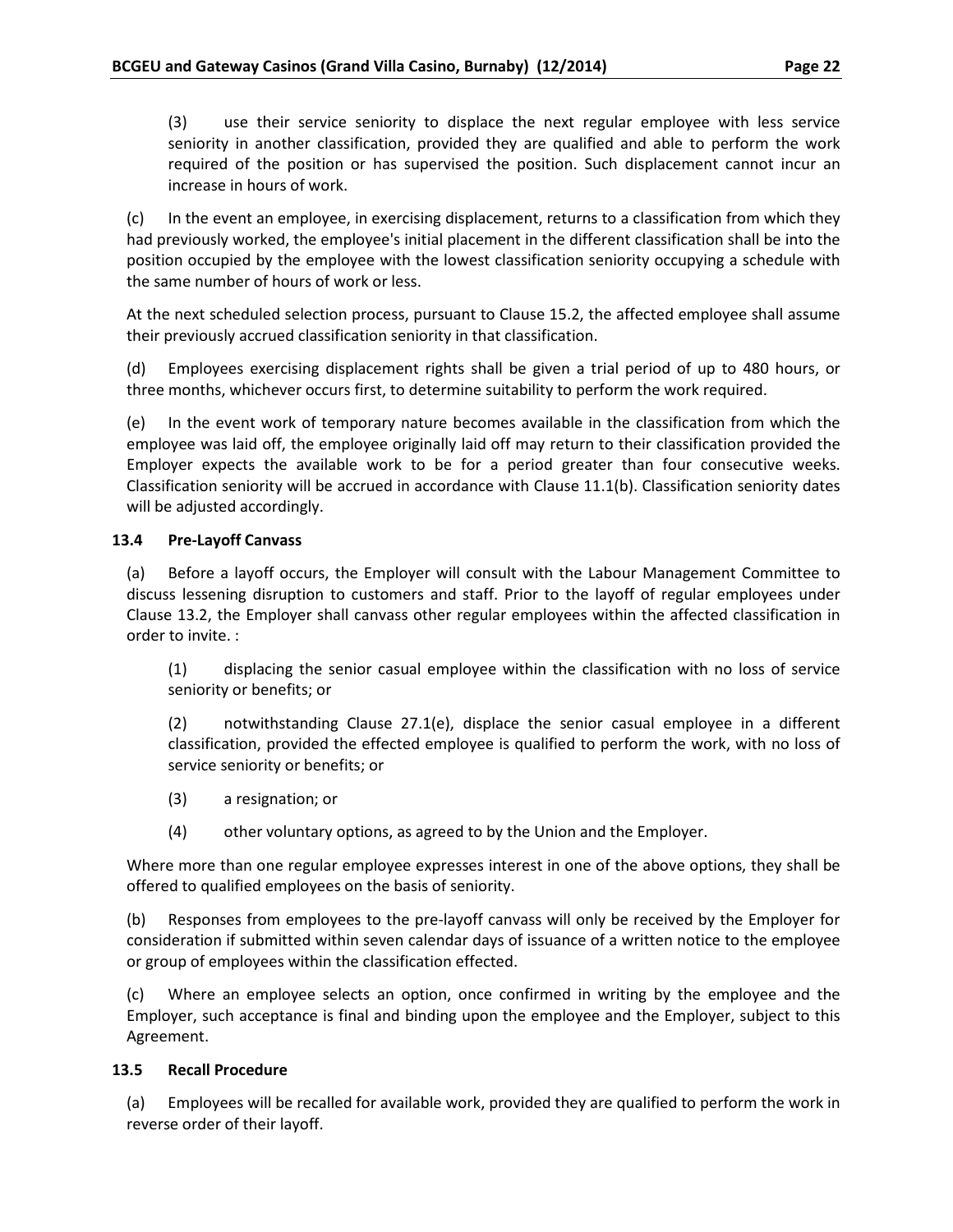(b) Employees shall be notified of recall by double registered mail. An employee being recalled must return to work within five days of receipt of the notice. In the case of illness and injury, the Employer shall have the right to make alternate arrangements until the recalled employee is able to return to work.

(c) The employees on layoff shall be responsible for informing the Employer in the event they receive a change in mailing address.

#### **ARTICLE 14 - HOURS OF WORK**

#### <span id="page-27-1"></span><span id="page-27-0"></span>**14.1 Normal Straight-Time Hours of Work**

(a) Unless the parties otherwise agree the normal straight-time (1x) hours of work for regular full-time employees shall be as follows:

(1) eight hours in any one working day.

(i) Not more than five days within the seven day workweek (Sunday to Saturday), with two consecutive days of rest unless split days of rest are requested by the employee.

(ii) Not more than 40 hours in any five working days within the seven day workweek (Sunday to Saturday).

(2) 10 hours in any one working day.

(i) Not more than four working days in any seven day workweek (Sunday to Saturday) with at least three consecutive days off unless split days are requested by the employee.

(ii) Not more than 40 hours in four working days in any seven day workweek (Sunday to Saturday).

(b) Unless the parties otherwise agree the normal straight-time (1x) hours of work for regular part-time employees shall be as follows:

(1) Six, seven, eight or 10 hours in any one working day.

(i) Not more than five days within the seven day workweek (Sunday to Saturday) with two consecutive days of rest unless split days of rest are requested by the employee.

(ii) Not more than 40 hours in any five working days within the seven day workweek (Sunday to Saturday).

(2) Regular part-time employees shall not be scheduled for more than five consecutive days to be followed by two consecutive days of rest. For 10 hours in any one working day:

(i) Not more than four working days in any seven day workweek (Sunday to Saturday) with three consecutive days off unless split days are requested by the employee.

(ii) Not more than 40 hours in four working days in any seven day workweek (Sunday to Saturday).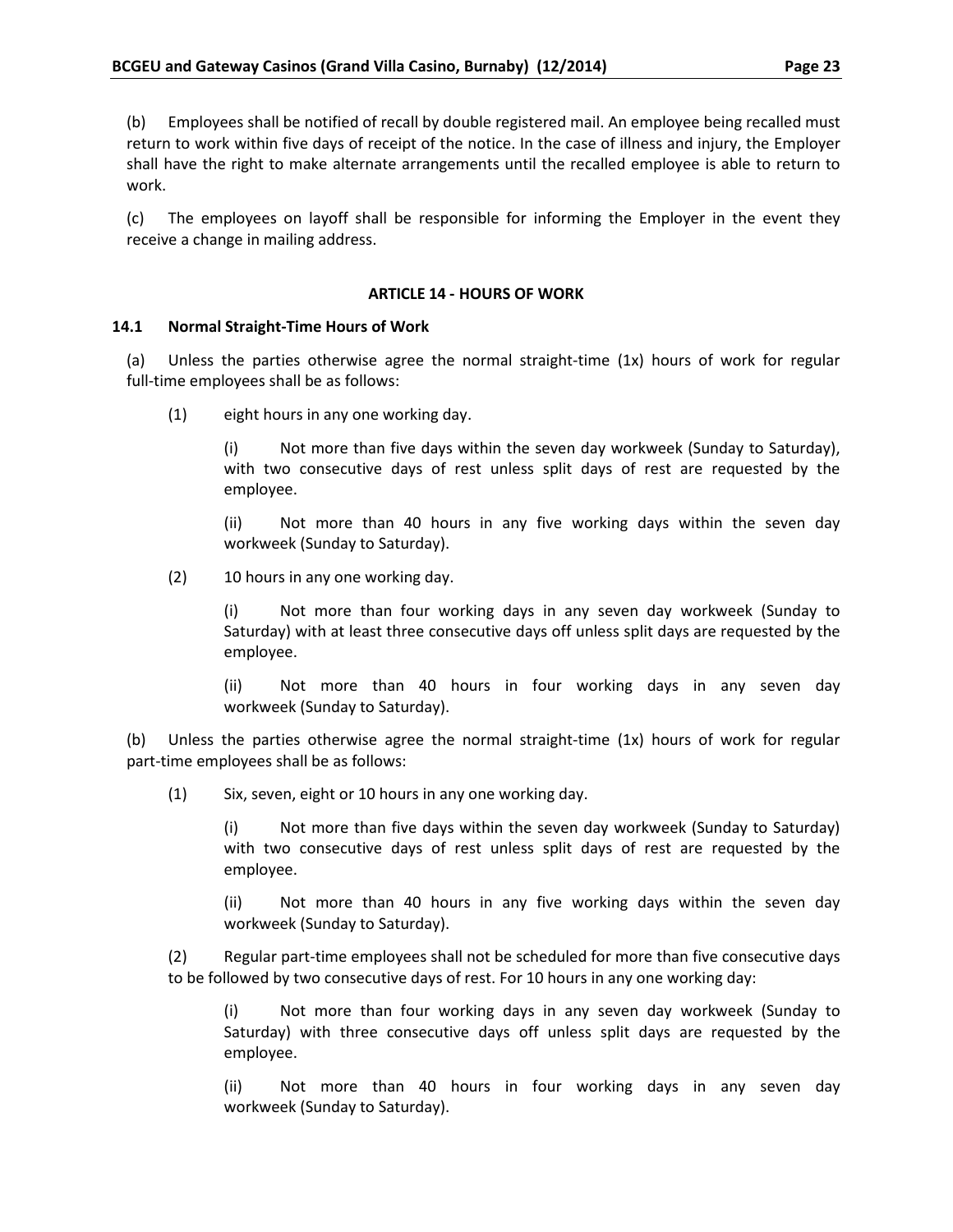(c) Regular part-time and casual employees may work additional shifts to a maximum of 40 hours per week on a sixth day.

(d) Casual employees occupying schedules as required, shall be scheduled in accordance with Clause 14.1(a) and (b).

(e) It is understood that shifts that commence on one calendar day and extend past midnight to the next calendar day are considered to be shifts worked only on the calendar day on which the shift begins. The requirement to work overtime will be in accordance with Article 16.

#### <span id="page-28-0"></span>**14.2 Posting of Work Schedules**

(a) A work schedule shall be posted two weeks in advance in a conspicuous place for the information of all scheduled employees. The work schedule shall contain the following information:

- employee's name
- days off
- start time and length of shift

(b) It is the Employer's responsibility to keep the work schedule up to date and to ensure that any changes are clearly noted and legible and that affected employees are advised of any changes.

(c) The designated shop steward will be given a copy of each original schedule and any changes upon request.

#### <span id="page-28-1"></span>**14.3 Rest Periods**

Rest periods shall be as follows:

Dealers and dealer supervisor's shall receive a paid 15 minute rest period for each 60 minutes of work.

Food and beverage employees who work six hour shifts shall receive 40 minutes in rest period time. Employees working shifts of seven or eight hours shall receive 60 minutes in rest period time. Employees working 10 hour shifts shall receive 80 minutes in rest period time.

Guest service employees who work six hour shifts shall receive 40 minutes in rest period time. Employees working shifts of seven or eight hours shall receive 60 minutes in rest period time. Employees working 10 hour shifts shall receive 80 minutes in rest period time.

Security employees who work six hour shifts shall receive 40 minutes in rest period time. Employees working shifts of seven or eight hours shall receive 60 minutes in rest period time. Employees working 10 hour shifts shall receive 80 minutes in rest period time.

Drop team employees who work six hours shifts shall receive 40 minutes in rest period time. Employees working shifts of seven or eight hours shall receive 60 minutes in rest period time. Employees working 10 hours shifts shall receive 80 minutes in rest period time.

Cashier employees who work six hour shifts shall receive 40 minutes in rest period time. Employees working shifts of seven or eight hours, shall receive 60 minutes in rest period time. Employees working 10 hour shifts shall receive 80 minutes in rest period time.

Slot employees shall receive rest periods of 20 minutes for each 100 minutes of time worked.

Except for dealer employees rest periods shall be scheduled after the first hour of a shift. Where operational requirements permit, the Employer will make every effort to allow rest period breaks to be taken every two to three hours.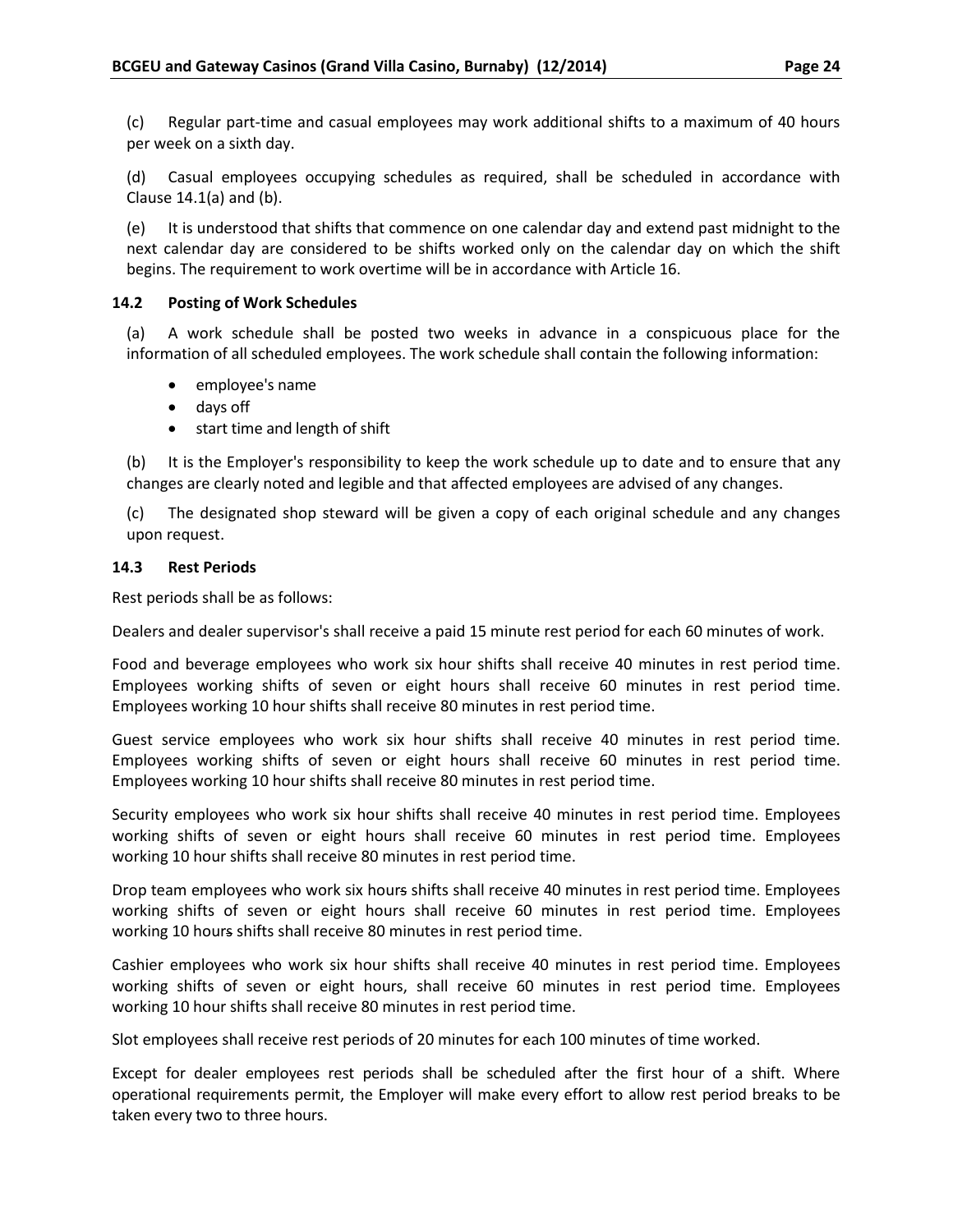Rest period times noted above may be adjusted in length, by mutual agreement between an employee and her supervisor, as long as the total rest period time in a shift does not exceed the rest period time for that shift.

### <span id="page-29-0"></span>**14.4 No Guarantee**

The foregoing provisions of this article shall not be construed as guaranteeing to any employee any number of hours of work per day or week.

### **ARTICLE 15 - SHIFT WORK**

#### <span id="page-29-2"></span><span id="page-29-1"></span>**15.1 Split Shift**

Subject to Clause 15.2, split shifts within the Food and Beverage classifications only may be scheduled as follows:

(a) Split Shifts will not be part of the yearly schedule selection process in Clause 15.2. Split shifts will only be scheduled as additional work for special and/or seasonal events;

- (b) There shall be no split shifts unless mutually agreed to between a member and the Employer;
- (c) Split shifts shall be for eight hours of work, to be completed in a 12 hour period;

(d) Split shifts shall comprise of two times of work, each to be for a period of no less than four hours;

(e) A break for one hour or less shall not be deemed a split for the assigned shift.

#### <span id="page-29-3"></span>**15.2 Yearly Scheduling**

#### *Scheduling Hours of Work*

The Employer has the right to schedule hours of operation and employee hours of work to meet the changing needs of the business. The shift selection process as set out below will be in June of each year. The Employer will post the shifts for selection in the break rooms at least two weeks prior to the schedule selection date. The schedules will be effective on the first posted scheduled shift of September. A hard copy of the shifts for the selection process shall be made available to employees upon request.

#### *Schedule Selection Process*

In each classification, regular employees will select available shifts to determine their work schedule, in order of classification seniority, in June of each year. The selection of shifts within a work schedule will be limited to a break of at least eight hours from the end of one shift and the start of the next shift. Once the selection of shifts within the schedule selection process is complete, these schedules shall remain in place from September to September each year.

(a) Schedule selection will take place on a mutually agreed upon time and date with a designated manager and the designated shop steward. Employees must be available and prepared to make their selection on that date. Employees shall participate in person., unless on a medical leave of absence or out of the country.

(b) Upon completion of the schedule selection process, employees must be available to work all shifts within the work schedule selected;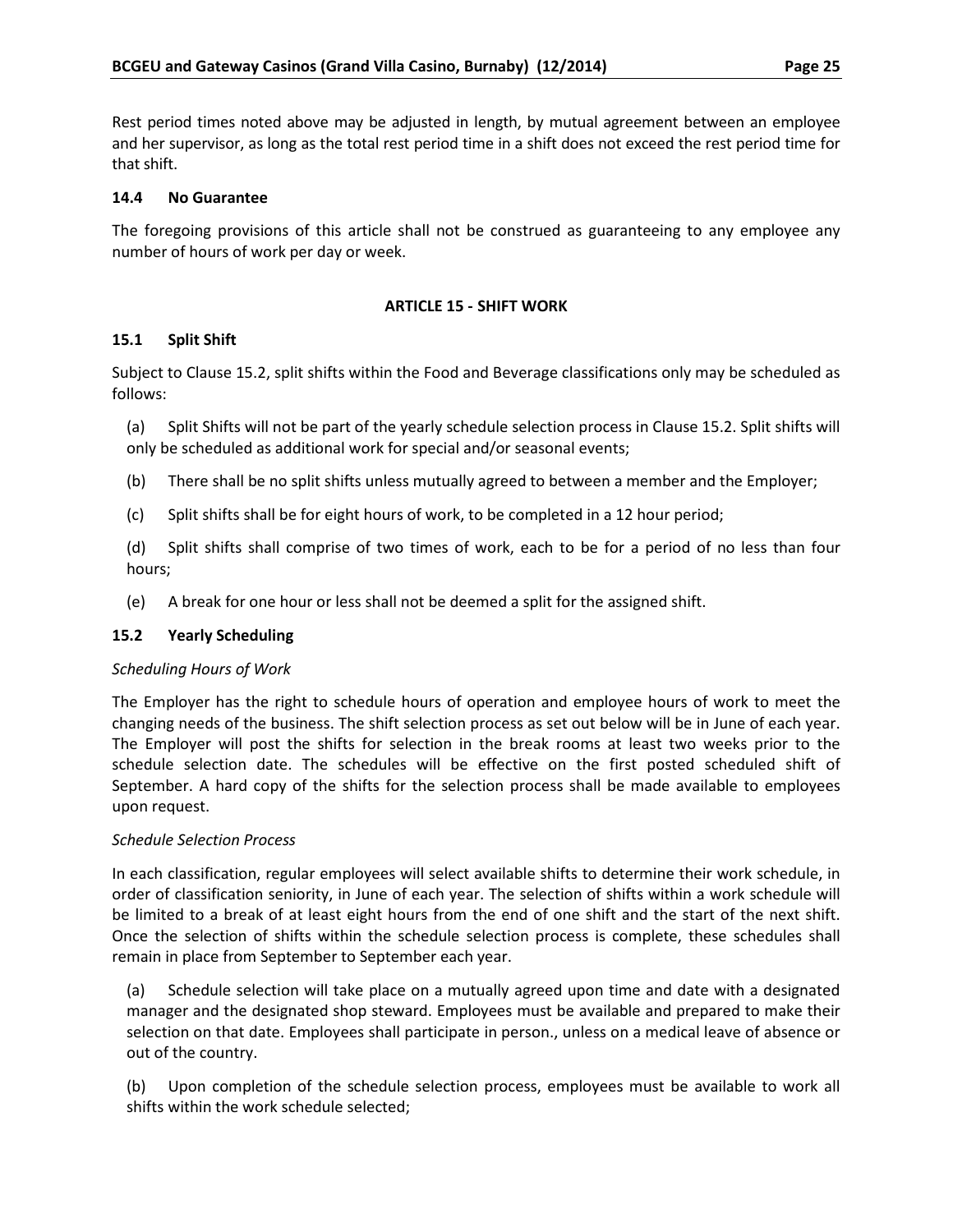(c) Shifts within work schedules that become permanently available between yearly scheduling will be offered in accordance with Clause 27.1(e) as permanent shifts within schedules until the next schedule selection process.

(d) Employees on approved leaves of absence are permitted to participate in the selection process in order of classification seniority. The Employer will attempt to make contact with the employee at least two weeks prior to the scheduled selection date;

#### *Exchanging Shifts*

Employees may, by mutual agreement, exchange shifts within a workweek (Sunday to Saturday) provided that the employees have the ability to perform the work required and that no overtime or other penalties would be payable by the Employer to the employee(s) if such overtime or penalties would not have occurred in the first instance. Requests to exchange will be approved by the Employer and will not be unreasonably denied. Employees will be required to give 24 hours' notice and work in the same department.

#### *Maximization of Shifts*

While the Employer is entitled to schedule shifts of various lengths as provided for in this Agreement, the Employer will undertake to maximize the length of shifts through the workweek before instituting shifts of lesser duration. Where a shift becomes available that is longer in duration than a scheduled shift, the longer shift will be offered in classification seniority order to employees scheduled to work a shorter shift on the same day, provided such an offer will not result in overtime.

Regular employees may maximize their hours in accordance with Clause 27.1(e).

Employees may maximize their hours by working in other classifications when there are no hours available in their own classification, provided they are qualified to do the work.

Subject to Clause 16.6 – Overtime Compensation – Regular employees who do not have a schedule of 40 hours per week may inform the Employer, by completing an availability form upon completion of the yearly scheduling process, which additional days of the week they are available to work.

#### <span id="page-30-0"></span>**15.3 Changes in Work Schedules**

(a) In situations other than emergencies, scheduled employees are entitled to 24 hours' notice of any change in the start and finish times of any shift within their schedule. Start and finish time changes shall be limited to two hours before an existing shift or two hours later than an existing shift. This does not apply to an employee being required to work past the end of a scheduled shift, nor does it apply to an employee voluntarily reporting for work on a callout.

(1) Where 24 hours' notice cannot be provided as per (a) above, due to a front-line employee not being available to work the shift, the Employer will call in another front-line employee or assign a supervisor employee to cover the remainder of the shift;

(2) Where 24 hours' notice cannot be provided as per (a) above, due to a supervisor employee not being available to work the shift, the Employer may assign the work to an excluded manager until such time as a member from either bargaining unit can be contacted to assume the assigned duties.

(b) If an employee is going to be absent from work the employee must notify their designated manager at least 60 minutes before the scheduled start time and for shifts beginning after midnight and 90 minutes prior to the scheduled start time for all other shifts from 8:00 a.m. to midnight. In the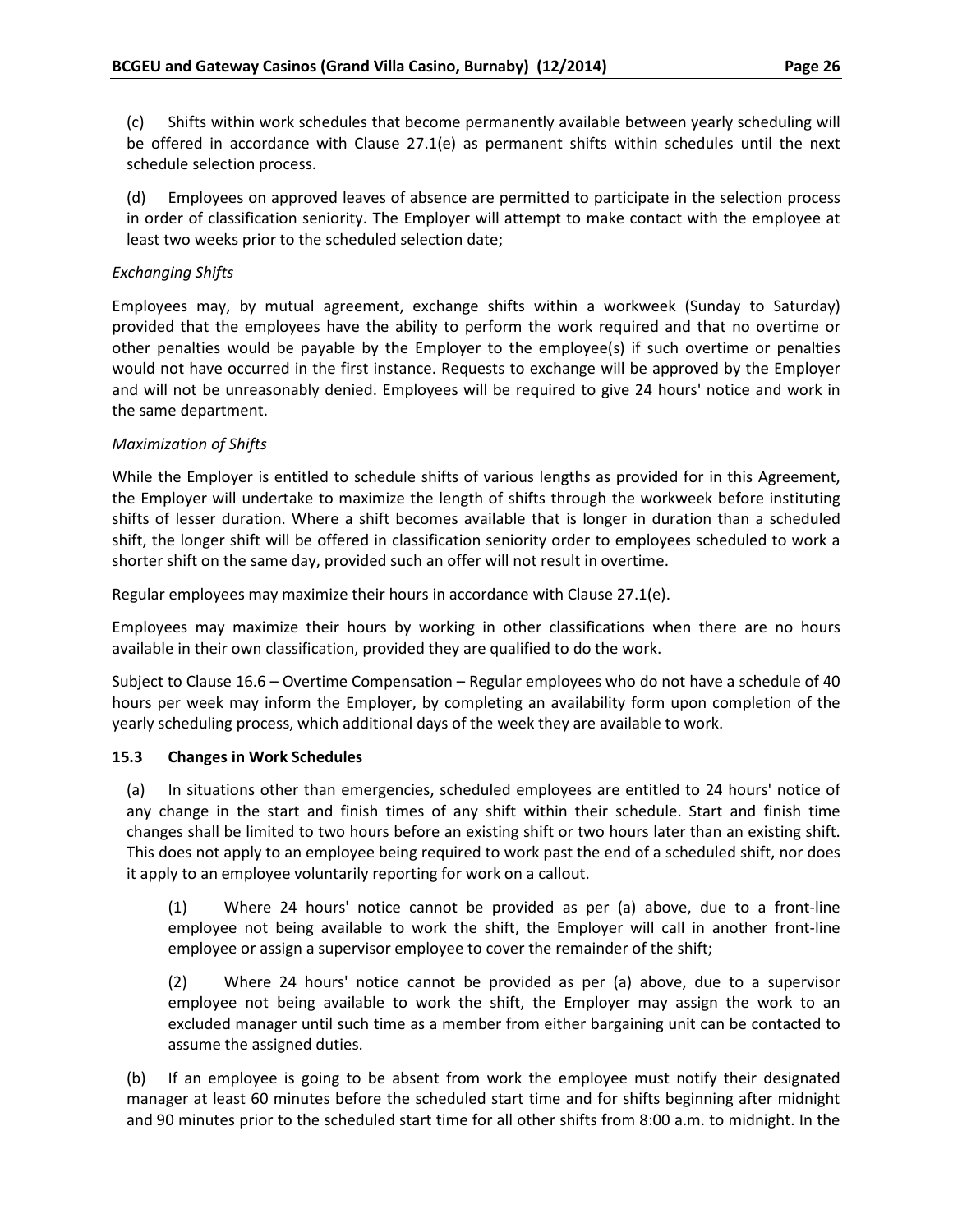event that an employee is going to be late, she will give as much advance notice as possible. It is the Employer's responsibility to ensure that there is a person available to receive employee calls.

(c) Employees, whose schedules are changed without the advance notice specified, cannot be disciplined if they advise the Employer that they cannot comply with the changed starting and finishing times for the first shift of the new schedule.

(d) In situations where an employee has not been provided with notice of change in their work schedule, and the employee reports for work as scheduled before the change, the employee will be paid two hours pay if the employee is not required to work, and if the employee is required to work the employee will be paid for the hours worked with a minimum of four hours pay.

#### <span id="page-31-0"></span>**15.4 Floor Server Schedules**

The Employer agrees that Floor Servers shall select schedules during the schedule selection process that are identified as either rotational location (main gaming rooms, coffee carts and poker room) or the fixed location (Maple Room and Cypress Room – VIP).

#### <span id="page-31-1"></span>**15.5 Scheduling Preparations**

Prior to any schedule selection, including the annual schedule selection identified in Clause 15.2 above, the Employer and the Union agree to discuss the various scheduling considerations in each classification. The parties acknowledge the Employer's right to schedule employees to ensure the efficient and productive operations of its business. The parties also acknowledge the right of the employees to maintain a family life.

#### **ARTICLE 16 - OVERTIME**

#### <span id="page-31-3"></span><span id="page-31-2"></span>**16.1 Definitions**

(a) "*Overtime*" means work authorized by the Employer and performed by an employee in excess of:

- (1) the scheduled daily hours per day (eight or ten);
- (2) the scheduled weekly hours of 40 hours per week;
- (b) "*Straight-time rate*" means the hourly rate of remuneration.
- (c) "*Time and one-half*" means one and one-half times the straight-time rate.
- (d) "*Double-time*" means twice the straight-time rate.

#### <span id="page-31-4"></span>**16.2 Overtime Entitlement**

Overtime entitlement shall be calculated in 15 minute increments; however, employees shall not be entitled to any compensation for periods of overtime of less than eight minutes per day.

#### <span id="page-31-5"></span>**16.3 Recording of Overtime**

The Employer shall record starting and finishing times for overtime worked.

#### <span id="page-31-6"></span>**16.4 Sharing of Overtime**

Overtime work shall be allocated equitably within each classification.

#### <span id="page-31-7"></span>**16.5 Early-Out**

The application of this clause shall be in the following order: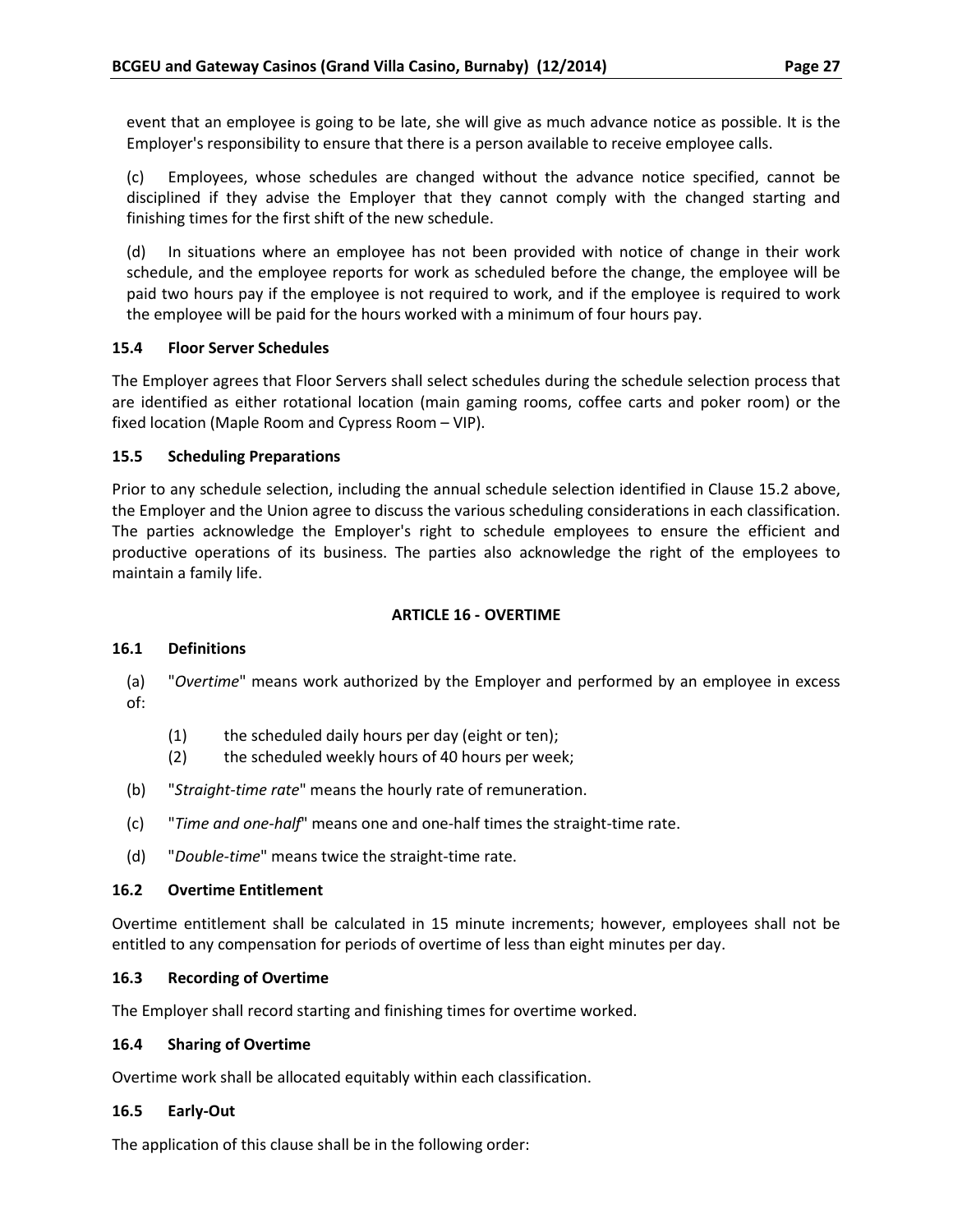(a) Employees requesting early out must notify the Employer no earlier than 30 minutes before the start of their shift. An early-out list will be created and offered in order of classification seniority, for each of the shift start times. After the early-out list is exhausted, then if required, the Employer may refer to (b) below.

(b) Where the Employer determines that operational requirements can be met with less staff after employees have begun working and no employee or an insufficient number of employees have notified the employer that they request an early out, the Employer will canvass employees in no particular order to ask for volunteers. The early out will granted on a first canvassed, first granted basis. Employees can add their name to the early out list at any time during their shift. After the canvass has been exhausted, then, if required, the Employer may refer to (c) below.

(c) Where the Employer determines that the operational requirements can be met with less staff after employees have begun working and no employees or an insufficient number of employees have been asked and accepted to voluntarily leave their shift early, the Employer may require employees to end their shifts, in reverse classification seniority regardless of start times. Employees will not be required to leave their shift less than one hour prior to the end of that shift.

(d) Notwithstanding (c) above, where the Employer determines that the operational requirements of the Table Games Department (Dealer Supervisor or a Dealer) can be met with less staff after these employees have begun working; and after (a) and (b) above have been exhausted, the Employer agrees that the employee or employees affected and required to end their shifts shall be the Dealer or Dealers with the lowest classification seniority. An employee who is required to end a shift shall not be forced to end that shifts until at least four hours have been completed.

(e) To administer (d) above for Dealer Supervisors, the Dealer Supervisor or Dealer Supervisors with the least classification seniority working at the time, will be offered the opportunity to work as a Dealer for the rest of their shift or accept the Early Out. In the event the Dealer Supervisor or Dealer Supervisors with the least classification seniority have not dealt within the previous two years, the affected Dealer Supervisor must have taken a table test in order to confirm their ability to perform the respective duties. Such table test will have been taken on the employee's own time.

#### <span id="page-32-0"></span>**16.6 Overtime Compensation**

Employees requested work in excess of their normal daily full shift hours as outlined in 14.2 (Hours of Work), or who are requested to work on their scheduled day of rest, shall be paid:

(a) time and one-half for the first three hours of overtime on a scheduled workday of eight hours or time and one-half for the first hour of overtime on a scheduled workday of 10 hours; and

- (b) double-time for hours in excess of the hours referred to in (a) above;
- (c) time and one-half for all hours beyond 40 hours in a workweek.

The compensation of overtime in (a) and (b) is to be on a daily basis and not cumulative.

#### <span id="page-32-1"></span>**16.7 No Layoff to Compensate for Overtime**

Employees shall not be required to layoff during their hours of work to equalize any overtime worked.

#### <span id="page-32-2"></span>**16.8 Right to Refuse Overtime**

All employees shall have the right to refuse to work overtime, without being subject to disciplinary action for so refusing.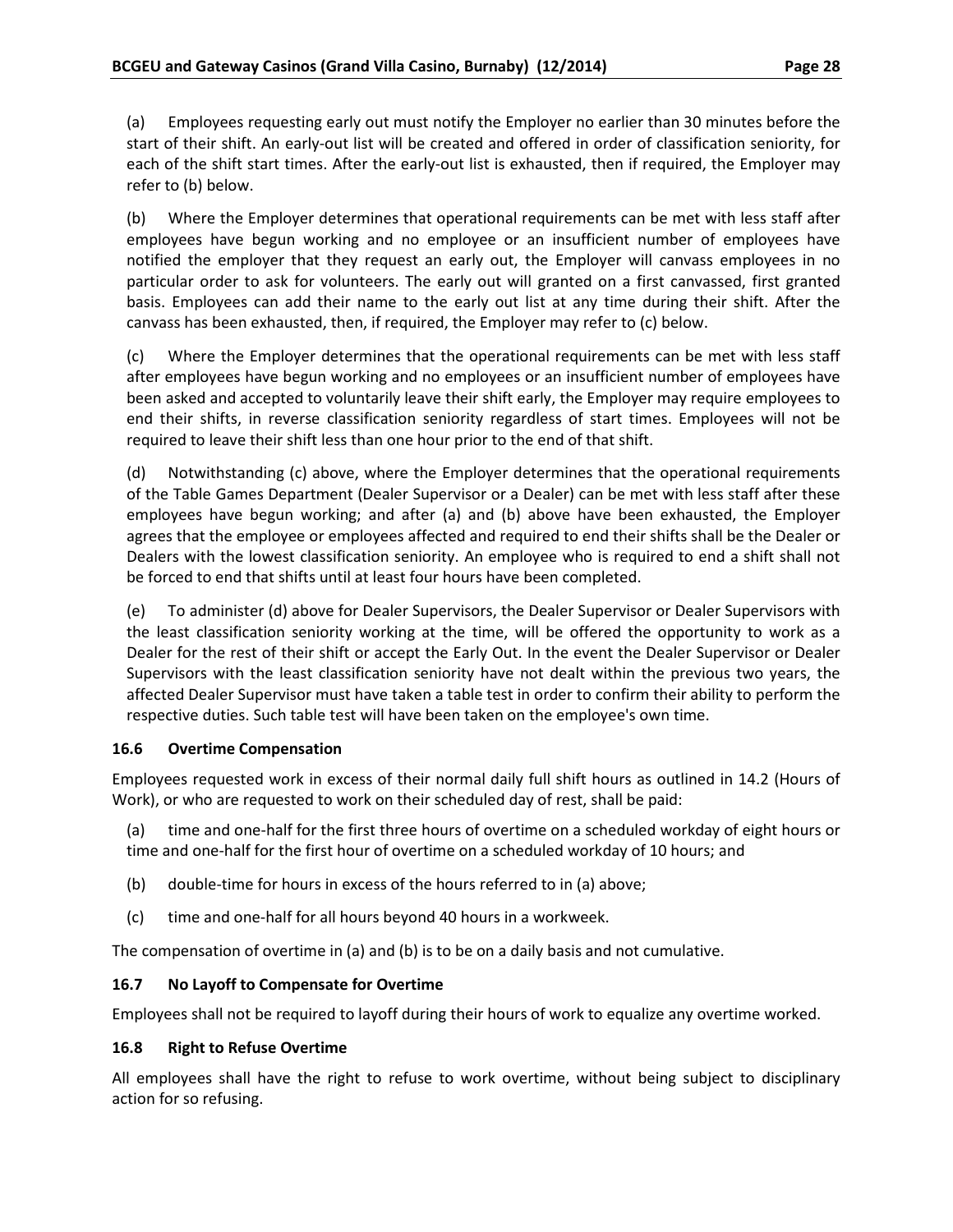#### <span id="page-33-0"></span>**16.9 Callback Provisions**

Employees called back to work, to work overtime shall be compensated for a minimum of two hours at applicable overtime rates.

#### <span id="page-33-1"></span>**16.10 Rest Interval**

An employee required to work beyond her completed shift shall be entitled to eight clear hours between the end of the overtime worked and the start of next regular shift. If eight clear hours are not provided, overtime rates shall apply to all hours worked on the regular shift which fall within the eight hour period.

#### <span id="page-33-2"></span>**16.11 Overtime for Employees Working Less Than 40 Hours Per Week**

(a) An employee, who works less than eight hours per day, shall be paid at straight-time for the hours so worked, up to and including the hours of a scheduled shift needed to make up 40 hours per workweek.

(b) An employee working less than 40 hours per week, and who is required to work other than her scheduled workdays, shall be paid straight-time for the days so worked up to and including 40 hours per week.

(c) Overtime rates shall apply to hours worked in excess of (a) and (b) above.

# <span id="page-33-3"></span>**16.12 Authorization and Application of Overtime**

An employee who is required work overtime shall be entitled to overtime compensation when the overtime work is authorized in advance by the Employer. It is understood that, in emergency situations, prior authorization may not be possible.

Employees working in more than one classification are obligated to inform the Employer and receive approval if they are asked to work hours that would result in overtime.

The Employer and the Union recognize that the nature of the work carried out by employees in some Employer designated classifications is such that it may not be possible for the employee to obtain prior authorization for the necessary overtime work. In such cases, the employee shall, when possible, make every effort to obtain authorization. If this is not possible, she will use her discretion in working the overtime and the Employer shall be considered to have authorized the time in advance.

#### **ARTICLE 17 - PAID HOLIDAYS**

#### <span id="page-33-5"></span><span id="page-33-4"></span>**17.1 Paid Holidays**

The following shall be considered paid holidays:

| Labour Day              |
|-------------------------|
| <b>Thanksgiving Day</b> |
| Remembrance Day         |
| Christmas Day           |
| <b>Boxing Day</b>       |
|                         |
|                         |

#### <span id="page-33-6"></span>**17.2 Payment for a Paid Holiday**

(a) Regular employees who have a schedule of 40 hours per week will receive a normal days pay, credited to their paid holiday bank, for a paid holiday, whether or not they are scheduled to work on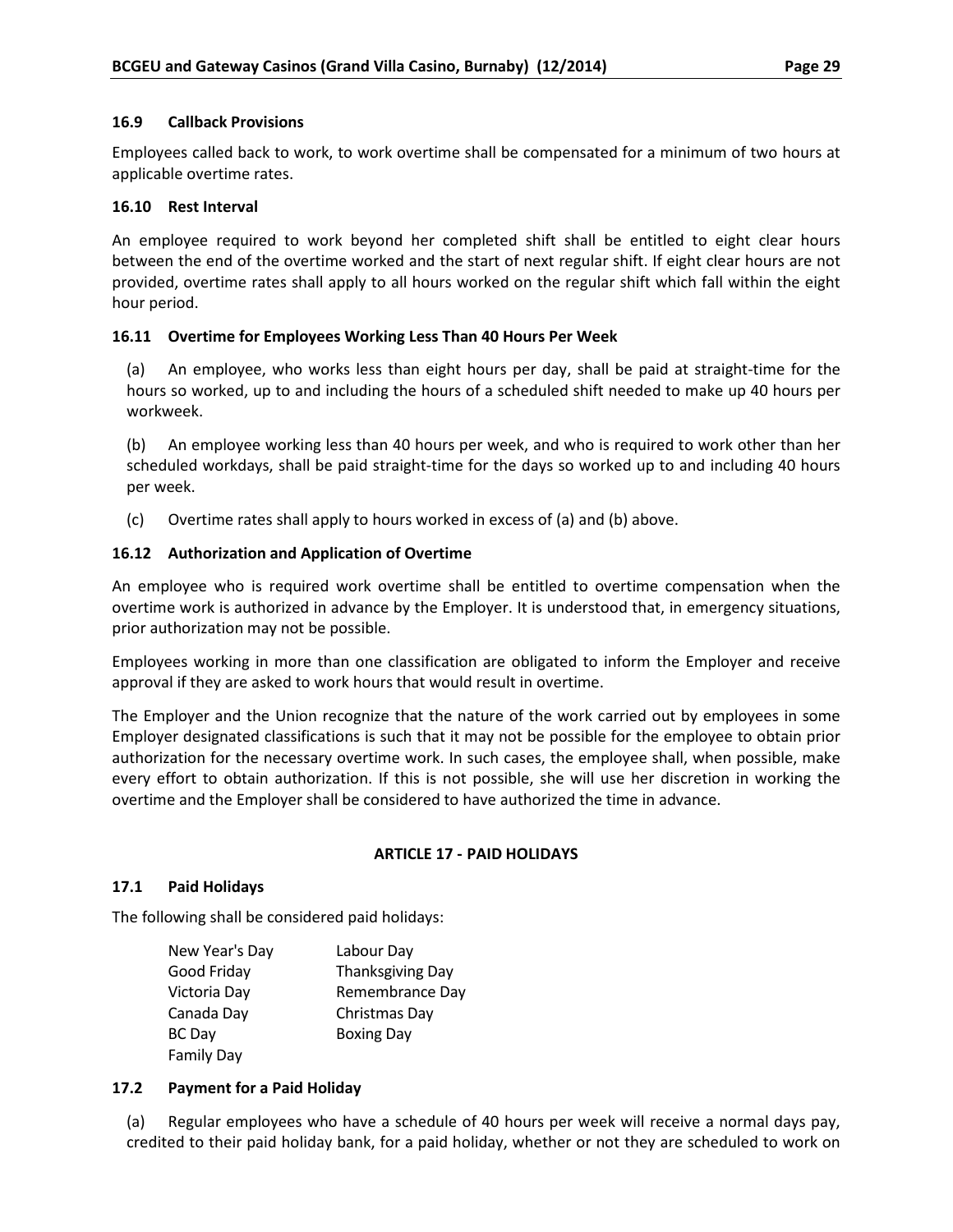the paid holiday. Regular employees who have a schedule of less than 40 hours per week and casual employees shall receive a normal days pay.

(b) For the purposes of this clause, a normal days pay shall be understood to mean an employee's normal hourly earnings, exclusive of overtime, for the hours they have worked in the 30 day period immediately preceding the week in which the paid holiday occurs, divided by the number of days worked to establish the hours to be paid for the paid holiday.

(c) An employee who is scheduled by the Employer to work on a paid holiday, shall be paid one and one-half times their normal wage rate for any hours so worked, on all paid holidays in addition to the payment provided for in (a) above. Banked days can be used for sick days or any unpaid leave pursuant to (h) below.

(d) An employee who works in excess of 11 hours on the paid holiday shall be paid at double-time for all such additional hours worked.

(e) Regular employees who have a schedule of 40 hours per week shall schedule, with mutual agreement of the Employer, paid holiday bank days within 90 calendar days from the date the paid holiday was earned. Failing a mutually agreeable date, the Employer shall schedule the paid holiday to be taken after the 90 calendar day period has been exhausted and no later than 12 months from the date of the paid holiday.

(f) When requesting days off, available banked paid holiday days must be used before days off can be taken without pay. Employees who submit a request for days off that do not have any paid holiday lieu days banked, shall have their request prioritized by the date received by the Employer. Such approval shall not be unreasonably denied.

(g) Banked paid holiday days may be combined with and taken in conjunction with vacation days.

(h) Banked paid holiday days may be used, at the discretion of the employee, when exercising rights under: Clause 19.1 – Bereavement Leave – for additional unpaid bereavement leave or unpaid out of province leave; Clause 19.2 – Family Responsibility Leave – to cover up to five unpaid leave days; Clause 19.9 – Special Leaves – to cover any of the listed unpaid leave days.

#### <span id="page-34-0"></span>**17.3 Paid Holiday During Employee's Vacation**

(a) Should any paid holiday occur during an employee's vacation period, the formula in Clause 17.3(b) shall be applied to the 30 day period immediately preceding the week in which the vacation commenced.

(b) Should a paid holiday fall during the first or second week immediately following the end of an employee's vacation, the formula in Clause 17.3(b) will be applied to the 30 day period immediately preceding the week in which the vacation commenced.

#### **ARTICLE 18 - ANNUAL VACATIONS**

#### <span id="page-34-2"></span><span id="page-34-1"></span>**18.1 Vacation Entitlement**

An employee's anniversary date of employment shall determine her annual vacation entitlement and payment.

- (a) Employees who have completed one year of service shall be entitled to 10 days' vacation.
- (b) Employees who have completed five years of service shall be entitled to 15 days' vacation.
- (c) Employees who have completed 10 years of service shall be entitled to 20 days' vacation.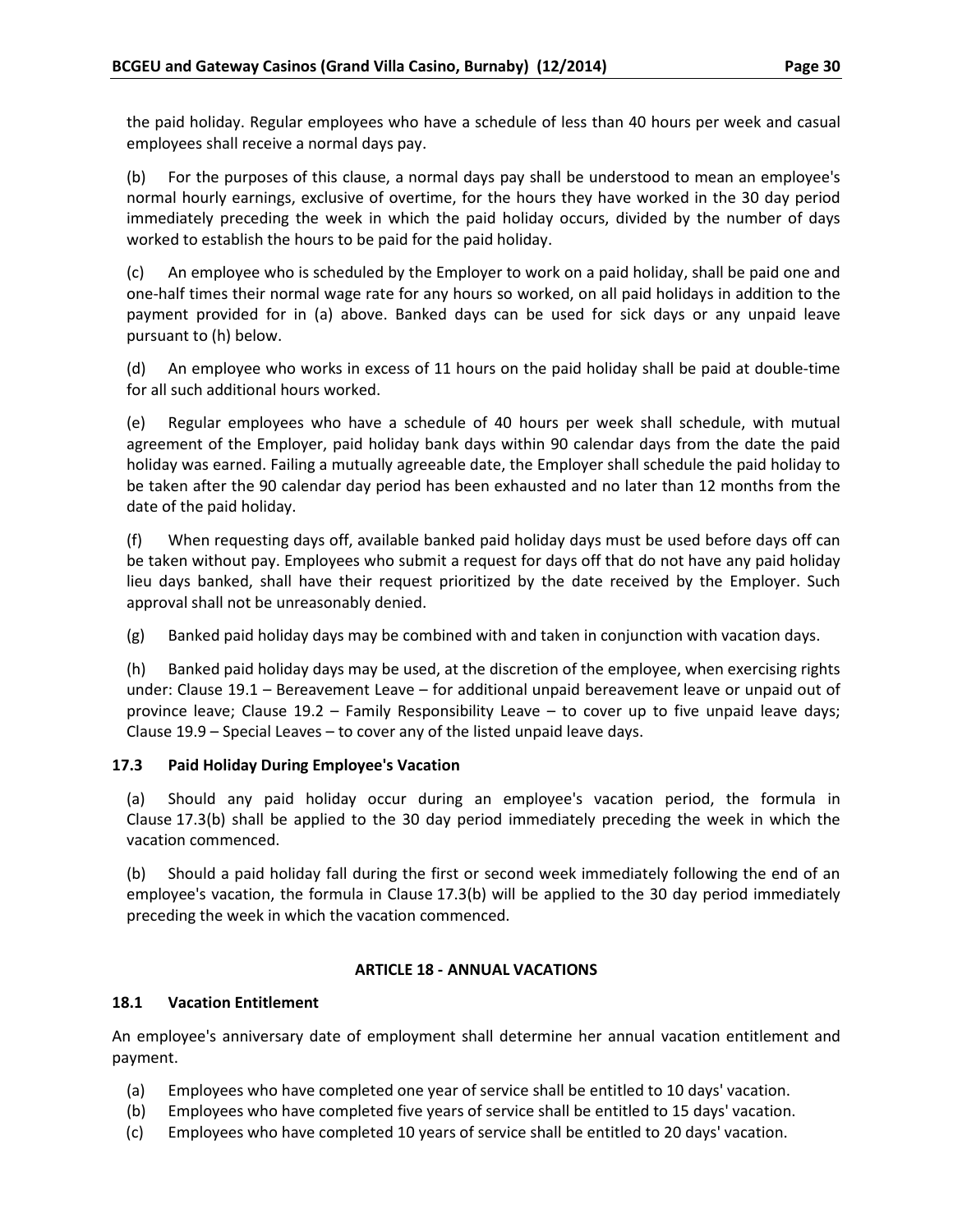Employees will earn vacation pay as follows:

Vacation will be prorated for part-time employees.

#### <span id="page-35-0"></span>**18.2 Annual Vacations and Pay Entitlements**

(a) Employees are entitled to annual vacation pay, according to their completed years of consecutive service, calculated from their first date of hire.

(b) Annual vacation pay shall be calculated using the applicable percentage from Clause 18.1 of the employee's gross earnings for the preceding year.

(c) "*Gross earnings*" as used herein, shall be understood to mean the total earnings realized by an employee from the payment of wage rates for straight-time, overtime, vacation pay and statutory holiday pay.

(d) Regular full-time employees shall be paid for their vacation period while they are on vacation as they would be paid while working. Regular part-time and casual employees shall be paid vacation pay on the last payday prior to the vacation leave commencing.

# <span id="page-35-1"></span>**18.3 Vacation Scheduling Preference by Seniority**

(a) Employees shall have preference in respect to scheduling annual vacations days according to their classification seniority within their classification, if they file applications after November 1st and before November 30th of each year for vacations to be taken the following vacation year. After December 1st all applications will be treated on a first come first served basis. It is agreed that vacation schedules will be established so there are sufficient employees remaining at the casino in each position to meet the operating requirements of the casino. The Employer shall respond in writing to vacation requests by December 14th. Vacation requests shall not be unreasonably denied. Vacation schedules, once approved by the Employer, shall not be changed other than in cases of emergency, except by mutual agreement between the employee and the Employer. The Employer shall make available an updated vacation time calendar. The vacation year shall be from January 1st to December 31st.

(b) Where vacation requests are submitted after November 30th to the Employer, the Employer shall respond in writing within two weeks of receiving the request from the employee. Vacation schedules, once approved by the Employer, shall not be changed other than in cases of emergency, except by mutual agreement between the employee and the Employer.

(c) Employees will be permitted to commence a single vacation period in one vacation year and conclude the vacation in the following vacation year. When this occurs, the vacation entitlement will be taken and selection will be made for the year in which the vacation commences.

(d) All employees are required to schedule a minimum of ten vacation days per vacation year. Vacation days that are required to be scheduled, and additional vacation days an employee is entitled to take as per (a) above, which remain unscheduled by August 31st of each year, in accordance with (a) above, shall be scheduled by the Employer, to be taken prior to December 31st.

(e) Employees may schedule vacation days singularly or consecutively. Vacation days may be taken in conjunction with paid holiday bank days, subject to the operational requirements noted in (a) above.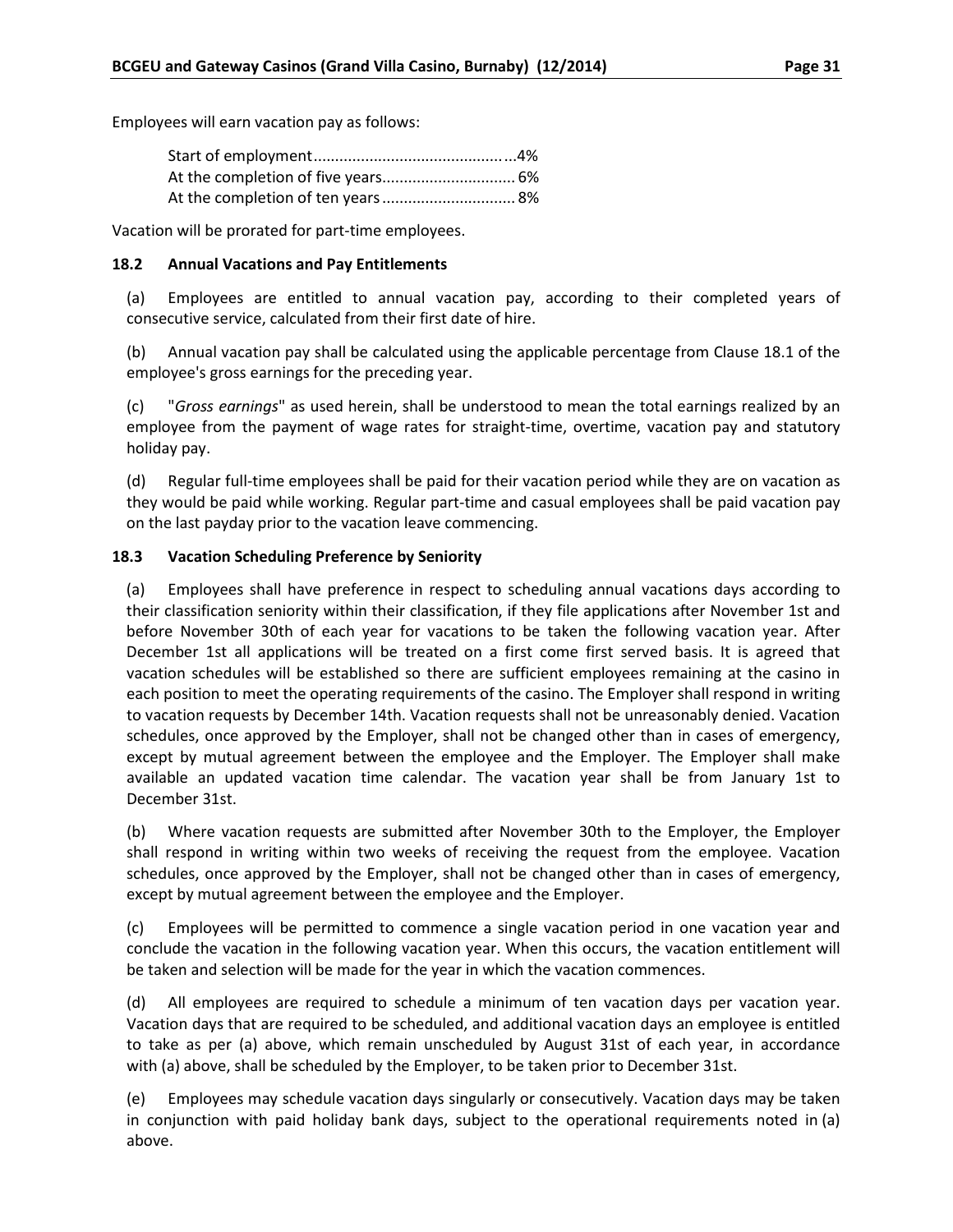#### <span id="page-36-0"></span>**18.4 Vacation Scheduling for Casual Employees**

Casual employees may schedule their vacation days singularly or consecutively. Each vacation day will be credited against their annual entitlement pursuant to 18.1 above. Vacation days will be counted as days of work for the purposes of Clause 14.1.

#### **ARTICLE 19 - SPECIAL AND OTHER LEAVE**

#### <span id="page-36-2"></span><span id="page-36-1"></span>**19.1 Bereavement Leave**

All employees suffering a loss of a family member will be eligible for a three day or one day bereavement leave, commencing with the employee's date of notification of death or ending with the day of the funeral. For the purpose of this provision, a three day leave with pay will be granted for the loss of a spouse, parent, guardian, father-in-law, mother-in-law, brother-in-law, sister-in-law, grandparent, sibling, child or grandchild of an employee or someone living with the employee as a member of the family. Where out-of-province travel is required, an employee will receive one additional day without pay of bereavement leave.

A one day leave without pay will include the loss of an aunt, uncle, niece or nephew. Additional time, if needed, shall be granted without pay. Such leave shall not be unreasonably denied.

#### <span id="page-36-3"></span>**19.2 Family Responsibility Leave**

(a) An employee is entitled to up to five days of unpaid leave during each employment year to meet responsibilities related to the care, health or education of a child in the employee's care, the care or health of any other member of the employee's immediate family or the care or health of someone living with the employee as a member of the family. Additional time off for these purposes shall not be unreasonably denied.

(b) For purposes of this article "*immediate family*" means the spouse, parent, father-in-law, mother-in-law, brother-in-law, sister-in-law, grandparent, guardian, sibling, child or grandchild of an employee someone living with the employee as a member of the family.

#### <span id="page-36-4"></span>**19.3 Court Attendance**

Any employee covered by this Agreement who may be required by the Employer to attend any commission, court or hearing, to give evidence in any case, civil or criminal for the casino in which they are employed, shall be compensated at the same hourly rate as called for in this Agreement, without loss of pay as well as reasonable expenses for food and travel.

#### <span id="page-36-5"></span>**19.4 Jury Duty**

Upon providing the Employer with evidence and notice of being summoned to jury duty, an employee shall be granted leave of absence without loss of company paid wages. The employee shall refund to the Employer the full amount of any payment received from the courts in respect of such jury duty. Upon returning to work from jury duty, an employee shall be returned to his or her former position and rate of pay.

#### <span id="page-36-6"></span>**19.5 Educational Leave**

Upon the completion of one year of employment an employee may be granted a leave of up to four months, without pay and without loss of seniority, for educational purposes. This leave shall be restricted to the four month maximum once per 12 month period beginning on the first day of the education leave. The employee agrees to use any unscheduled vacation and lieu days as part of the education leave.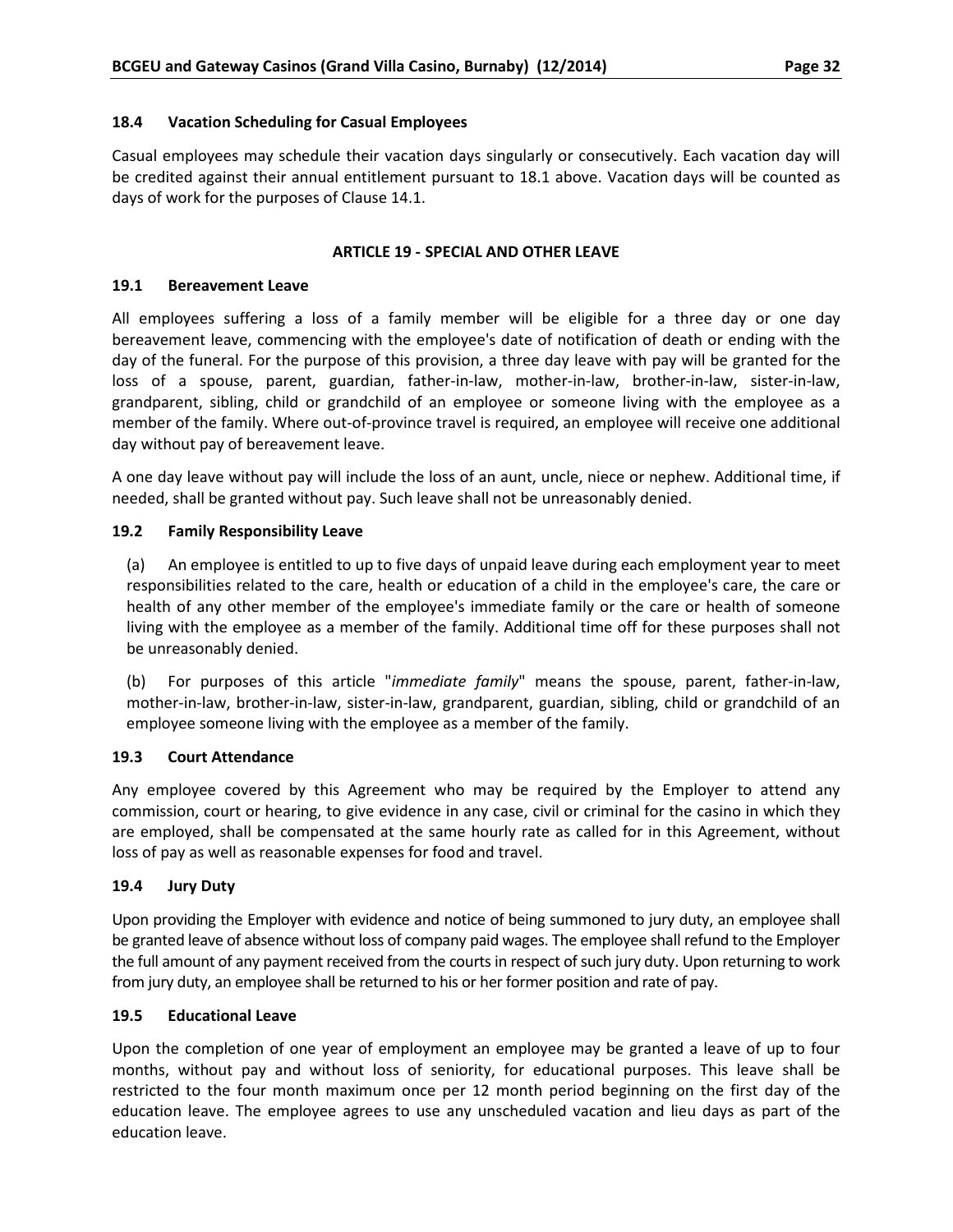Such leave request shall not be unreasonably denied.

The Employer reserves the right to request proof of enrolment.

#### <span id="page-37-0"></span>**19.6 General Limitation on Leaves of Absence**

(a) All leaves of absence provided for in this Agreement are leaves without pay, unless it is specifically provided in the appropriate article that the leave of absence is to be granted with pay.

(b) Leaves of absence other than those specifically provided for in this Agreement may be granted to employees where it is deemed appropriate to do so by the Employer, but the granting of such leaves is within the discretion of the Employer. Employees will be eligible to apply for leaves of 14 calendar days or more under this clause after one year of service and for one leave each year thereafter. All employees shall apply in writing to the Designated Manager at least 30 days prior to the commencement of the proposed leave, and such leaves shall not normally exceed three months. The written request for leave must state the exact period of the leave, including the return to work date. Relevant support documents will be provided at the time of the request or as soon as possible thereafter. Such leaves shall not be permitted for the purpose of an employee being employed elsewhere. However, employees may seek expressed permission to access a leave under this clause for employment in the service of the Canadian Armed Forces, employment in international human service foundations such as non-governmental organizations. No benefits will be paid during unpaid leaves of absence, after the last day of the month in which the leave of absence begins. An employee who wishes to remain covered by the group benefits plan prescribed in this Agreement may do so by paying the cost of the premiums, monthly in advance, subject to approval by the carrier of such plan.

(c) Except as noted above, general unpaid leaves of absence shall not be reasonably denied. Employees agree to incorporate all unscheduled vacation and paid holiday lieu days that are banked at the beginning of an approved leave of absence.

(d) Clause 10.6 – Abandonment of Position, is applicable to those employees who fail to return to work upon completion of their leave.

#### <span id="page-37-1"></span>**19.7 Employees Returning to Work After Illness or Injury**

(a) Where an employee intends to return to work following an absence due to illness or injury of more than five days the employee is entitled to reinstatement in her former position provided, (i) the employee is fit to perform the duties of that position; and (ii) the employee gives prior written notice to the Employer of the intention to return to work. Such notice shall be given at least 48 hours in advance of the intended return to work date. Where the employee has been absent for in excess of one week the period of notice shall increase by 24 hours for every week of absence to a maximum of two weeks or the expiry of the existing posted schedule. Such employees will be placed first on the on call list to cover vacant shifts in their department.

(b) In the event that the returning employee cannot fulfil the duties of the position due to the illness or injury as a result of a disability on the part of the employee, as defined under the *Human Rights Act*, the Employer and Union shall both have a duty to attempt to accommodate the employee, as required by the *Human Rights Act*.

(c) Prior to reinstating an employee under this clause, the Employer is entitled to require proof of the employee's fitness to resume their duties, as follows:

(1) absence of five days or less: no note required unless specifically requested by the Employer;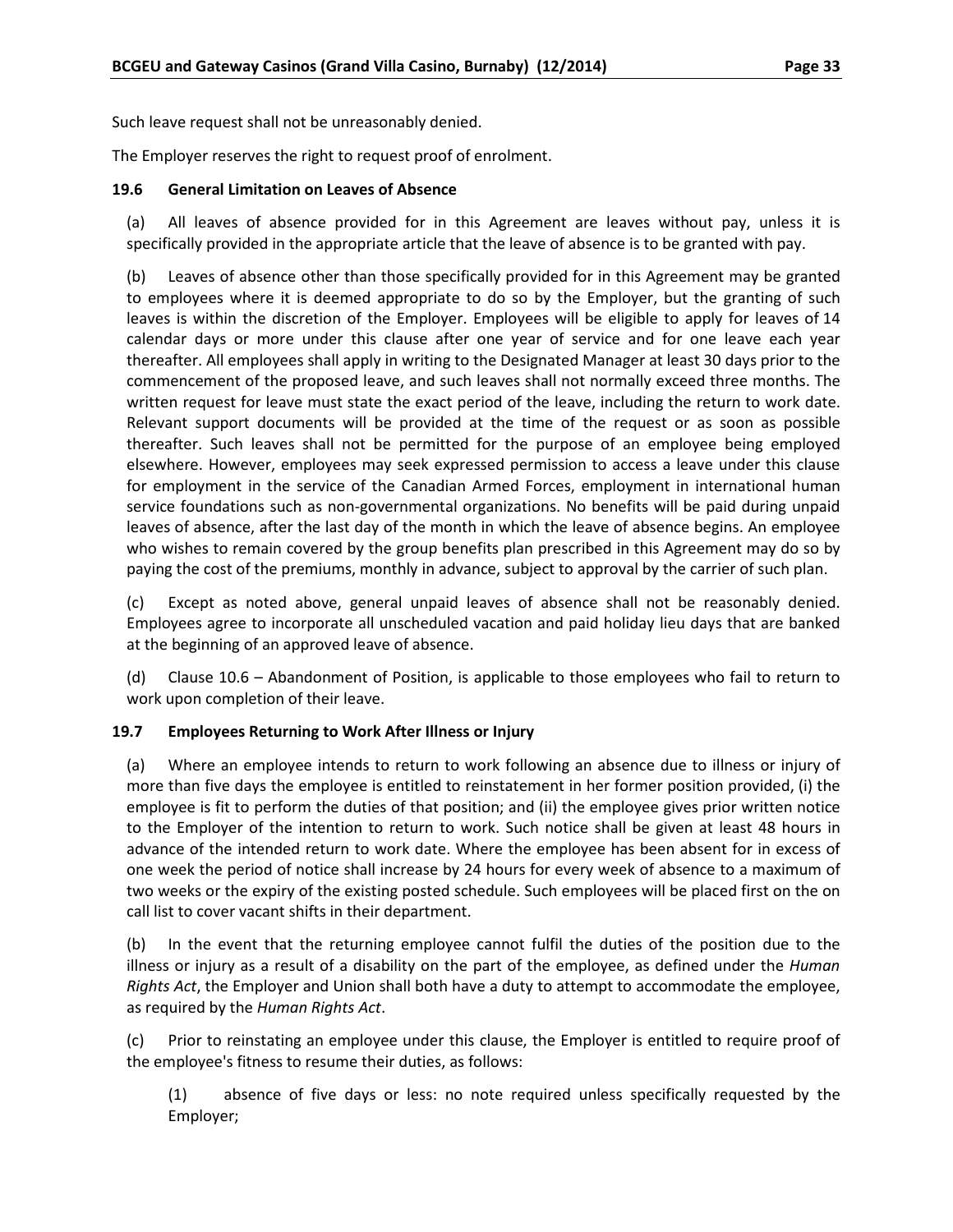(2) absence of six to 14 consecutive days: a doctor's note from the employee's medical doctor certifying that the employee is able to return to work;

(3) absence of 15 or more consecutive days or an aggregate total of 20 or more days in any three month period: a report from the physician appointed by the Employer, at the Employer's expense, or from the Workers' Compensation Board, certifying that the employee is able to resume the performance of her duties. The employee shall cooperate fully with a request to undertake any reasonable examination requested by such physician. If the report requested under this clause has not been received under this sub-clause prior to the requested reinstatement date of the employee, through no fault on the part of the employee, and the report subsequently substantiates that the employee was fit to return to her duties the employee shall be compensated for all lost wages for the time lost commencing after the employee's requested reinstatement indicates or confirms that the employee was fit to carry out her duties. The Employer has the option of allowing the employee to return to work pending the receipt of the medical report referred to above.

(d) For the purpose of this provision "*duties*" shall be defined as the duties performed by the employee prior to the illness or injury including but not limited to: the same shift if it still exists or a shift with an effort to maintain the same days of rest, the same hours and the same classification.

(e) The Employer is not bound to accept a report it has reason to believe is flawed or based on factual misunderstanding or misstatement and the Union is not bound to accept a decision made by the Employer based on a physician's certificate or report. The correctness of any decision hereunder is subject to the grievance and arbitration procedure under this Agreement.

(f) Where the Employer requires a medical certificate of fitness over and above any reasons noted in (c) above, the Employer agrees to pay the entire cost of the certification.

#### <span id="page-38-0"></span>**19.8 Election Days**

No wages shall be deducted for time taken off to vote on election days in accordance with the federal, provincial or municipal legislation.

#### <span id="page-38-1"></span>**19.9 Special Leave**

Where leave from work is required, a regular employee shall be entitled to special leave without pay for the following:

- (a) marriage of the employee two days;
- (b) moving household furniture and effects one day;
- (c) attend their formal hearing to become a Canadian citizen one day.

A minimum of two weeks' notice shall be given by the employee requesting special leave.

For the purpose of (a) and (b) above, such leave shall be granted first from the employee's stat bank should days be available.

#### <span id="page-38-2"></span>**19.10 Sick Leave**

The Employer agrees to provide each employee with three paid sick leave days per calendar year. The amount of sick days may not be banked or carried over from one year to the next. Sick leave days will be paid, inclusive of premiums, at the same rate the employee would have earned had they been able to work on the sick day in question.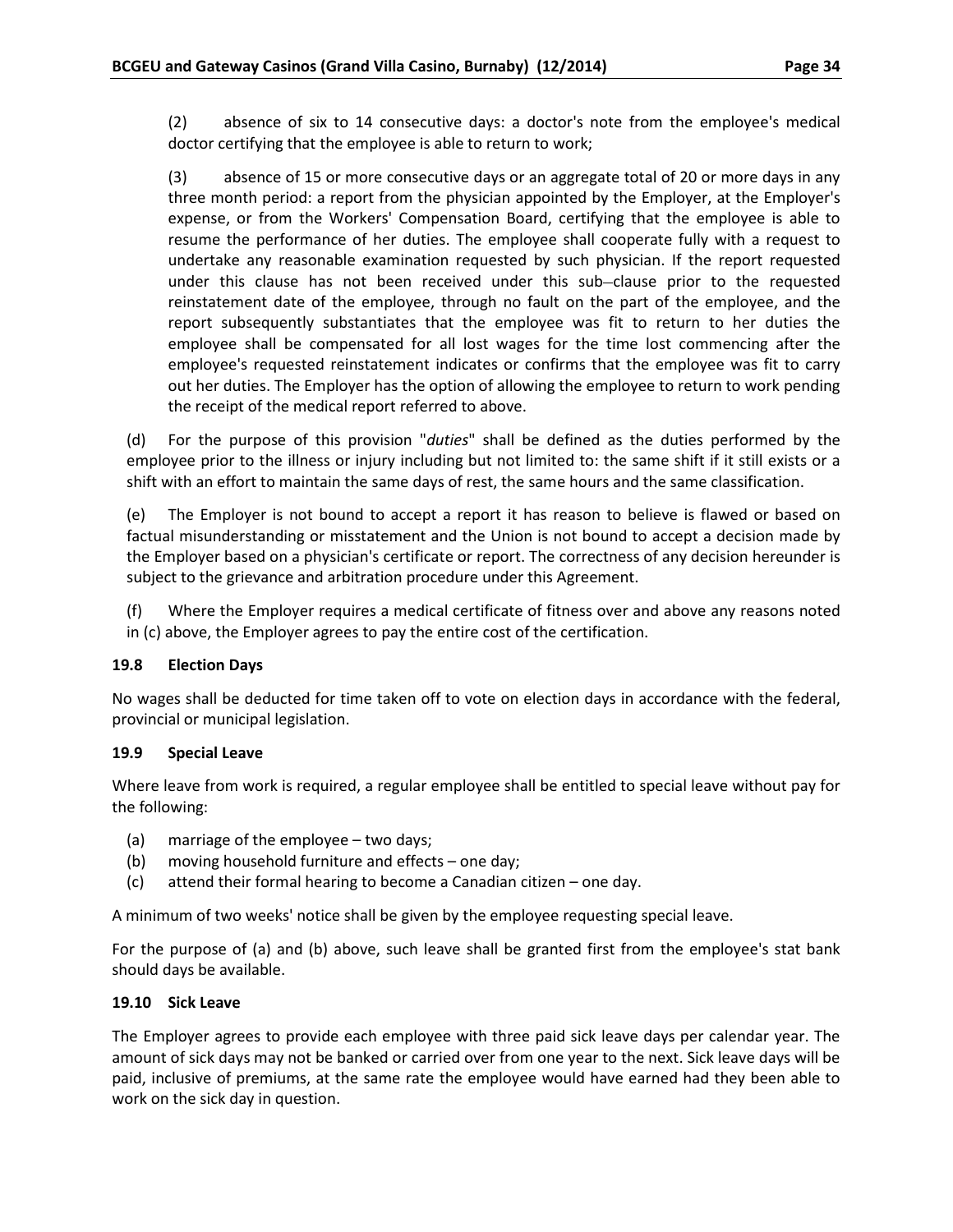#### <span id="page-39-0"></span>**19.11 Employee Medical Leave**

The Employer may require an employee who is unable to work due to illness or injury to provide a Gateway Employee Medical Form, from:

(a) a medical practitioner qualified to practise medicine;

(b) the consulting physician to whom the employee is referred by the medical practitioner in (a) above, providing medical evidence of the employee's inability to work in any of the following circumstances:

(1) where it appears that a pattern of consistent or frequent absence from work is developing;

(2) where the employee has been absent for five or more consecutive shifts or work;

(3) where at least 30 days of illness or injury time have elapsed since the last Gateway Employee Medical Form was obtained; or

(4) where, as indicated on a Gateway Employee Medical Leave Form, the employee is anticipated to be unable to work for an extended period, 30 days prior to the anticipated date of return to work. If the Gateway Employee Medical Leave Form states that the Employee will be on a medical leave greater than 90 days, then the Employer may request another Gateway Employee Medical Leave Form to be filled out by the medical practitioner every three months until the employee returns to his full duties and hours.

(5) Where the employee is unable to perform the requirements of the position, the Employer will request a Gateway Employee Medical Leave Form to be filled out by the medical practitioner when the Gradual Return to Work (GRTW) plan needs to be updated, revised or if the employee is returning to his full duties and hours.

In order to maintain legislated privacy requirements, such documents shall be maintained in a secure location and administered by Human Resources.

#### **ARTICLE 20 - MATERNITY, PARENTAL AND ADOPTION LEAVE**

<span id="page-39-1"></span>Employees are eligible for unpaid leave of absence from employment subject to the conditions in this article. Every employee who intends to take a leave of absence under this article shall give at least four weeks' notice in writing to the Employer unless there is a valid reason why such notice cannot be given and shall inform the Employer in writing of the length of leave intended to be taken.

Each employee who wishes to change the effective date of approved leave shall give four weeks' notice of such change unless there is a valid reason why notice cannot be given.

#### <span id="page-39-2"></span>**20.1 Maternity Leave**

(a) The employee shall be granted leave for a period not longer than 17 weeks.

(b) The period of maternity leave shall commence not earlier than 11 weeks before the expected date of delivery and end no earlier than six weeks following the actual date of birth unless the employee requests a shorter period.

(c) A request for a shorter period as per 20.1(b) must be given in writing to the Employer at least one week before the date that the employee indicates she intends to return to work, and the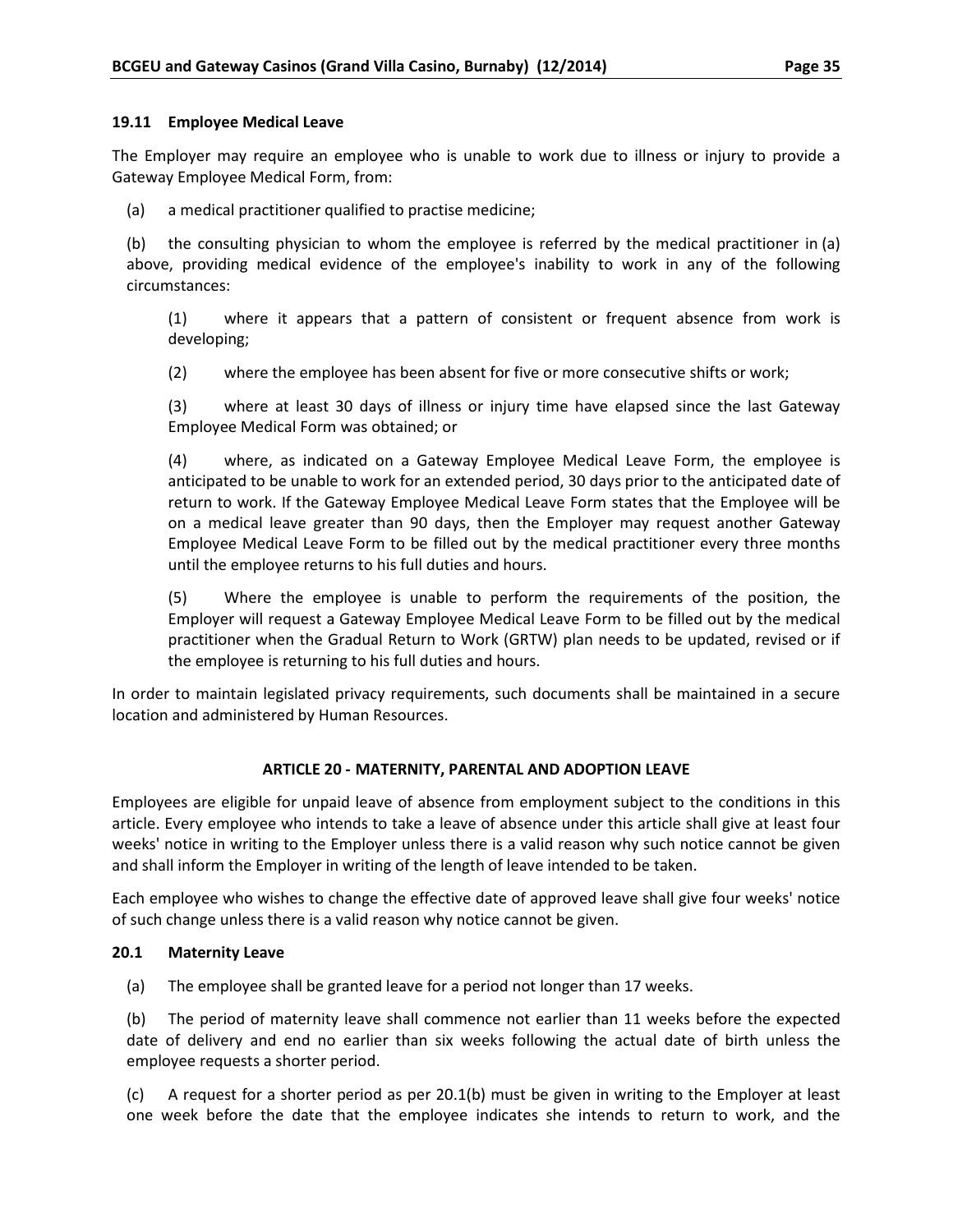employee must furnish the Employer with a certificate of a qualified medical practitioner stating that the employee is able to resume work.

(d) The Employer shall, upon request of the employee, modify the commencement of maternity leave for any period approved in writing by a qualified medical practitioner.

(e) An employee may be required to commence a maternity leave where the duties of the employee cannot reasonably be performed because of the pregnancy and to continue the leave of absence until the employee provides a certificate from a qualified medical practitioner stating that she is able to perform duties for the Employer.

(f) Maternity leave may be extended for health reasons relating to the birth of the termination of the pregnancy where a qualified medical practitioner's certificate is presented.

#### <span id="page-40-0"></span>**20.2 Parental Leave**

(a) Upon application, an employee shall be granted leave of absence for up to 37 weeks following the birth or adoption of the employee's child. The employee shall have to furnish a medical certificate or other evidence stating the date of birth of the child or, where applicable, proof of adoption.

(b) Upon application, employees shall be granted parental leave as follows:

(1) in the case of the birth mother, commencing immediately following the end of the maternity leave under Article 20,

(2) in the case of the natural father or the common-law partner of the birth mother, including a same-sex partner, commencing within the 52 week period following the birth of the child,

(3) in the case of an adopting parent, commencing within the 52 week period following the date the adopted child comes into the actual care and custody of the parent or within the two week period preceding the date the adopted child comes into the actual care and custody of the parent.

(c) If the child suffers from a physical, psychological or emotional condition, the employee may be entitled to additional leave. The employee's qualified medical practitioner or the agency that placed the child must certify that such an additional period of parental leave is required.

(d) Where both parents are employees of the Employer, the employees shall determine the apportionment of the parental leave between them.

#### **ARTICLE 21 - OCCUPATIONAL HEALTH AND SAFETY**

#### <span id="page-40-2"></span><span id="page-40-1"></span>**21.1 General**

The Employer agrees to provide and maintain reasonable standards of health and safety in the workplace, including satisfactory air quality and shall comply with all applicable provincial and municipal health and safety legislation and regulations. Employee concerns or recommendations shall be brought to the attention of the employee's direct supervisor. If the matter remains unresolved after seven days, the employee shall submit the concern or recommendation in writing to the Health and Safety Committee.

#### <span id="page-40-3"></span>**21.2 Health and Safety Committee**

(a) A health and safety committee shall be established which is composed of up to eight members. Four of the members shall be appointed by the Employer and four members shall be appointed by the Union. Committee membership shall be a one year term.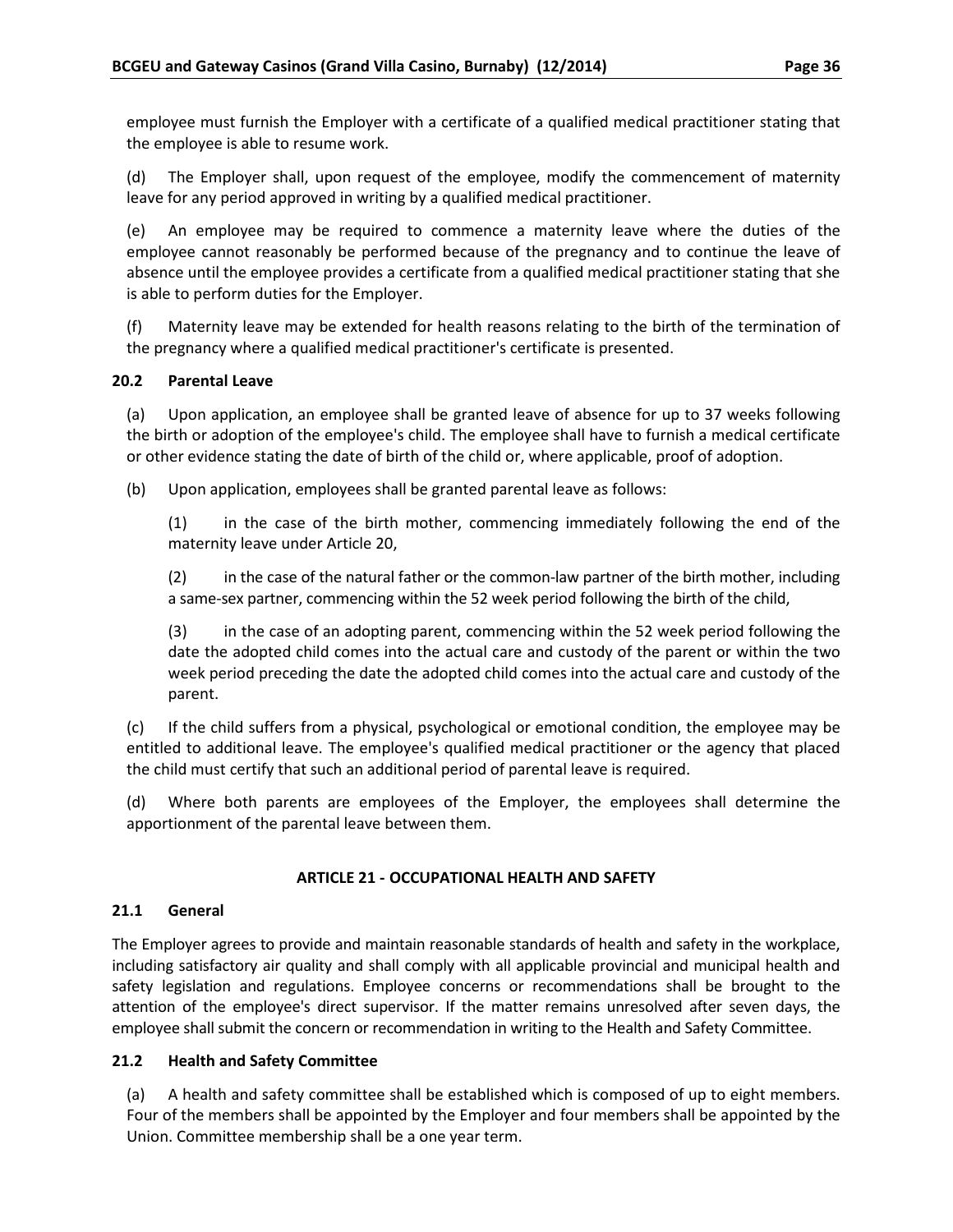(b) The members of the Health and Safety Committee shall select two co-chairpersons as follows: one from the employer appointed members and one from the union appointed members.

(c) A copy of all minutes of the monthly Health and Safety Committee meeting will be posted within seven days of the meeting.

(d) The Committee shall assist in creating a safe place to work, shall recommend actions which will improve the effectiveness of the health and safety program, and shall promote compliance with appropriate government regulations.

(e) Time spent outside regularly scheduled working hours by an employee covered by this Agreement, in the course of her duties as a committee member, shall be paid at the employee's regular rate of pay.

#### <span id="page-41-0"></span>**21.3 First Aid Attendant**

Employees who take time off at the direction of the Employer to take a recognized Industrial First Aid Program shall do so with pay, and shall be compensated for mileage when using their personal vehicle. The cost of the course and course materials shall be borne by the Employer.

The responsibility of first aid attendants designated by the Employer shall be in accordance with the Workers' Compensation Board First Aid Regulations. These designated employees shall receive a premium of \$0.50 per hour for all hours worked so designated.

Employees assigned by the Employer to fulfil first aid responsibilities for patrons of the Employer shall be so designated from the Security Department.

#### <span id="page-41-1"></span>**21.4 Emergency Protocols**

The parties agree to assist the OH&S Committee to structure emergency protocols inclusive of emergency evacuation for the casino. Such protocols, once established, shall be made known to all employees and posted on the union bulletin boards.

The parties agree to assist the OH&S Committee in developing a Critical Incident Debrief protocol.

#### <span id="page-41-2"></span>**21.5 Workplace Violence**

(a) It is recognized that in certain work situations employees may be at risk of physical violence or verbal abuse from customers.

(b) Where such potential exists:

(1) employees in those work situations shall receive training in the recognition and management of such incidents; and

(2) applicable physical and procedural measures to protect employees shall be implemented.

(c) Employees shall be informed by the Employer of the potential for physical violence or verbal abuse from a customer.

(1) Immediate critical incident stress debriefing and, where appropriate, post traumatic counselling shall be made available for employees who have suffered as a result of work related physical violence. Leave required to attend such debriefing or counselling sessions will be without loss of pay.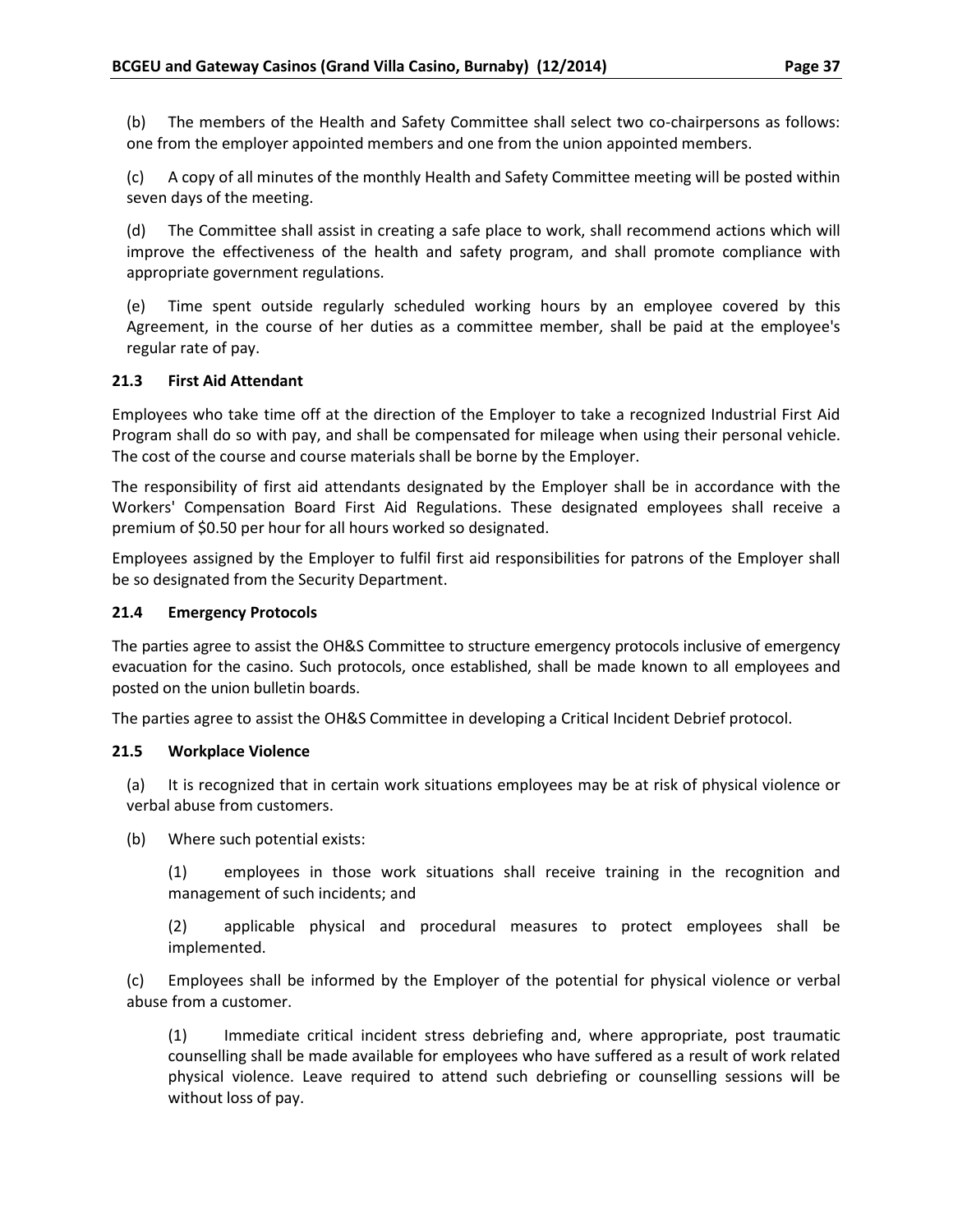### **ARTICLE 22 - CONTRACTING OUT**

<span id="page-42-0"></span>The Employer will not contract out any work performed by employees in the bargaining unit that results in the layoff of any bargaining unit employee. The provisions of this article shall be subject to the Employer's obligations to comply with requirements of the British Columbia Lottery Corporation, or any other legislation, policies, directives, or regulations of any level of government which apply to the operation of the casino.

### **ARTICLE 23 - HEALTH AND WELFARE**

# <span id="page-42-2"></span><span id="page-42-1"></span>**23.1 Provincial Medical Plan**

Effective the first day of the month after the employee completes their probationary period employees will be enrolled in the basic provincial medical plan for the employee and their families. The Employer will pay 100% of the premium.

# <span id="page-42-3"></span>**23.2 Health and Welfare Plans**

The Employer will pay 100% of the premiums to provide coverage for eligible employees for the following benefits:

- (a) Life insurance \$25,000
- (b) Accidental Death and Dismemberment \$25,000
- (c) Dependant Life Coverage \$10,000 spouse and \$5,000 child

The Employer will pay 100% of the premiums for coverage for all eligible employees and their families for the following benefits:

(d) Health Care Benefits – Extended Health, including prescription drugs and out-of-province benefit coverage. The Employer shall provide access to a Direct Pay Card for services covered.

- (e) Dental Care Benefits
	- $(1)$  Plan A 80% $*$

(2) Plan B – 50% - Maximum of \$3,000.00 per year (If coverage begins in second half of the year, the benefit is reduced by 50%).

 $(3)$  Plan C – 50% –\$1,500 lifetime per child.

\*Plan A to include the composite fillings for all teeth.

# <span id="page-42-4"></span>**23.3 Benefit Entitlement**

(a) Subject to hours excluded for calculation found in Appendix C, in order to be eligible for benefits under the Agreement for the group benefit plan, employees must have worked or have been scheduled to work for a minimum of 30 hours per week consistently during the three month period prior to joining the group benefit plan.

(b) To determine ongoing eligibility, the Employer will conduct quarterly reviews (March 31st, June 30th, September 30th and December 31st) of the hours worked versus eligibility requirements for employees on the group benefits plan. If an employee's weekly average hours of work fall below 30 for the quarter being considered, she will be issued a letter advising her of this and of the causes. Should the employee not increase her work hours during the next quarter such that the six month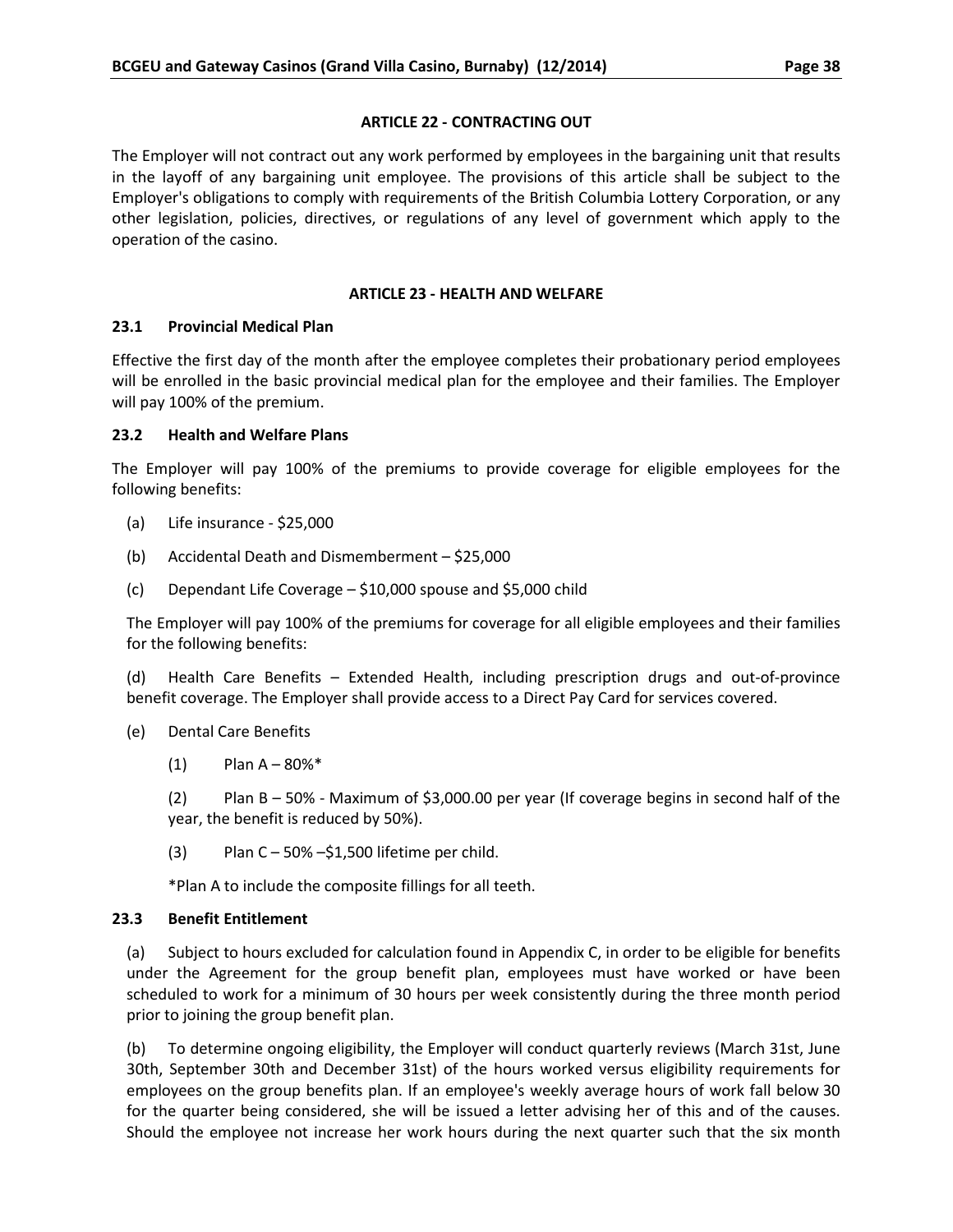average (three + three) of eligible hours does not reach the 30 hour weekly average minimum, her benefits coverage will end.

### <span id="page-43-0"></span>**23.4 Benefits Continuation**

Benefits will cease on the first of the month following the commencement of family responsibility leave in excess of five days per Clause 19.2 (a), education leave and personal leave unless the employee opts to maintain benefits and pay the premiums, including any increases determined by the carrier during the term of the leave.

Benefits will continue to be provided by the Employer in the case of maternity, parental, medical and union leaves.

#### **ARTICLE 24 - WORK CLOTHING**

#### <span id="page-43-2"></span><span id="page-43-1"></span>**24.1 Uniforms**

Where the Employer requires uniforms to be worn, such uniforms will be supplied to the employee at no cost. Lost articles will be replaced at the expense of the employee. Uniforms will be dry cleaned, repaired or replaced when no longer serviceable at no cost to the employee. Uniforms going out and returning from being dry cleaned shall be audited.

# <span id="page-43-3"></span>**24.2 Personal Effects**

The Employer agrees to provide secure lunchrooms, and adequate facilities to secure employees' personal effects while they are at work.

#### **ARTICLE 25 - PAYMENT OF WAGES AND ALLOWANCES**

#### <span id="page-43-5"></span><span id="page-43-4"></span>**25.1 Paydays**

Employees will be paid every second Friday. Payment will include all wages earned during the pay period, with the exception of banked statutory holidays and vacation pay and payment must be made within eight days of the end of the pay period.

In the event there is a shortage on a payment caused other than by the employee, the Employer agrees to remedy the payment shortage upon such shortage being brought to the Employer's attention and verified.

#### <span id="page-43-6"></span>**25.2 Work in Two Classifications**

An employee who is scheduled or assigned to perform work in a higher rated classification shall receive the higher rate while performing work in that classification and for all hours worked in the higher rated classification unless the employee goes home early through no fault of the Employer. An employee who is required by the Employer to work in a lower rated classification shall be paid at their normal classification rate while performing work in that classification, but if the employee requests work in a lower rated classification, the employee shall be paid at that rate for that classification.

# <span id="page-43-7"></span>**25.3 Payment of Wages Upon Termination, Layoff or Resignation**

An employee must be paid in full within 48 hours of being terminated or laid off, excluding Saturdays, Sundays and holidays. If an employee resigns he or she must be paid in full within six days.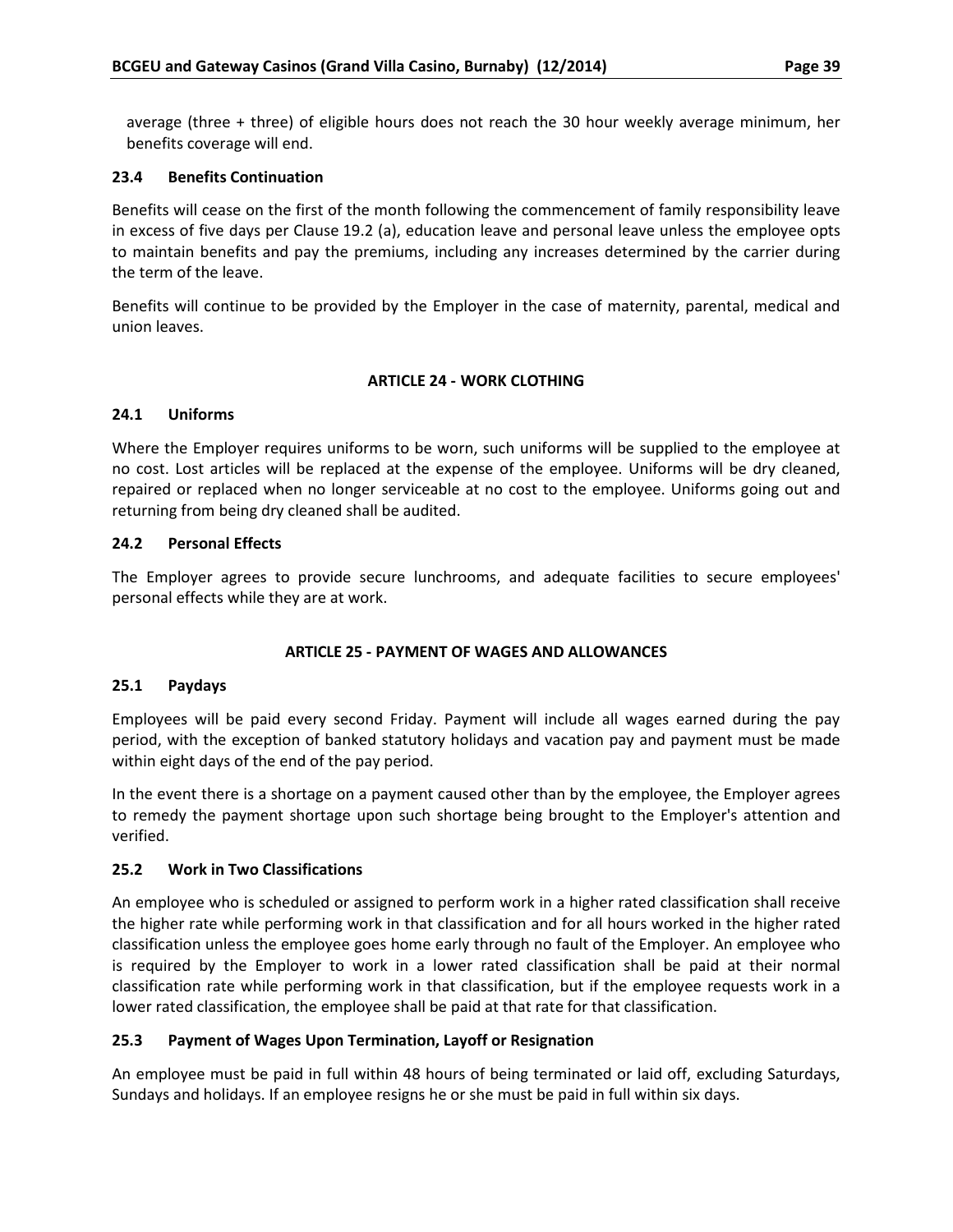#### <span id="page-44-0"></span>**25.4 Group RRSP Plan**

The Employer will establish a voluntary Group RRSP Plan to assist with retention and provide assistance for the future retirement of the employees.

The Employer will contribute to the Group RRSP Plan on a basis that matches the employee's contribution of up to 30¢ of their covered pay (not including gratuities). Employees may at their own discretion make additional voluntary unmatched contributions to the plan. Company contributions are vested immediately.

#### **ARTICLE 26 - CLASSIFICATION RECLASSIFICATION AND JOB DESCRIPTIONS**

#### <span id="page-44-1"></span>(a) *Job Descriptions*

The Employer agrees to provide complete job descriptions to the Union for the classifications identified within Appendix B.

#### (b) *New Classifications*

If the Employer establishes a new classification in either bargaining unit which is not included in Appendix B – Classifications of this Agreement, the Employer will discuss the new classification and the wage rate for the classification with the Union. If the parties are unable to agree on a wage rate for the position the Union will have the right to grieve the rate and refer the matter to arbitration. In the interim the rate established by the Employer will apply and any change resulting from the Arbitrator's decision will be retroactive to the start date.

#### **ARTICLE 27 - CALL-IN PROCEDURE FOR ADDITIONAL WORK**

<span id="page-44-2"></span>(a) Availability for work shall be as follows:

(1) Probationary employees will submit their days and shifts (morning, afternoon, graveyard) of availability prior to the commencement of employment. Such availability will include at least one day of each Friday, Saturday or Sunday or two days of each Friday, Saturday and Sunday, subject to (a)(2) below. Changes in availability are not permitted during the probationary period.

(2) Availability of casual employees hired after March 1, 2012, will include at least two days of each Friday, Saturday and Sunday and once availability is selected, these casual employees may not change the availability during their first year of employment. Availability for casual employees hired after December 17, 2009 and before March 1, 2012 will include at least one day of each Friday, Saturday or Sunday.

Regular employees with less than 40 scheduled hours per week and casual employees can only change their availability twice yearly (December  $1^{st}$  to be effective January  $1^{st}$  and June  $1^{st}$  to be effective July  $1<sup>st</sup>$ . Notwithstanding the twice annual changes to availability, regular employees with less than 40 hours per week and casual employees who wish to increase their availability may do so by giving the Employer two weeks written notice. A change in availability pursuant to this clause will not permit one employee to displace another employee from a shift that has already been assigned.

(3) Notwithstanding (a)(1) and (a)(2) above, regular employees with less than 40 scheduled hours per week and a casual employees who are or becomes a student in a bona fide educational course or program, shall have, while enrolled in the course or program, the ability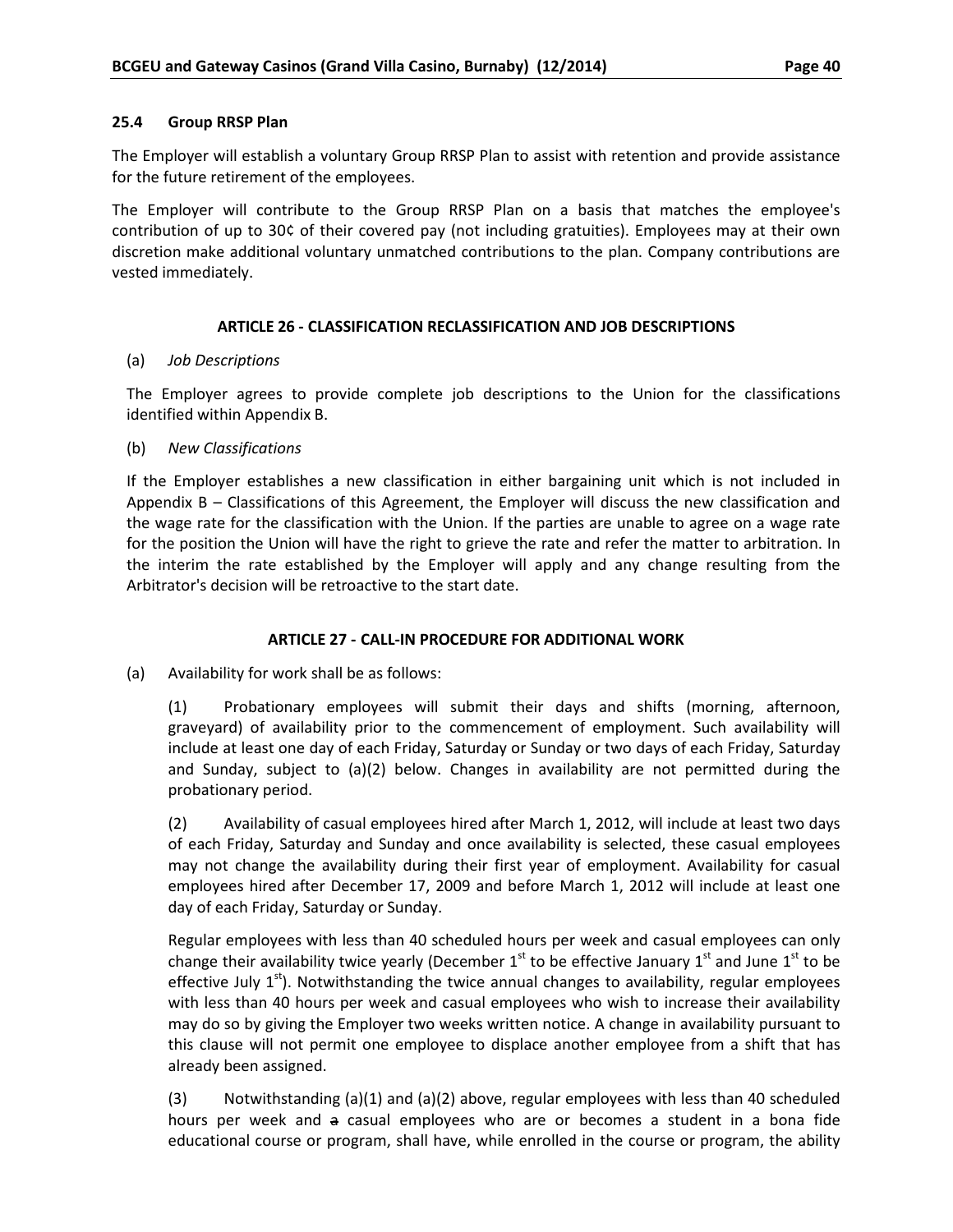to temporarily adjust their dates of availability until completion of the course or program. The Employer may require proof of enrolment.

(b) The availability form will include classifications for which an employee meets the qualifications, a maximum of two contact numbers, the employees signature and the Employer's signature along with the date on which the form was received.

(c) The Employer is not obligated to call the employee for shifts or assign those shifts for which the employee has indicated unavailability for.

(d) If a probationary or a casual employee refuses to work six shifts for which availability was given in any continuous 90 day period, they will be deemed to have resigned.

(e) Qualified regular and casual employees shall be offered additional work by classification seniority in the following order;

(1) Regular employees within the classification who have not maximized their hours in accordance with Clause 15.2.

(2) Casual employees within the classification.

(3) Regular employees in other classifications who have not maximized their hours in accordance with Clause 15.2.

- (4) Casual employees in other classifications.
- (5) Probationary employees.

(f) Employees shall be entitled to register for work in any classification in which they are qualified. Employees must work at least one shift in a six month period in each classification they are registered for in order to remain on the casual list as a qualified employee in that classification.

(g) All calls shall be recorded in a logbook. The logbook shall show;

- (1) The shift to be filled.
- (2) The name of the employee called and phone numbers used.
- (3) Date and time of call(s).
- (4) The final outcome of the call(s) whether the casual shift was accepted or refused.
- (5) Signature of the caller.
- (h) The Labour Management Committee may review the Logbook.
- (i) The procedure for calling employees to work shall be as follows

(1) If an answering machine or pager is reached the caller will leave a message, wait five minutes, and then proceed to the next available employee in order of seniority. If a busy signal is encountered, the caller shall wait five minutes and call again. If no response, the caller will proceed to the next available employee, in order of seniority.

(2) When the employee is reached, they may accept or decline the shift. Whether the employee has accepted or declined will be recorded in the logbook.

(3) If no direct contact is made with the employee, the logbook shall show no response.

(4) In the event of a dispute, the Union shall have access to the logbook and will be provided with copies upon request.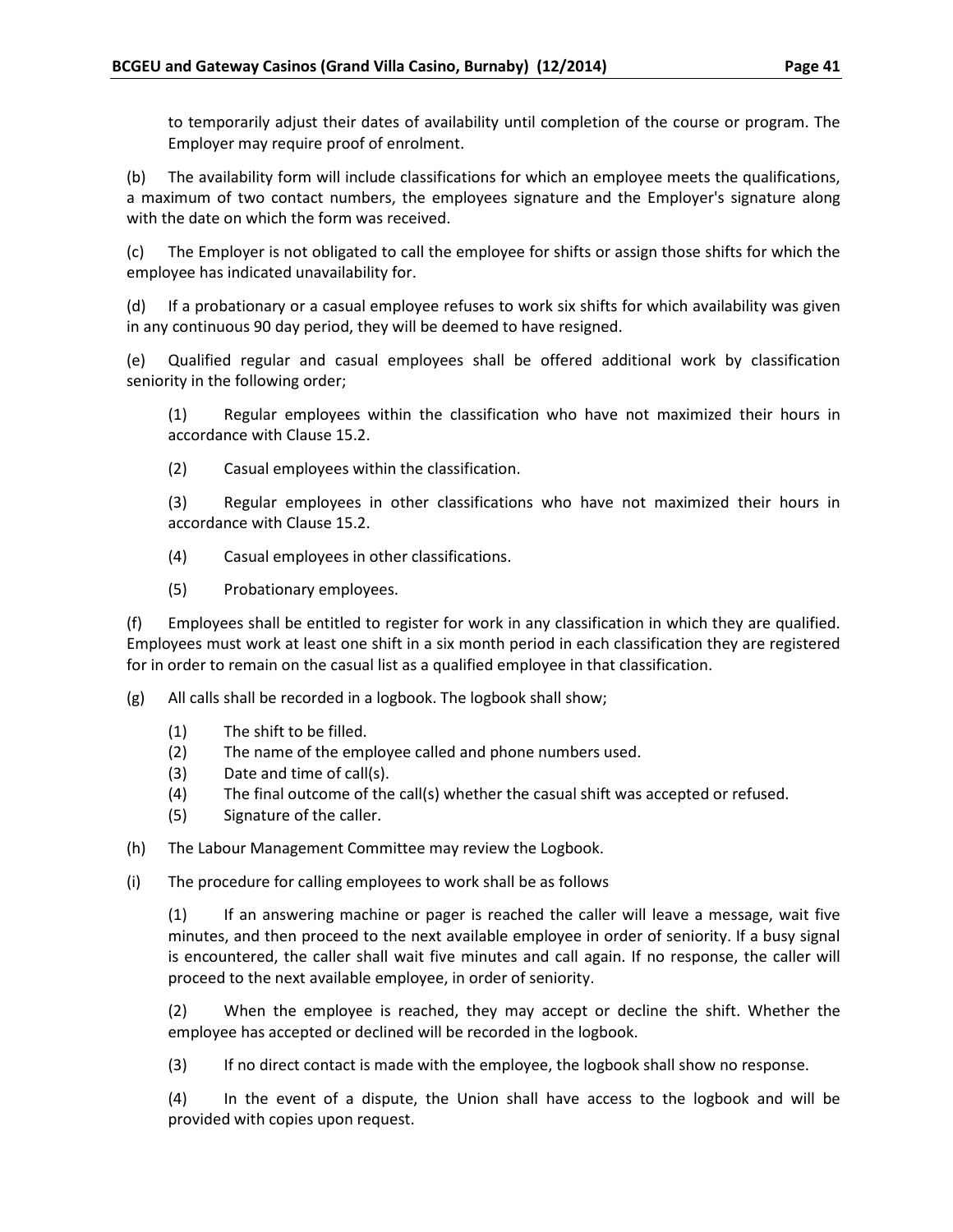(j) Probationary and casual employees who decline work in the following circumstances will not have the decline counted as an occurrence for the purpose of (d) above.

- (1) Maternity, parental or adoption leave;
- (2) Bereavement leave;

(3) Leave to participate in activities of a Reserve Component of the Canadian Armed Forces, or provincial emergency program, or fire or police training seminars;

(4) Illness or injury (proof of illness or injury may be required if the absence is greater than five days or where it appears that a pattern of consistent or frequent absence is developing);

(5) Illness or injury of a dependent child or spouse of an employee (proof of illness or injury may be required if a pattern of consistent absence is developing);

- (6) Union leave;
- (7) Jury duty;
- (8) Medical or dental appointments;
- (9) Approved leaves of absences without pay.

For the application of (a)(1) and (a)(2) above, shifts are defined as follows:

| Morning Shift:   | All hours worked on any shift which starts at 4:00 a.m. or later; |
|------------------|-------------------------------------------------------------------|
| Afternoon Shift: | All hours worked on any shift that starts at 12:00 p.m. or later; |
| Graveyard Shift: | All hours worked on any shift that starts at 8:00 p.m. or later.  |

#### **ARTICLE 28 - GENERAL CONDITIONS**

#### <span id="page-46-1"></span><span id="page-46-0"></span>**28.1 Protected Working Conditions**

The Employer agrees that no provision of this Agreement shall be used to reduce wages, benefits, and/or working conditions presently in force at the effective date of this Agreement.

#### <span id="page-46-2"></span>**28.2 Employee Attendance at Staff Meetings**

(a) Where an employee is directed by the Employer to attend a staff meeting during their regular working hours, the employee shall be compensated at their regular hourly rate for the time spent in such attendance.

(b) Where an employee is directed by the Employer to attend a staff meeting outside of her regular hours of work, the employee shall be compensated in accordance with Clause 15.3(d).

(c) An employee who is directed to attend a staff meeting is not entitled to claim overtime pay for such attendance, unless the time spent in the meeting results in the employee working more than eight hours in a day, or more than 40 hours in a week.

(d) Where the attendance of an employee at a staff meeting is voluntary, in response to an invitation and not a direction of the Employer, the Employer is not obligated to compensate the employee for the time spent in such attendance.

#### <span id="page-46-3"></span>**28.3 GPEB Tag Renewal**

The cost of renewing GPEB tags will be borne by the Employer.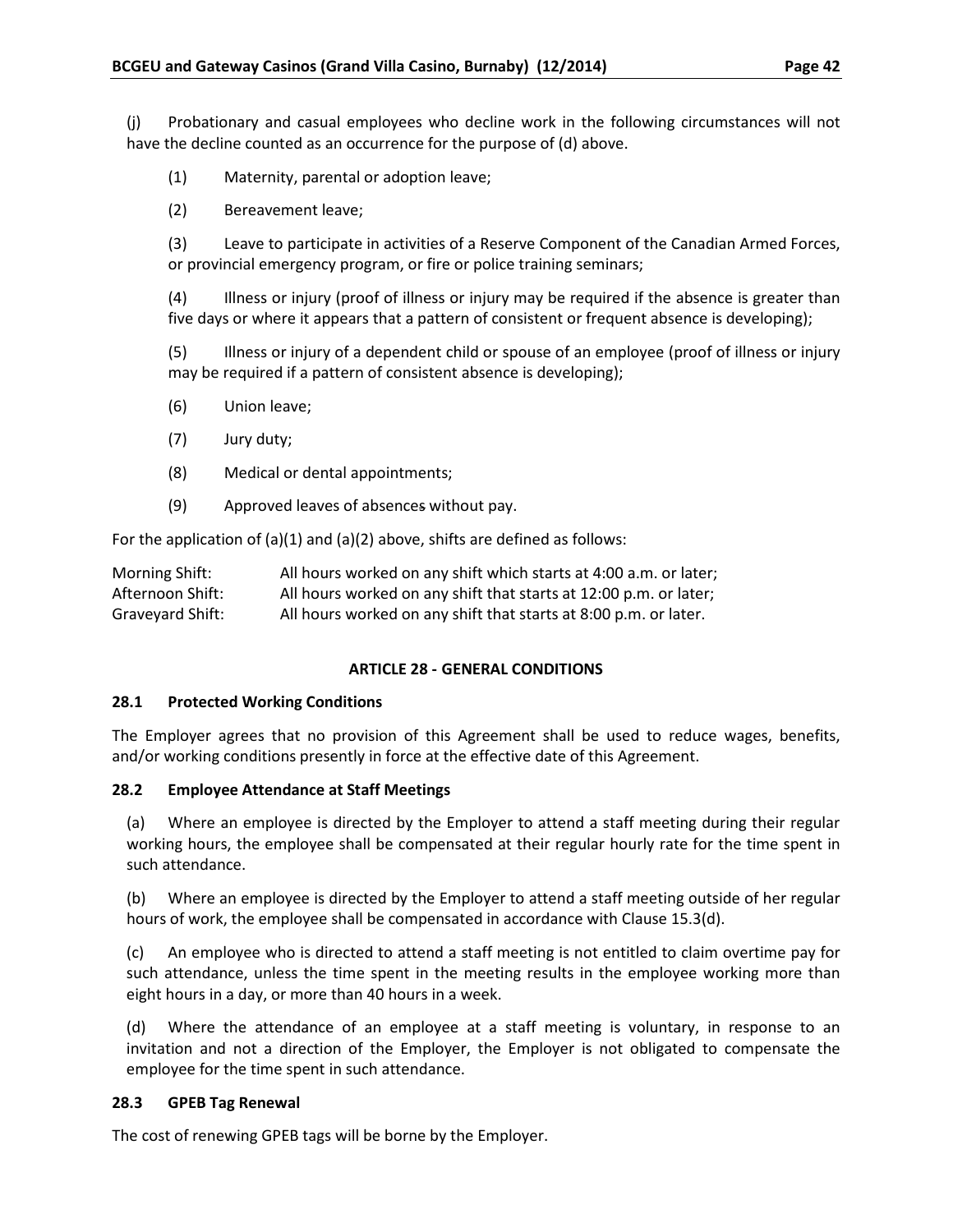#### <span id="page-47-0"></span>**28.4 Substance Abuse**

Substance abuse is recognized to be a serious medical and social problem that can affect employees. The Employer and the Union have a strong interest in encouraging early treatment and assisting employees toward full rehabilitation.

All instances of substance abuse will be handled in accordance with Company policy. Company Policy shall include a form of intervention information as provided by the Employee Assistance Program in order to assist employees with the illness. All provisions found within the Collective Agreement that relate to non-industrial illness and injury shall apply.

#### <span id="page-47-1"></span>**28.5 Signing of Documents**

All documents presented to employees, including payroll and union dues deductions, must be signed.

It is understood that the signing of documents by employees, other than payroll and union dues deductions, is only to acknowledge that she has been notified accordingly.

#### **ARTICLE 29 - TERM OF AGREEMENT**

#### <span id="page-47-3"></span><span id="page-47-2"></span>**29.1 Duration**

(a) The duration of this Agreement shall be for a period ending December 31, 2014.

Thereafter, the Agreement shall continue in full force and effect from year to year subject to the right of either party to serve notice to commence bargaining as provided for in the *Labour Relations Code* of British Columbia*.*

(b) During the period when negotiations are being conducted between the parties for the renewal of this Agreement, the present Agreement shall continue in full force and effect until:

- (1) the parties enter into a new or further agreement
- (2) the Union commences a legal strike; or
- (3) the Employer commences a legal lockout; or

(c) During the continuation period provided in (b) above, neither party shall attempt to take any action or make any changes in the terms and conditions of employment, which would be inconsistent with the express terms of this Agreement.

(d) Both parties shall adhere fully to the terms of this Agreement during the period of bona fide collective bargaining.

(e) The parties agreed to ratify any future agreements recognizing the two respective bargaining units as one.

#### <span id="page-47-4"></span>**29.2 Strikes and Lockouts**

The Union agrees during the term of this Agreement there will be no slowdown or strike, stoppage of work or refusal to work or to continue to work. The Employer agrees that during the term of this Agreement there will be no lockout.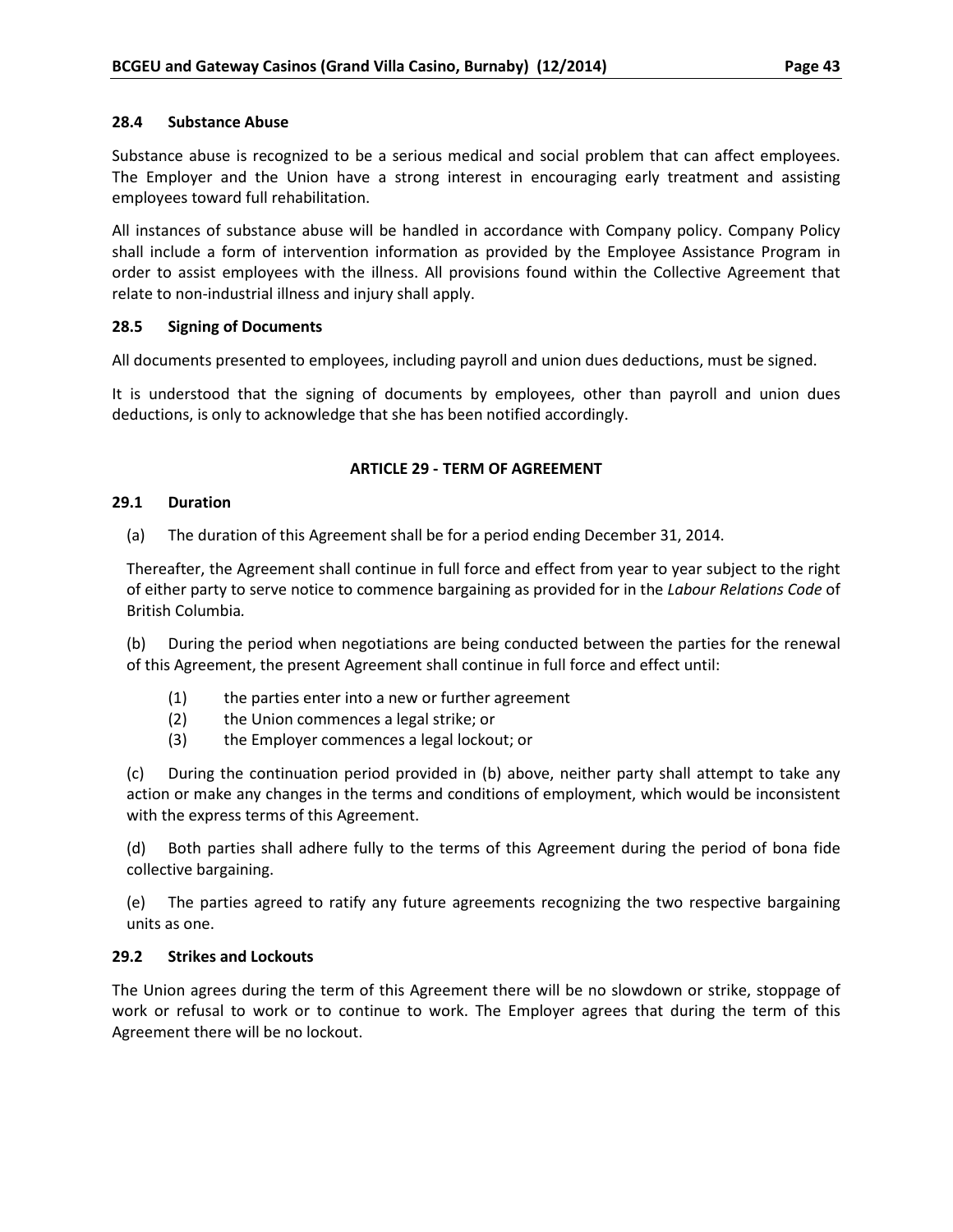\_\_\_\_\_\_\_\_\_\_\_\_\_\_\_\_\_\_\_\_\_\_\_\_\_\_\_\_\_\_\_\_\_\_\_ \_\_\_\_\_\_\_\_\_\_\_\_\_\_\_\_\_\_\_\_\_\_\_\_\_\_\_\_\_\_\_\_\_\_\_\_

\_\_\_\_\_\_\_\_\_\_\_\_\_\_\_\_\_\_\_\_\_\_\_\_\_\_\_\_\_\_\_\_\_\_\_ \_\_\_\_\_\_\_\_\_\_\_\_\_\_\_\_\_\_\_\_\_\_\_\_\_\_\_\_\_\_\_\_\_\_\_\_

\_\_\_\_\_\_\_\_\_\_\_\_\_\_\_\_\_\_\_\_\_\_\_\_\_\_\_\_\_\_\_\_\_\_\_ \_\_\_\_\_\_\_\_\_\_\_\_\_\_\_\_\_\_\_\_\_\_\_\_\_\_\_\_\_\_\_\_\_\_\_\_

# **THE UNION: THE EMPLOYER:**

# **SIGNED ON BEHALF OF SIGNED ON BEHALF OF**

Darryl Walker Trevor West

President **President** President, Human Resources

Craig Proctor **Darcy Romanin** Bargaining Committee Chair **Executive Manager**, Tables

Chantelle Kilmartin **Rosy Grewal** 

Bargaining Committee **Human Resources Manager Human Resources Manager** 

Michael Roberts Bargaining Committee

\_\_\_\_\_\_\_\_\_\_\_\_\_\_\_\_\_\_\_\_\_\_\_\_\_\_\_\_\_\_\_\_\_\_\_

\_\_\_\_\_\_\_\_\_\_\_\_\_\_\_\_\_\_\_\_\_\_\_\_\_\_\_\_\_\_\_\_\_\_\_\_

\_\_\_\_\_\_\_\_\_\_\_\_\_\_\_\_\_\_\_\_\_\_\_\_\_\_\_\_\_\_\_\_\_\_\_\_

Doug Riley Bargaining Committee

Mike Orders Staff Representative – Negotiations

| Dated this | A <sub>211</sub><br>udv |  |  |  |
|------------|-------------------------|--|--|--|
|------------|-------------------------|--|--|--|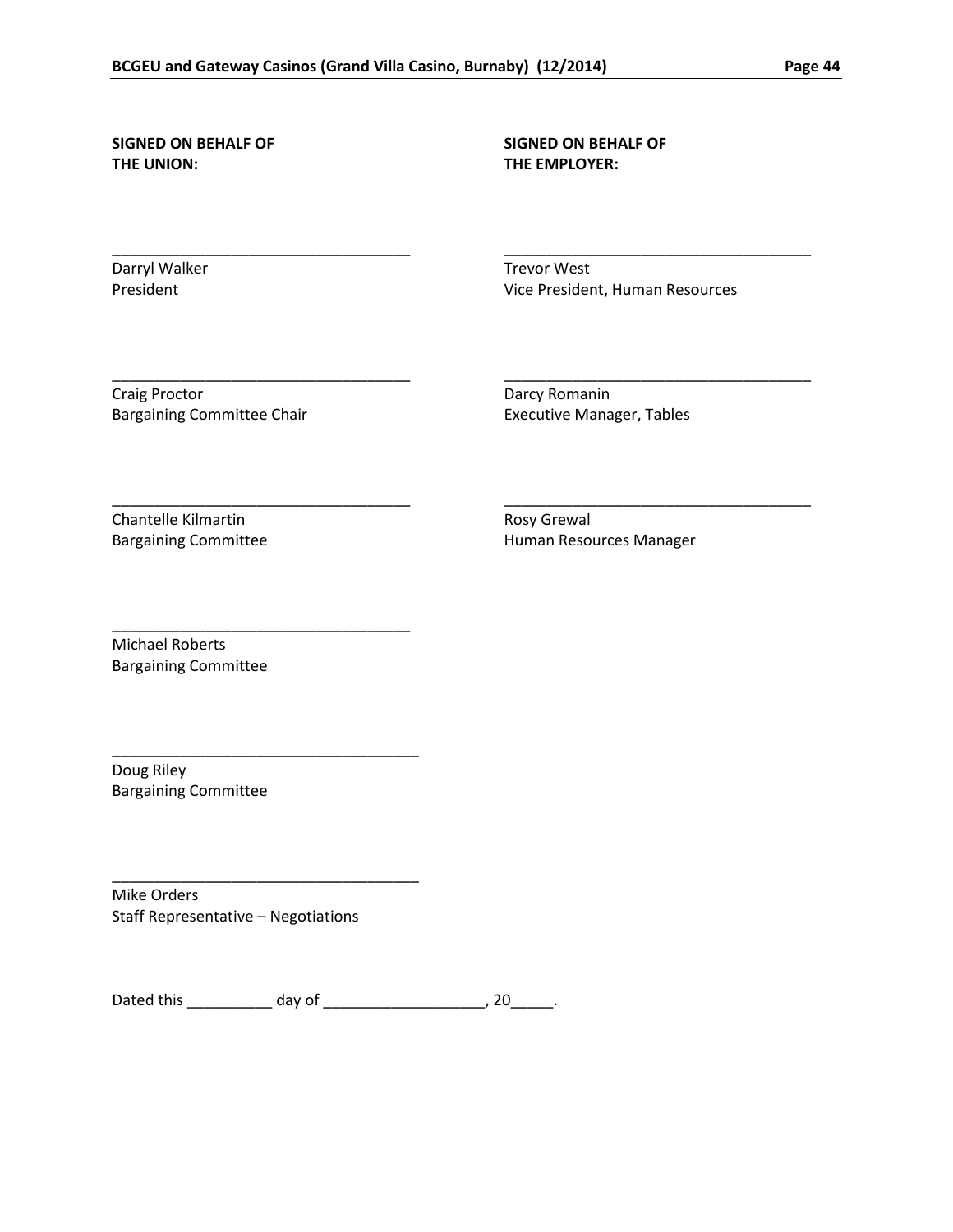#### *Effective January 1, 2012*

<span id="page-49-0"></span>

| <b>Position</b>                         | <b>Probation</b> | <b>Post</b><br><b>Probation</b> | Step 1              | Step 2  | Step 3  | Step 4  | Step 5  |
|-----------------------------------------|------------------|---------------------------------|---------------------|---------|---------|---------|---------|
| Dealer Supervisor                       |                  |                                 | \$13.76             | \$14.60 | \$15.45 | \$16.29 | \$17.47 |
| <b>Slot Supervisor</b>                  |                  |                                 | \$14.76             | \$15.02 | \$15.28 | \$15.54 |         |
| <b>Guest Services</b>                   |                  |                                 | \$16.53             | \$16.81 | \$17.09 | \$17.35 | \$17.63 |
| Supervisor                              |                  |                                 |                     |         |         |         |         |
| Drop Team Supervisor                    |                  |                                 | \$17.21             | \$17.47 | \$17.74 | \$18.00 |         |
| Cash Supervisor                         |                  |                                 | \$17.84             | \$18.11 | \$18.37 | \$18.64 |         |
| <b>Security Supervisor</b>              |                  |                                 | 17.90               | 18.17   | 18.43   | 18.70   | 18.96   |
| Dealer - One-Game                       | \$10.25          | \$10.50                         | \$10.75             | \$11.00 | \$11.25 |         |         |
| Dealer - Two-Game                       | \$10.50          | \$10.75                         | \$11.00             | \$11.25 | \$11.50 |         |         |
| Dealer - Three-Game                     |                  |                                 | \$11.25             | \$11.75 | \$12.25 | \$12.75 | \$13.25 |
| Dealer - Four-Game                      |                  |                                 | \$12.72             | \$13.37 | \$14.02 | \$14.67 | \$15.62 |
| Dealer - Five Game                      |                  |                                 | \$12.98             | \$13.69 | \$14.41 | \$15.12 | \$16.15 |
| <b>Slot Attendant</b>                   | \$10.45          | \$10.90                         | \$11.36             | \$11.81 | \$12.27 |         |         |
| <b>Security Officer</b>                 | \$15.82          | \$16.34                         | $\overline{$}16.86$ | \$17.18 | \$17.64 |         |         |
| <b>Guest Services</b><br>Representative | \$14.10          | \$14.57                         | \$15.05             | \$15.45 | \$16.08 |         |         |
| Drop Team Member                        | \$14.56          | \$14.88                         | \$15.22             | \$15.55 | \$15.88 |         |         |
| Cashier                                 | \$15.19          | \$15.52                         | \$15.85             | \$16.18 | \$16.51 |         |         |
| <b>Busser/Porter</b>                    | \$10.87          | \$12.70                         | \$12.96             |         |         |         |         |
| <b>Floor Server</b>                     | \$10.87          | \$12.70                         | \$12.96             |         |         |         |         |
| Café Associate                          | \$10.87          | \$12.70                         | \$12.96             |         |         |         |         |
| <b>Bartender</b>                        | \$13.58          | \$15.88                         | \$16.15             |         |         |         |         |
| Dishwasher                              | \$11.32          | \$13.23                         | \$13.49             |         |         |         |         |
| <b>Staff Kitchen Attendant</b>          | \$11.32          | \$13.23                         | \$13.49             |         |         |         |         |
| $3^{\text{rd}}$ Cook                    | \$14.03          | \$16.41                         | \$16.68             |         |         |         |         |
| 2 <sup>nd</sup> Cook                    | \$15.07          | \$17.64                         | \$17.90             |         |         |         |         |
| 1 <sup>st</sup> Cook                    | \$15.83          | \$18.53                         | \$20.39             |         |         |         |         |

Game premium (Craps) 50¢ per hour

Security First Aid premium 50¢ per hour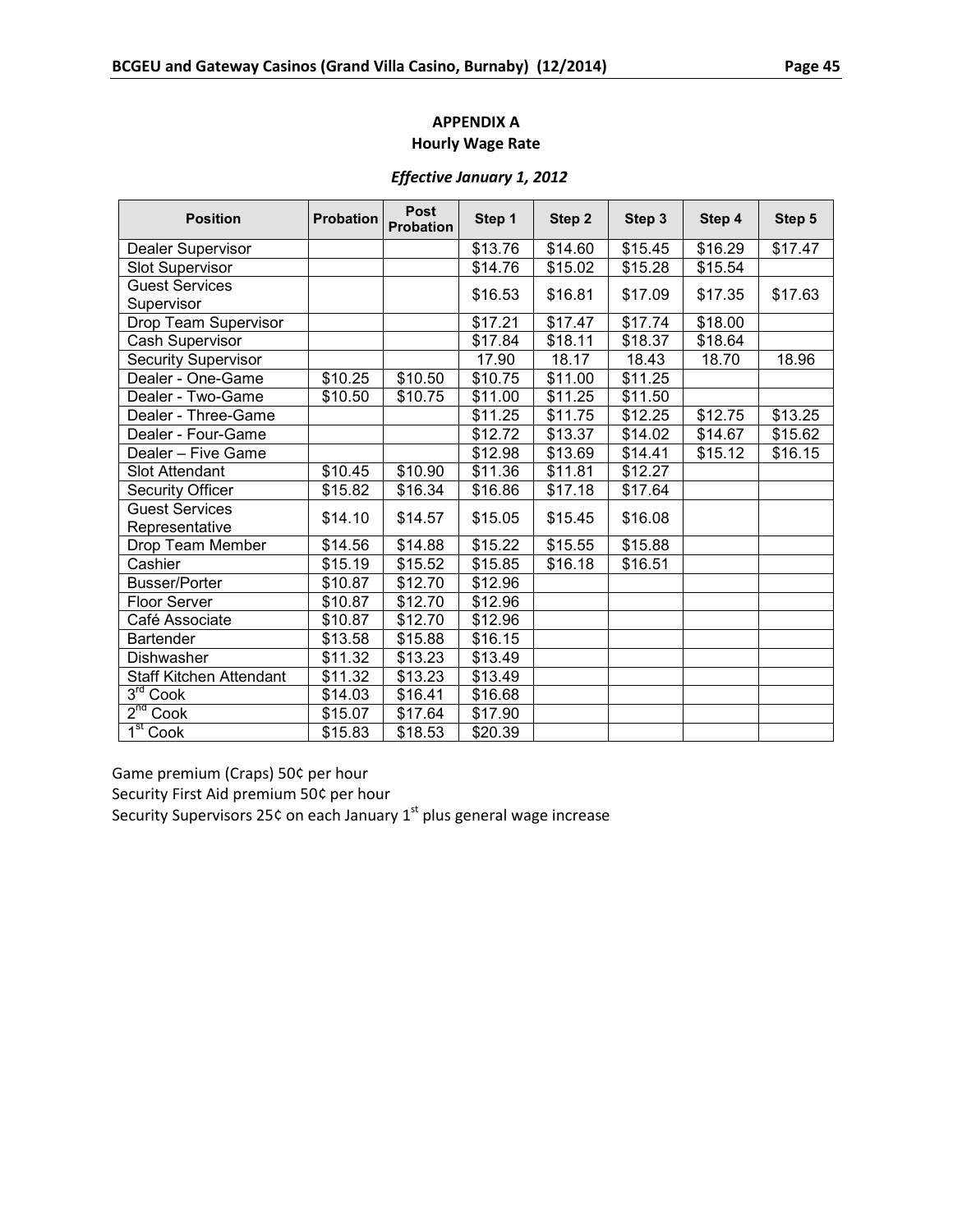# *Effective July 1, 2012*

| <b>Position</b>         | <b>Probation</b> | <b>Post</b><br><b>Probation</b> | Step 1             | Step 2  | Step 3  | Step 4  | Step 5  |
|-------------------------|------------------|---------------------------------|--------------------|---------|---------|---------|---------|
| Dealer Supervisor       |                  |                                 | \$13.96            | \$14.80 | \$15.65 | \$16.49 | \$17.67 |
| <b>Slot Supervisor</b>  |                  |                                 | \$14.96            | \$15.22 | \$15.48 | \$15.74 |         |
| <b>Guest Services</b>   |                  |                                 | \$16.73            | \$17.01 | \$17.29 | \$17.55 | \$17.83 |
| Supervisor              |                  |                                 |                    |         |         |         |         |
| Drop Team Supervisor    |                  |                                 | \$17.41            | \$17.67 | \$17.94 | \$18.20 |         |
| Cash Supervisor         |                  |                                 | \$18.04            | \$18.31 | \$18.57 | \$18.84 |         |
| Security Supervisor     |                  |                                 | 18.10              | 18.37   | 18.63   | 18.90   | 19.16   |
| Dealer - One-Game       | \$10.45          | \$10.70                         | \$10.95            | \$11.20 | \$11.45 | \$0.20  |         |
| Dealer - Two-Game       | \$10.70          | \$10.95                         | \$11.20            | \$11.45 | \$11.70 | \$0.20  |         |
| Dealer - Three-Game     |                  |                                 | \$11.45            | \$11.95 | \$12.45 | \$12.95 | \$13.45 |
| Dealer - Four-Game      |                  |                                 | \$12.92            | \$13.57 | \$14.22 | \$14.87 | \$15.82 |
| Dealer - Five Game      |                  |                                 | \$13.18            | \$13.89 | \$14.61 | \$15.32 | \$16.35 |
| <b>Slot Attendant</b>   | \$10.65          | \$11.10                         | \$11.56            | \$12.01 | \$12.47 |         |         |
| <b>Security Officer</b> | \$16.02          | \$16.54                         | \$17.06            | \$17.38 | \$17.84 |         |         |
| <b>Guest Services</b>   | \$14.30          | \$14.77                         | \$15.25            | \$15.65 | \$16.28 |         |         |
| Representative          |                  |                                 |                    |         |         |         |         |
| Drop Team Member        | \$14.76          | \$15.08                         | \$15.42            | \$15.75 | \$16.08 |         |         |
| Cashier                 | \$15.39          | \$15.72                         | \$16.05<br>\$13.16 | \$16.38 | \$16.71 |         |         |
| <b>Busser/Porter</b>    | \$11.07          | \$12.90                         |                    |         |         |         |         |
| <b>Floor Server</b>     | \$11.07          | \$12.90                         | \$13.16            |         |         |         |         |
| Café Associate          | \$11.07          | \$12.90                         | \$13.16            |         |         |         |         |
| <b>Bartender</b>        | \$13.78          | \$16.08                         | \$16.35            |         |         |         |         |
| Dishwasher              | \$11.52          | \$13.43                         | \$13.69            |         |         |         |         |
| Staff Kitchen Attendant | \$11.52          | \$13.43                         | \$13.69            |         |         |         |         |
| $3rd$ Cook              | \$14.23          | \$16.61                         | \$16.88            |         |         |         |         |
| 2 <sup>nd</sup> Cook    | \$15.27          | \$17.84                         | \$18.10            |         |         |         |         |
| $1st$ Cook              | \$16.03          | \$18.73                         | \$20.59            |         |         |         |         |

Game premium (Craps) 50¢ per hour

Security First Aid premium 50¢ per hour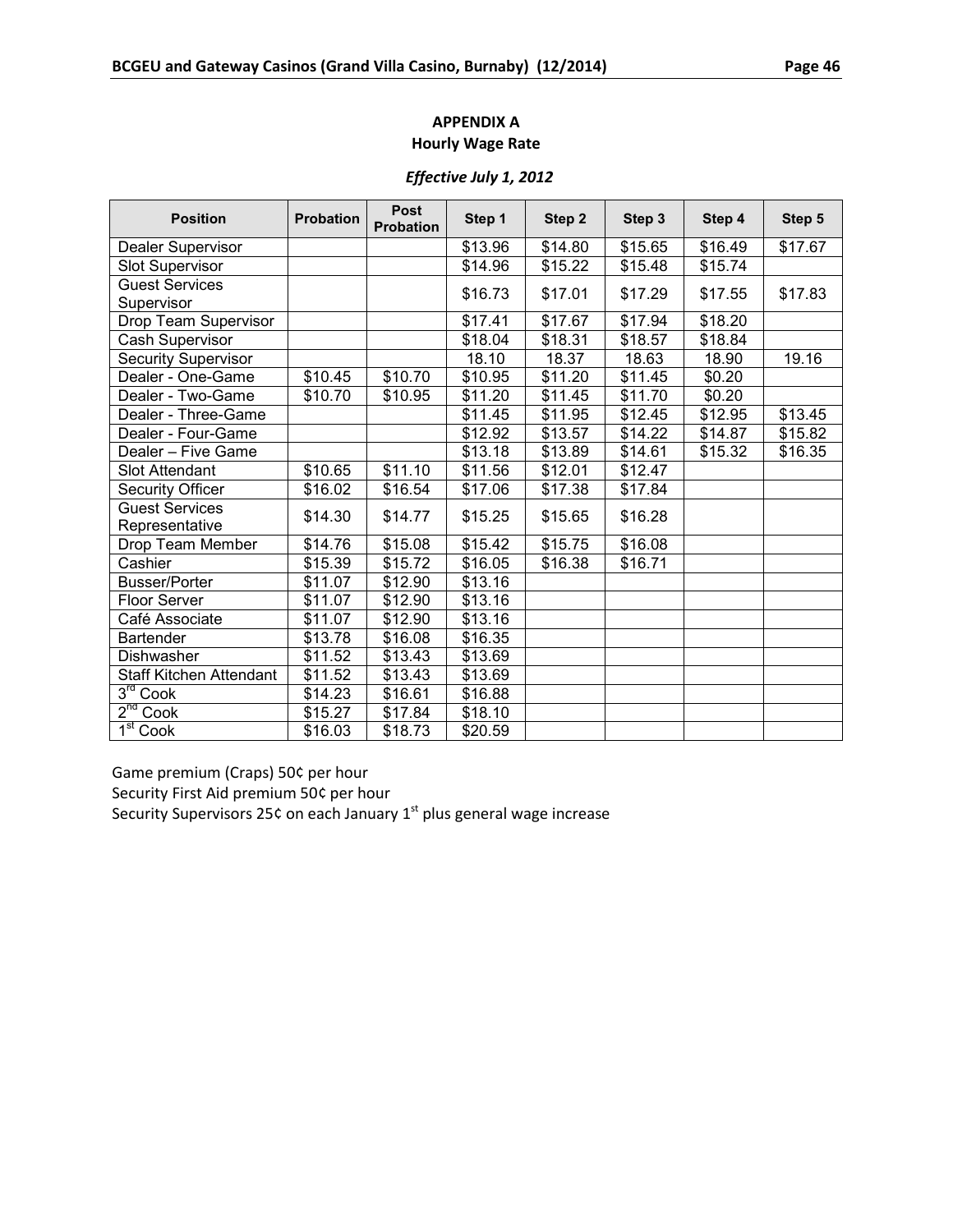#### *Effective January 1, 2013*

| <b>Position</b>                         | <b>Probation</b> | <b>Post</b><br><b>Probation</b> | Step 1              | Step 2  | Step 3  | Step 4  | Step 5  |
|-----------------------------------------|------------------|---------------------------------|---------------------|---------|---------|---------|---------|
| Dealer Supervisor                       |                  |                                 | \$14.16             | \$15.00 | \$15.85 | \$16.69 | \$17.87 |
| <b>Slot Supervisor</b>                  |                  |                                 | \$15.16             | \$15.42 | \$15.68 | \$15.94 |         |
| <b>Guest Services</b>                   |                  |                                 | \$16.93             | \$17.21 | \$17.49 | \$17.75 | \$18.03 |
| Supervisor                              |                  |                                 |                     |         |         |         |         |
| Drop Team Supervisor                    |                  |                                 | \$17.61             | \$17.87 | \$18.14 | \$18.40 |         |
| Cash Supervisor                         |                  |                                 | \$18.24             | \$18.51 | \$18.77 | \$19.04 |         |
| <b>Security Supervisor</b>              |                  |                                 | 18.55               | 18.82   | 19.08   | 19.35   | 19.61   |
| Dealer - One-Game                       | \$10.65          | 10.90                           | \$11.15             | \$11.40 | \$11.65 |         |         |
| Dealer - Two-Game                       | \$10.90          | 11.15                           | \$11.40             | \$11.65 | \$11.90 |         |         |
| Dealer - Three-Game                     |                  |                                 | \$11.65             | \$12.15 | \$12.65 | \$13.15 | \$13.65 |
| Dealer - Four-Game                      |                  |                                 | \$13.12             | \$13.77 | \$14.42 | \$15.07 | \$16.02 |
| Dealer - Five Game                      |                  |                                 | \$13.38             | \$14.09 | \$14.81 | \$15.52 | \$16.55 |
| <b>Slot Attendant</b>                   | \$10.85          | \$11.30                         | \$11.76             | \$12.21 | \$12.67 |         |         |
| <b>Security Officer</b>                 | \$16.22          | \$16.74                         | $\overline{$17.26}$ | \$17.58 | \$18.04 |         |         |
| <b>Guest Services</b><br>Representative | \$14.50          | \$14.97                         | \$15.45             | \$15.85 | \$16.48 |         |         |
| Drop Team Member                        | \$14.96          | \$15.28                         | \$15.62             | \$15.95 | \$16.28 |         |         |
| Cashier                                 | \$15.59          | \$15.92                         | \$16.25             | \$16.58 | \$16.91 |         |         |
| <b>Busser/Porter</b>                    | \$11.27          | \$13.10                         | \$13.36             |         |         |         |         |
| <b>Floor Server</b>                     | \$11.27          | \$13.10                         | \$13.36             |         |         |         |         |
| Café Associate                          | \$11.27          | \$13.10                         | \$13.36             |         |         |         |         |
| <b>Bartender</b>                        | \$13.98          | \$16.28                         | \$16.55             |         |         |         |         |
| Dishwasher                              | \$11.72          | \$13.63                         | \$13.89             |         |         |         |         |
| Staff Kitchen Attendant                 | \$11.72          | \$13.63                         | \$13.89             |         |         |         |         |
| $3rd$ Cook                              | \$14.43          | \$16.81                         | \$17.08             |         |         |         |         |
| 2 <sup>nd</sup> Cook                    | \$15.47          | \$18.04                         | \$18.30             |         |         |         |         |
| 1 <sup>st</sup> Cook                    | \$16.23          | \$18.93                         | \$20.79             |         |         |         |         |

Game premium (Craps) 50¢ per hour

Security First Aid premium 50¢ per hour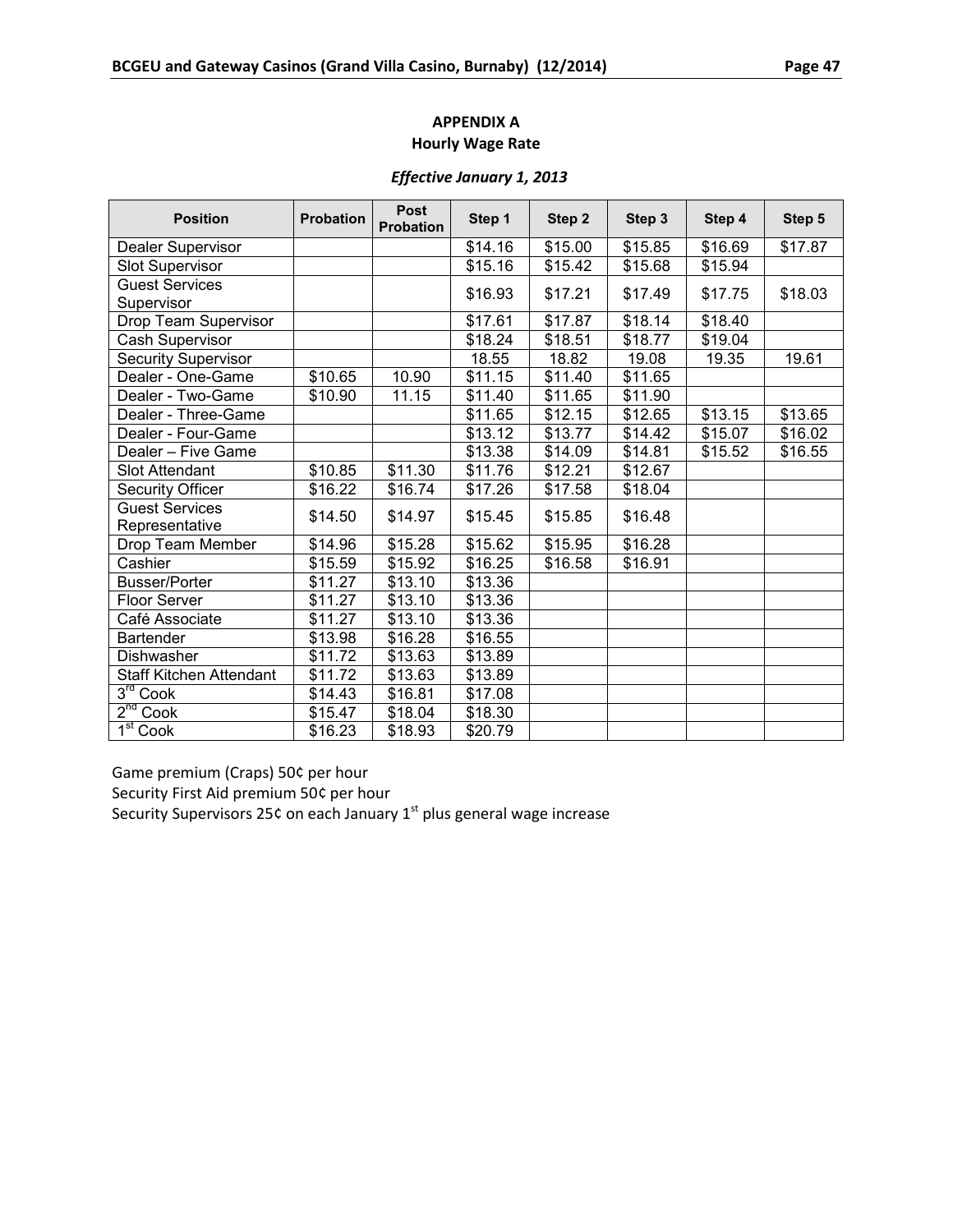# *Effective July 1, 2013*

| <b>Position</b>                | <b>Probation</b> | <b>Post</b><br><b>Probation</b> | Step 1  | Step 2  | Step 3  | Step 4  | Step 5  |
|--------------------------------|------------------|---------------------------------|---------|---------|---------|---------|---------|
| Dealer Supervisor              |                  |                                 | \$14.36 | \$15.20 | \$16.05 | \$16.89 | \$18.07 |
| <b>Slot Supervisor</b>         |                  |                                 | \$15.36 | \$15.62 | \$15.88 | \$16.14 |         |
| <b>Guest Services</b>          |                  |                                 | \$17.13 | \$17.41 | \$17.69 | \$17.95 | \$18.23 |
| Supervisor                     |                  |                                 |         |         |         |         |         |
| Drop Team Supervisor           |                  |                                 | \$17.81 | \$18.07 | \$18.34 | \$18.60 |         |
| Cash Supervisor                |                  |                                 | \$18.44 | \$18.71 | \$18.97 | \$19.24 |         |
| Security Supervisor            |                  |                                 | 18.75   | 19.02   | 19.28   | 19.55   | 19.81   |
| Dealer - One-Game              | \$10.85          | 11.10                           | \$11.35 | \$11.60 | \$11.85 |         |         |
| Dealer - Two-Game              | \$11.10          | 11.35                           | \$11.60 | \$11.85 | \$12.10 |         |         |
| Dealer - Three-Game            |                  |                                 | \$11.85 | \$12.35 | \$12.85 | \$13.35 | \$13.85 |
| Dealer - Four-Game             |                  |                                 | \$13.32 | \$13.97 | \$14.62 | \$15.27 | \$16.22 |
| Dealer - Five Game             |                  |                                 | \$13.58 | \$14.29 | \$15.01 | \$15.72 | \$16.75 |
| <b>Slot Attendant</b>          | \$11.05          | \$11.50                         | \$11.96 | \$12.41 | \$12.87 |         |         |
| <b>Security Officer</b>        | \$16.42          | \$16.94                         | \$17.46 | \$17.78 | \$18.24 |         |         |
| <b>Guest Services</b>          | \$14.70          | \$15.17                         | \$15.65 | \$16.05 | \$16.68 |         |         |
| Representative                 |                  |                                 |         |         |         |         |         |
| Drop Team Member               | \$15.16          | \$15.48                         | \$15.82 | \$16.15 | \$16.48 |         |         |
| Cashier                        | \$15.79          | \$16.12                         | \$16.45 | \$16.78 | \$17.11 |         |         |
| <b>Busser/Porter</b>           | \$11.47          | \$13.30                         | \$13.56 |         |         |         |         |
| Floor Server                   | \$11.47          | \$13.30                         | \$13.56 |         |         |         |         |
| Café Associate                 | \$11.47          | \$13.30                         | \$13.56 |         |         |         |         |
| Bartender                      | \$14.18          | \$16.48                         | \$16.75 |         |         |         |         |
| Dishwasher                     | \$11.92          | \$13.83                         | \$14.09 |         |         |         |         |
| <b>Staff Kitchen Attendant</b> | \$11.92          | \$13.83                         | \$14.09 |         |         |         |         |
| $3rd$ Cook                     | \$14.63          | \$17.01                         | \$17.28 |         |         |         |         |
| $2^{nd}$ Cook                  | \$15.67          | \$18.24                         | \$18.50 |         |         |         |         |
| 1 <sup>st</sup> Co <u>ok</u>   | \$16.43          | \$19.13                         | \$20.99 |         |         |         |         |

Game premium (Craps) 50¢ per hour

Security First Aid premium 50¢ per hour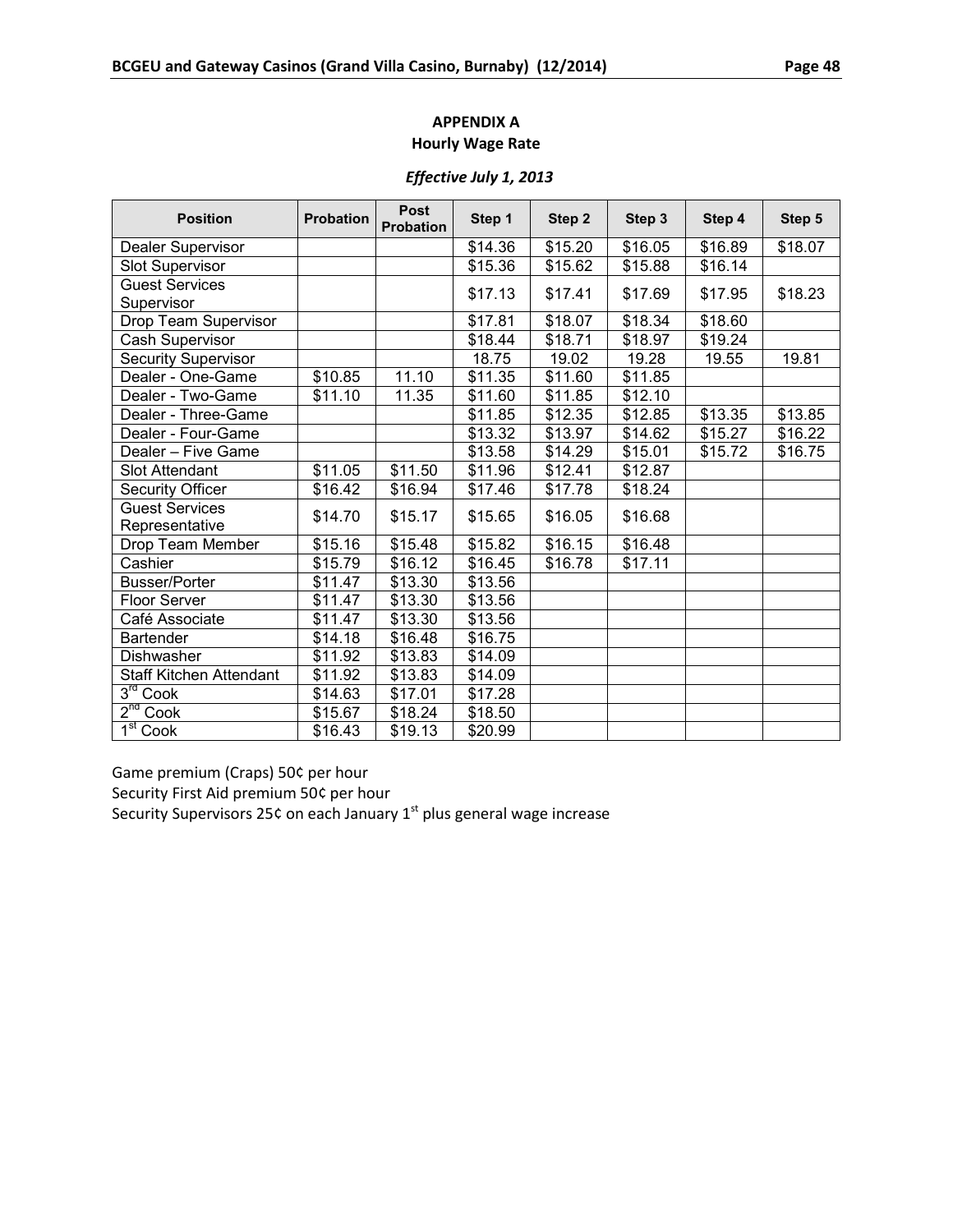#### *Effective January 1, 2014*

| <b>Position</b>                  | <b>Probation</b> | <b>Post</b><br>Probation | Step 1  | Step 2  | Step 3  | Step 4  | Step 5  |
|----------------------------------|------------------|--------------------------|---------|---------|---------|---------|---------|
| Dealer Supervisor                |                  |                          | \$14.56 | \$15.40 | \$16.25 | \$17.09 | \$18.27 |
| <b>Slot Supervisor</b>           |                  |                          | \$15.56 | \$15.82 | \$16.08 | \$16.34 |         |
| <b>Guest Services Supervisor</b> |                  |                          | \$17.33 | \$17.61 | \$17.89 | \$18.15 | \$18.43 |
| Drop Team Supervisor             |                  |                          | \$18.01 | \$18.27 | \$18.54 | \$18.80 |         |
| Cash Supervisor                  |                  |                          | \$18.64 | \$18.91 | \$19.17 | \$19.44 |         |
| <b>Security Supervisor</b>       |                  |                          | 19.20   | 19.47   | 19.73   | 20.00   | 20.26   |
| Dealer - One-Game                | \$11.05          | 11.30                    | \$11.55 | \$11.80 | \$12.05 |         |         |
| Dealer - Two-Game                | \$11.30          | 11.55                    | \$11.80 | \$12.05 | \$12.30 |         |         |
| Dealer - Three-Game              |                  |                          | \$12.05 | \$12.55 | \$13.05 | \$13.55 | \$14.05 |
| Dealer - Four-Game               |                  |                          | \$13.52 | \$14.17 | \$14.82 | \$15.47 | \$16.42 |
| Dealer – Five Game               |                  |                          | \$13.78 | \$14.49 | \$15.21 | \$15.92 | \$16.95 |
| <b>Slot Attendant</b>            | \$11.25          | \$11.70                  | \$12.16 | \$12.61 | \$13.07 |         |         |
| <b>Security Officer</b>          | \$16.62          | \$17.14                  | \$17.66 | \$17.98 | \$18.44 |         |         |
| <b>Guest Services</b>            | \$14.90          | \$15.37                  | \$15.85 | \$16.25 | \$16.88 |         |         |
| Representative                   |                  |                          |         |         |         |         |         |
| Drop Team Member                 | \$15.36          | \$15.68                  | \$16.02 | \$16.35 | \$16.68 |         |         |
| Cashier                          | \$15.99          | \$16.32                  | \$16.65 | \$16.98 | \$17.31 |         |         |
| <b>Busser/Porter</b>             | \$11.67          | \$13.50                  | \$13.76 |         |         |         |         |
| <b>Floor Server</b>              | \$11.67          | \$13.50                  | \$13.76 |         |         |         |         |
| Café Associate                   | \$11.67          | \$13.50                  | \$13.76 |         |         |         |         |
| Bartender                        | \$14.38          | \$16.68                  | \$16.95 |         |         |         |         |
| Dishwasher                       | \$12.12          | \$14.03                  | \$14.29 |         |         |         |         |
| <b>Staff Kitchen Attendant</b>   | \$12.12          | \$14.03                  | \$14.29 |         |         |         |         |
| $3rd$ Cook                       | \$14.83          | \$17.21                  | \$17.48 |         |         |         |         |
| 2 <sup>nd</sup> Cook             | \$15.87          | \$18.44                  | \$18.70 |         |         |         |         |
| 1 <sup>st</sup> Cook             | \$16.63          | \$19.33                  | \$21.19 |         |         |         |         |

Game premium (Craps) 50¢ per hour

Security First Aid premium 50¢ per hour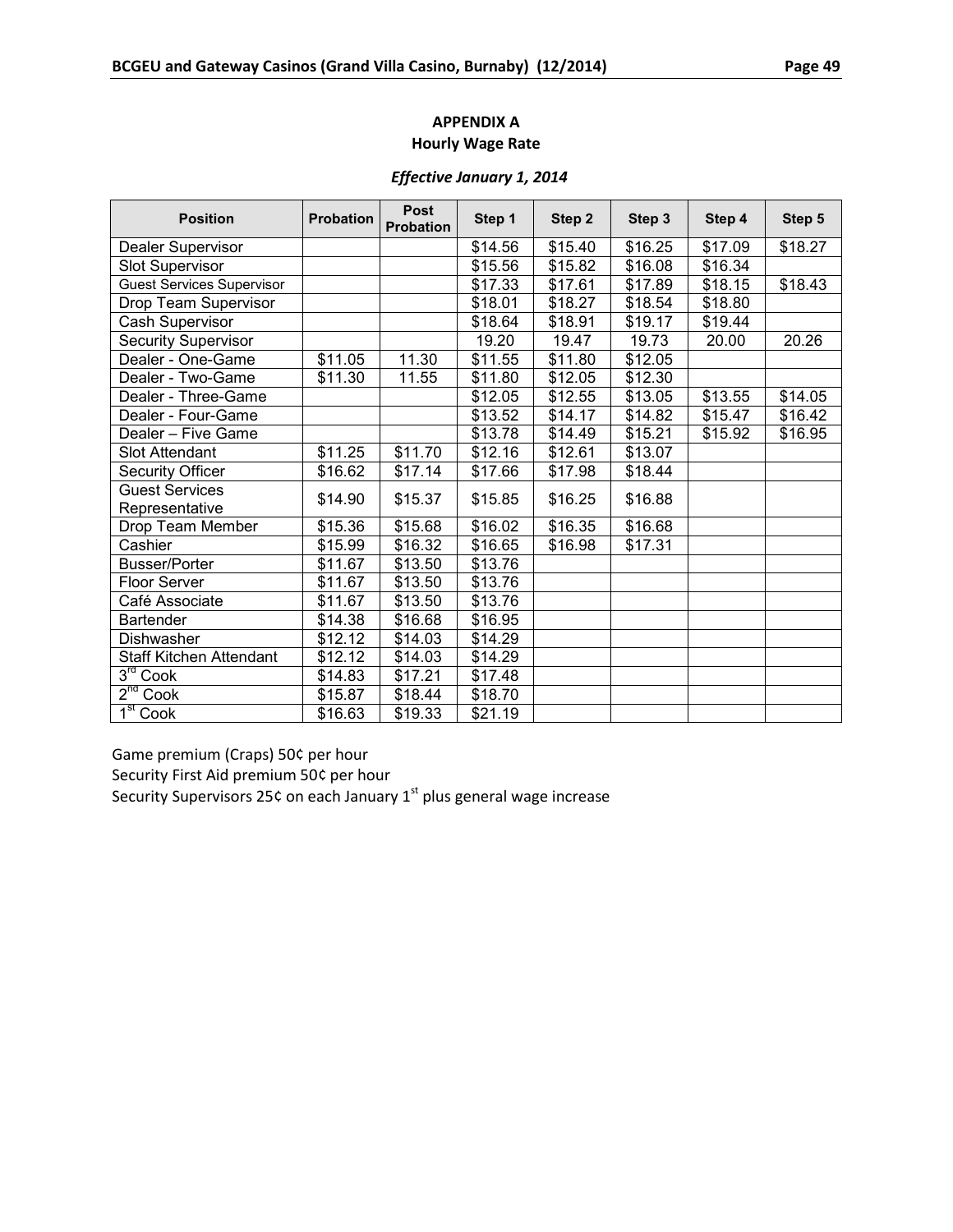# *Effective July 1, 2014*

| <b>Position</b>            | <b>Probation</b> | <b>Post</b><br><b>Probation</b> | Step 1  | Step 2  | Step 3  | Step 4  | Step 5  |
|----------------------------|------------------|---------------------------------|---------|---------|---------|---------|---------|
| Dealer Supervisor          |                  |                                 | \$14.81 | \$15.65 | \$16.50 | \$17.34 | \$18.52 |
| <b>Slot Supervisor</b>     |                  |                                 | \$15.81 | \$16.07 | \$16.33 | \$16.59 |         |
| <b>Guest Services</b>      |                  |                                 | \$17.58 | \$17.86 | \$18.14 | \$18.40 | \$18.68 |
| Supervisor                 |                  |                                 |         |         |         |         |         |
| Drop Team Supervisor       |                  |                                 | \$18.26 | \$18.52 | \$18.79 | \$19.05 |         |
| Cash Supervisor            |                  |                                 | \$18.89 | \$19.16 | \$19.42 | \$19.69 |         |
| <b>Security Supervisor</b> |                  |                                 | 19.45   | 19.72   | 19.98   | 20.25   | 20.51   |
| Dealer - One-Game          | \$11.30          | 11.55                           | \$11.80 | \$12.05 | \$12.30 |         |         |
| Dealer - Two-Game          | \$11.55          | 11.80                           | \$12.05 | \$12.30 | \$12.55 |         |         |
| Dealer - Three-Game        |                  |                                 | \$12.30 | \$12.80 | \$13.30 | \$13.80 | \$14.30 |
| Dealer - Four-Game         |                  |                                 | \$13.77 | \$14.42 | \$15.07 | \$15.72 | \$16.67 |
| Dealer - Five Game         |                  |                                 | \$14.03 | \$14.74 | \$15.46 | \$16.17 | \$17.20 |
| <b>Slot Attendant</b>      | \$11.50          | \$11.95                         | \$12.41 | \$12.86 | \$13.32 |         |         |
| <b>Security Officer</b>    | \$16.87          | \$17.39                         | \$17.91 | \$18.23 | \$18.69 |         |         |
| <b>Guest Services</b>      | \$15.15          | \$15.62                         | \$16.10 | \$16.50 | \$17.13 |         |         |
| Representative             |                  |                                 |         |         |         |         |         |
| Drop Team Member           | \$15.61          | \$15.93                         | \$16.27 | \$16.60 | \$16.93 |         |         |
| Cashier                    | \$16.24          | \$16.57                         | \$16.90 | \$17.23 | \$17.56 |         |         |
| <b>Busser/Porter</b>       | \$11.92          | \$13.75                         | \$14.01 |         |         |         |         |
| <b>Floor Server</b>        | \$11.92          | \$13.75                         | \$14.01 |         |         |         |         |
| Café Associate             | \$11.92          | \$13.75                         | \$14.01 |         |         |         |         |
| <b>Bartender</b>           | \$14.63          | \$16.93                         | \$17.20 |         |         |         |         |
| Dishwasher                 | \$12.37          | \$14.28                         | \$14.54 |         |         |         |         |
| Staff Kitchen Attendant    | \$12.37          | \$14.28                         | \$14.54 |         |         |         |         |
| 3 <sup>rd</sup><br>Cook    | \$15.08          | \$17.46                         | \$17.73 |         |         |         |         |
| 2 <sup>nd</sup> Cook       | \$16.12          | \$18.69                         | \$18.95 |         |         |         |         |
| 1 <sup>st</sup> Cook       | \$16.88          | \$19.58                         | \$21.44 |         |         |         |         |

Game premium (Craps) 50¢ per hour

Security First Aid premium 50¢ per hour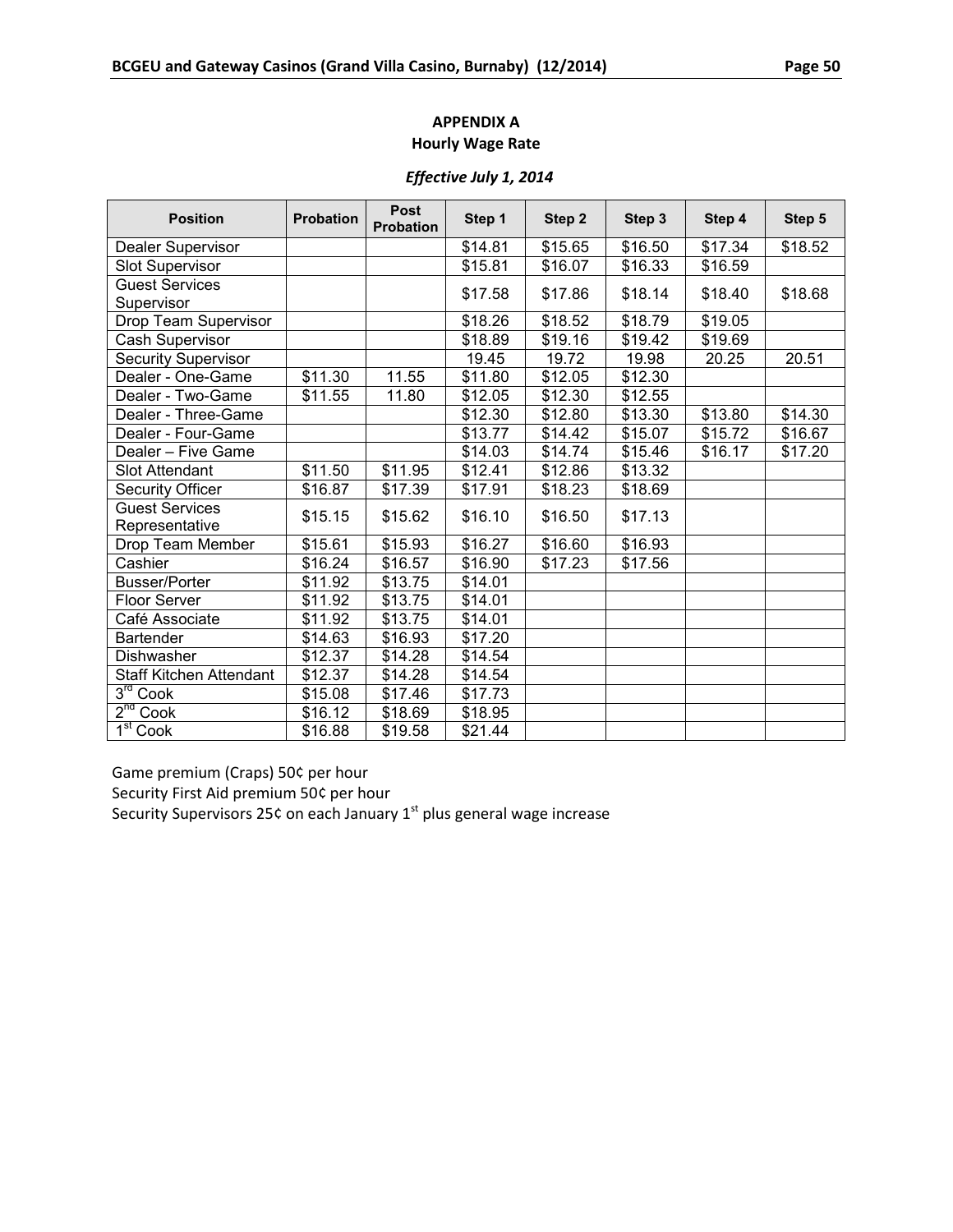#### *Definition*

"*Dealer Games*" – mean the following list: Blackjack; Baccarat; Pai Gow; Roulette; and Poker.

*Shift Differential for Graveyard and Weekend Shifts*

Employees who work shifts as defined as Graveyard or Weekend Shifts below, shall receive an additional 25¢ per hour for the hours worked.

Graveyard Shift Times:

- Six, seven or eight hour shifts that start at 21:00 hours through to and including 05:00 hours;
- 10 hour shifts that start at 19:00 hours through to and including 05:00 hours

Weekend Shift Times – Friday and Saturday Shifts:

• All shifts that start at 18:00 hours through to and including 05:00 hours.

# **APPENDIX B Classifications**

<span id="page-55-0"></span>The parties agree that the following positions are the Classifications wherever the term is referenced within the Agreement:

| Dealer Supervisor                    |  |  |  |  |
|--------------------------------------|--|--|--|--|
| <b>Slot Supervisor</b>               |  |  |  |  |
| <b>Guest Services Supervisor</b>     |  |  |  |  |
| Drop Team Supervisor                 |  |  |  |  |
| <b>Security Supervisor</b>           |  |  |  |  |
| Cash Supervisor                      |  |  |  |  |
| Cashier                              |  |  |  |  |
| Dealer                               |  |  |  |  |
| <b>Slot Attendant</b>                |  |  |  |  |
| <b>Guest Services Representative</b> |  |  |  |  |
| <b>Security Officer</b>              |  |  |  |  |
| Drop Team Member                     |  |  |  |  |
| <b>Busser/Porter</b>                 |  |  |  |  |
| <b>Floor Server</b>                  |  |  |  |  |
| Café Associate                       |  |  |  |  |
| Bartender                            |  |  |  |  |
| Dishwasher                           |  |  |  |  |
| <b>Staff Kitchen Attendant</b>       |  |  |  |  |
| 3rd Cook                             |  |  |  |  |
| $\overline{2}^{\text{nd}}$ Cook      |  |  |  |  |
| $\overline{1}^{\rm st}$ Cook         |  |  |  |  |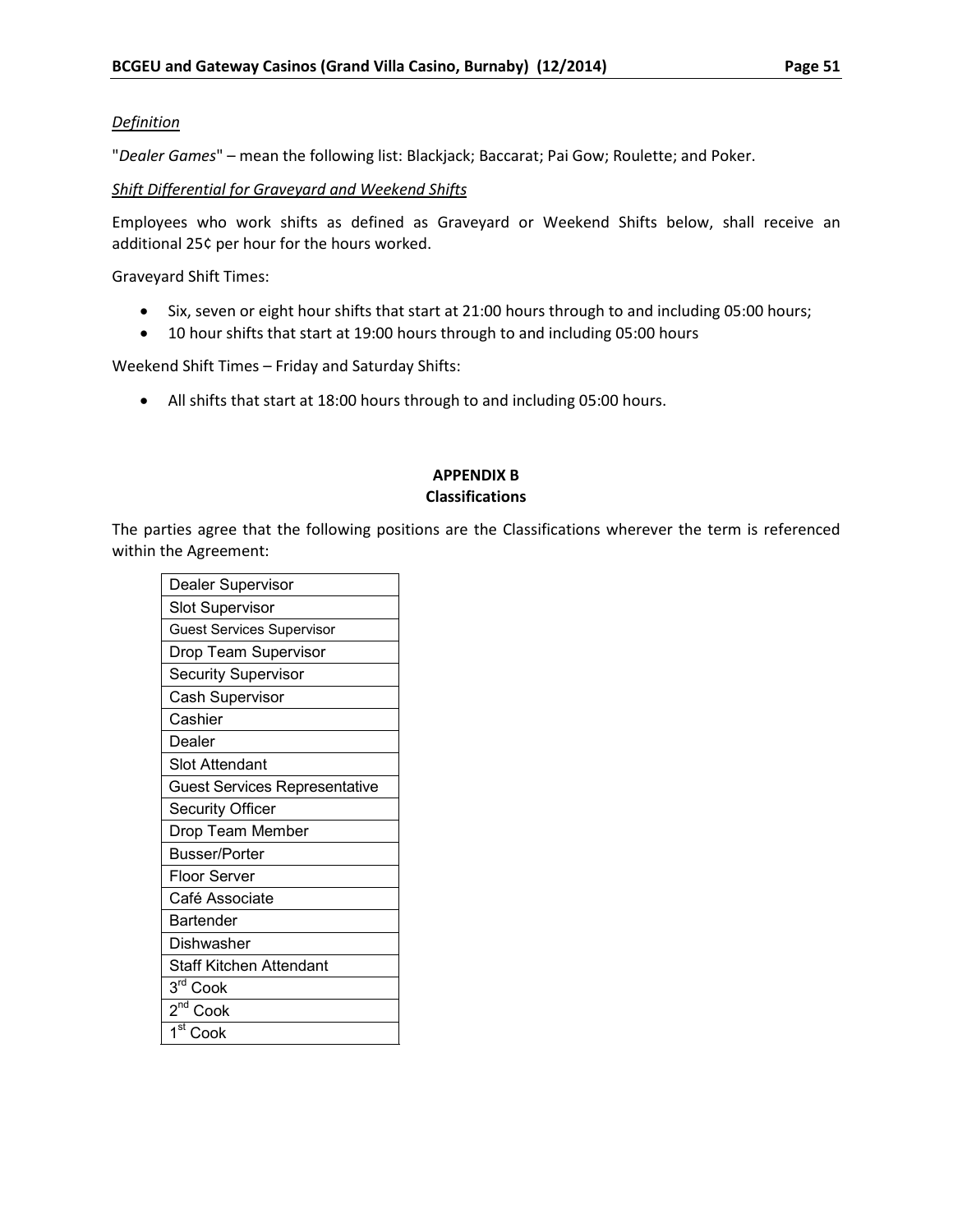#### **APPENDIX C Hours Excluded from Group Health Benefits**

<span id="page-56-0"></span>*The table identified in Appendix C – Hours Excluded from Group Health Benefits (shown below) demonstrates the benefit eligibility calculations.*

| <b>Excluded Absence</b>        | <b>Description</b>                 |
|--------------------------------|------------------------------------|
| Authorized Absence             | Unscheduled day off work           |
| Requested Time Off             | Scheduled day off work without pay |
| No Show                        | Absent from work without calling   |
| Dropped Shift                  | Scheduled shift given away         |
| Suspension                     | Suspended from work without pay    |
| <b>Unpaid Leave of Absence</b> | Leave of absence from work         |

### **LETTER OF UNDERSTANDING 1 Workforce Changes**

<span id="page-56-1"></span>Any question regarding technological change within the scope of this Collective Agreement shall be resolved by the procedures as outlined in the BC *Labour Code*.

In these circumstances the parties agree to meet as per Section 54 of the *Labour Relations Code* – British Columbia or its successor to develop an adjustment plan.

# **LETTER OF UNDERSTANDING 2 Games Training**

<span id="page-56-2"></span>Employees shall have the option, based on operational needs, of switching shifts or reducing hours in order to accommodate training and to ensure that the employee gets adequate rest. The Employer shall not unreasonably deny such requests. This time shall not be considered as a shift change pursuant to Clause 15.2(b).

# **LETTER OF UNDERSTANDING 3 Benefits Continuation**

<span id="page-56-3"></span>The Employer agrees to maintain the Health and Welfare benefits at the same level as identified at the time of the Collective Agreement ratification for the period of this Collective Agreement.

#### **MEMORANDUM OF AGREEMENT 1 Abusive Patrons**

<span id="page-56-4"></span>The Employer recognizes the need to take all reasonable precautions for the protection of employees from patrons who are abusive, threatening or violent. The Employer understands the need to remove patrons from the Casino who behave in an unacceptable abusive, threatening or violent fashion. For its part the Union understands that perceptions of patron behaviour can differ and that employees' behaviour can contribute either directly or indirectly to the problem.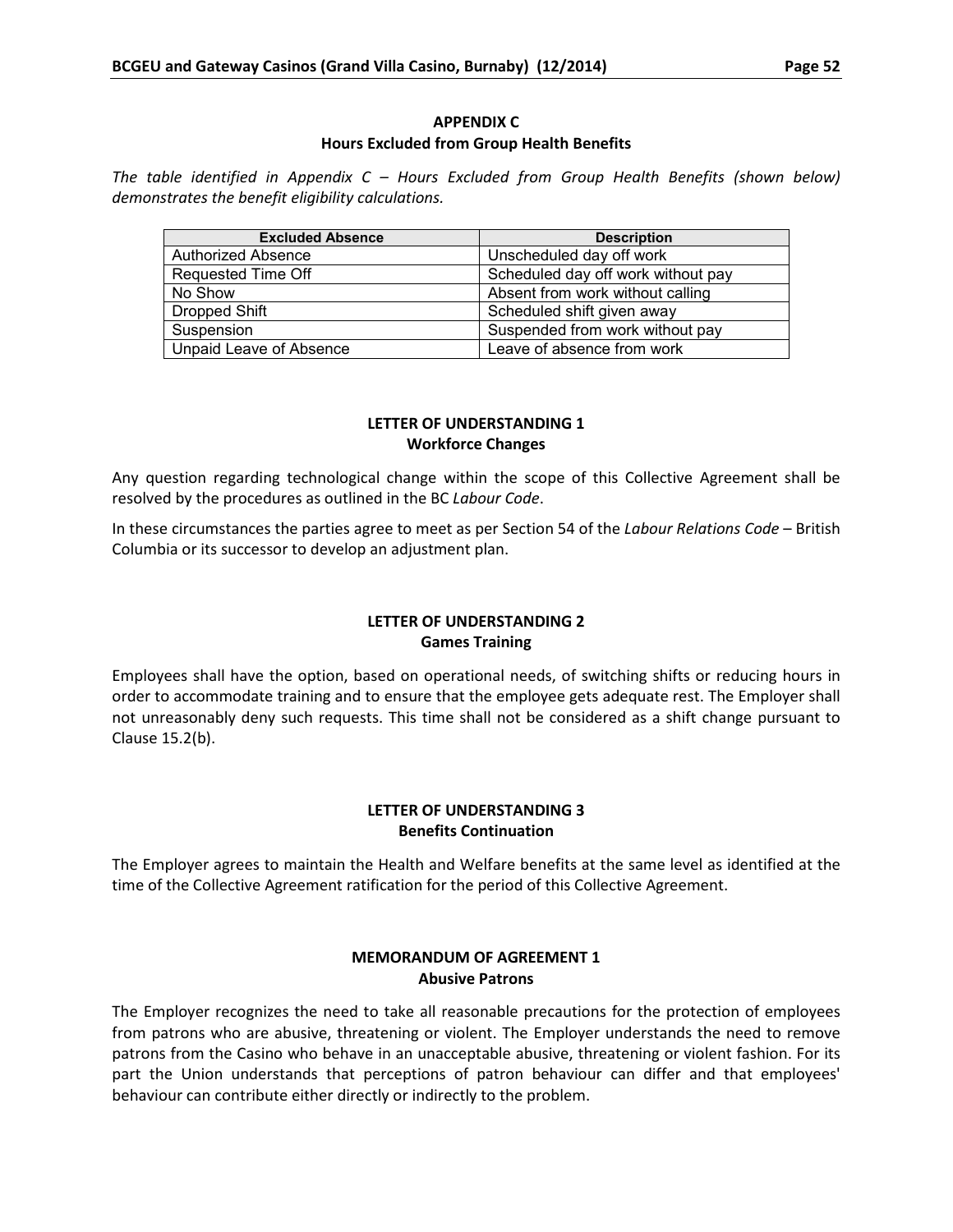#### **MEMORANDUM OF AGREEMENT 2 Indemnity**

<span id="page-57-0"></span>(a) The Employer shall indemnify employees from any damages, judgments, legal fees, disbursements and court costs which result from any civil or criminal action or proceeding brought against them arising from any acts or omissions which occurred during or arose out of the proper performance of their duties, including a duty imposed by any statute or regulation. If an action is launched or proceedings take place this indemnification shall include the paying of any sum required in the settlement of such action or proceeding.

(b) Subsection (a) does not apply where:

(1) an employee has, in relation to the conduct that is the subject matter of the action or proceeding, been found liable for or guilty of criminal activity, proven dishonesty, gross negligence, fraud, malicious or wilful misconduct;

(2) the defence of the action or proceeding is covered by an applicable insurance policy.

(c) In accordance with this Memorandum of Agreement, the Employer will indemnify employees for legal fees and disbursements based on fair and reasonable limits. At the option of the Employer, the Employer may provide for legal services in the defence of legal proceedings involving the employee (so long as no conflict of interest arises between the Employer and the employee) or pay the legal fees of legal counsel chosen by an employee.

(d) Where an employee is required to defend their professional actions arising out of the proper performance of their duties, in a proceeding before their professional licensing body, the Employer will provide either legal counsel or, at the Employer's option, reimbursement of reasonable legal fees incurred in such defence.

(e) The provisions of this Memorandum of Agreement shall be binding upon the Employer on the condition that employees shall notify the Employer immediately, in writing, of any incident or course of events which may lead to legal action against them and such notice much be provided to the Employer in circumstances including, but not limited to, the following:

(1) legal action against them;

(2) when the employee themselves require or retain legal counsel in regard to the incident or course of events;

(3) where any investigate body or authority first notifies the employee of any investigation or other proceeding which might lead to legal action against the employee;

(4) when information first becomes known to the employee in the light of which the employee should reasonably expect that they might be the object of legal action, or

(5) when the employee receive notice of any legal proceeding of any nature or kind.

#### **MEMORANDUM OF AGREEMENT 3 Whistle Blower Protection**

#### <span id="page-57-1"></span>**Purpose**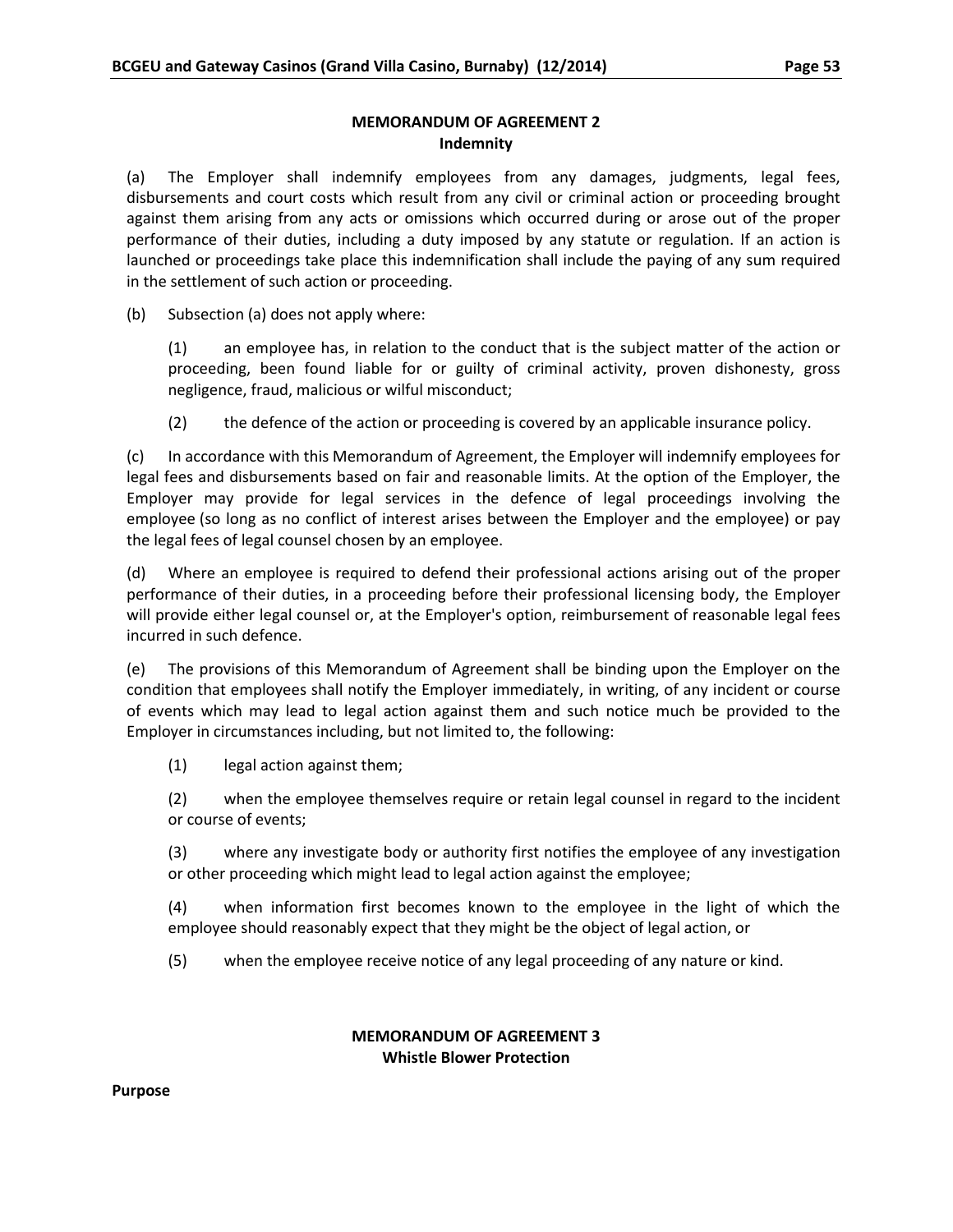The purpose of this Memorandum of Agreement is to provide a framework for employees to report suspected unlawful or fraudulent conduct, or breaches of Casino Policy, BC Lottery Corporation (BCLC) Regulations or Gaming Policy and Enforcement Branch (GPEB) Regulations ("*Misconduct*"). A key element of this framework is the protection of employees from retaliation where the employees have made such reports in good faith and based upon reasonable belief.

#### **Reporting Procedures and Investigation**

Employees are expected to report suspected Misconduct internally, to the Chief Privacy Officer, and allow the Employer an opportunity to investigate the matter, prior to raising the matter externally, including to the BCLC or GPEB.

When an employee who has reported suspected Misconduct is notified by the Employer that is investigation into the suspected Misconduct is complete, the employee may choose at that point, but not before, to report the suspected Misconduct directly to BCLC or GPEB, provided the employee reasonably and honestly believes that the matter has not been properly dealt with by the Employer.

The Employer will consider all reports of suspected Misconduct to be provided in confidence, and will disclose such reports only to the extent required to adequately investigate the suspected Misconduct or as required by law. Employees who are interviewed during an investigation following a report of suspected Misconduct are expected to treat the matter confidentially and refrain from discussing it in the workplace or elsewhere.

#### **No Retaliation**

If an employee reports suspected Misconduct, in good faith and based on a reasonable belief, and in accordance with this Memorandum of Agreement and its procedures, the employee will not be subject to discipline or retaliation by the Employer for making the report.

#### **Disciplinary Offences**

An employee who makes a knowingly false, frivolous, bad faith or malicious report of Misconduct may be subject to discipline up to and including termination of employment.

An employee who retaliates against an employee who reports suspected Misconduct may be subject to discipline up to and including termination of employment.

# **MEMORANDUM OF AGREEMENT 4 Substitution and Promotion Pay**

<span id="page-58-0"></span>The Employer (Gateway Casinos & Entertainment Limited) and the Union (B.C. Government and Service Employees' Union) agree to attach the below pay structure to the agreed to provisions within Appendix A of the Collective Agreement at the Grand Villa Casino:

#### *Substitution*

All employees who are presently assigned by the Employer to substitute into a Supervisory position in a relief capacity will continue to be paid in the same manner (This means that relief supervisor work for those who had been assigned to that work at the time of ratification will be paid as they were in the past except that the Steps for Supervisors will be used).

Employees who are assigned to substitute into a supervisory position, for the first time, in a relief capacity, shall be placed, as their initial placement for the substitution wage, into the first respective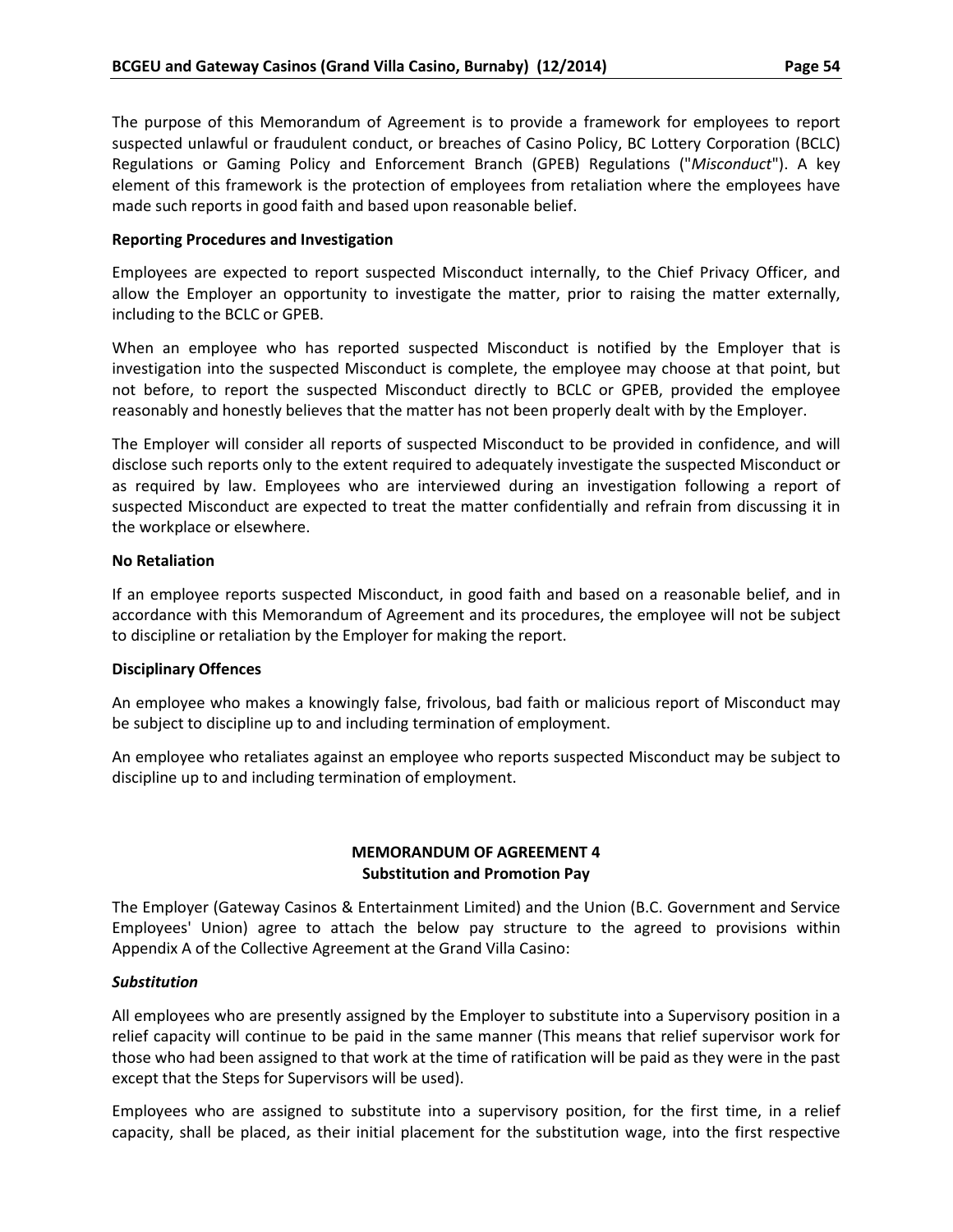step where the wage rate is above their regular step, and where the substitution step is at least 50¢ per hours greater than their regular step. Once the initial step is established, the substitution rate of pay for relief work will move through the step progression annually.

#### *Promotion*

Employees who are promoted into regular supervisory positions shall be placed, as their initial placement for the supervisory wage, into the first respective step where the wage rate is above their regular step, and where that promotional step is at least 50¢ per hour greater than their regular step. Once the initial promotional step is established, the promotional pay will move through the step progression annually.

*Dated: June 15, 2010*

#### **MEMORANDUM OF AGREEMENT 5 Gateway Casino and Entertainment Limited Employees**

<span id="page-59-0"></span>The parties agree that the following will apply to those employees who were hired by the Employer directly from another Casino owned by Gateway Casino and Entertainment Limited.

After two years of employment with the Employer, continuous employment with Gateway Casino and Entertainment Limited is recognized as Service Seniority for Article 13 – Layoff and Recall – of the Agreement.

All other provisions of the Agreement shall apply for these employees from the date of hire.

# **MEMORANDUM OF AGREEMENT 6 Classification Seniority Placement into a New Position**

<span id="page-59-1"></span>Classification seniority will be credited to employees who have been placed into a new position as follows:

(a) Where a single employee is successful in the placement into a new classification, they shall receive a classification seniority date in the new classification on the day they begin work in that new classification;

(b) Where more than one successful applicant begins work in a new classification as a result of a single posting in Clause 12.1 and 12.3 of the Agreement, those employees will receive classification seniority order as follows:

(1) Grand Villa employees at the time of the posting. Where there is more than one Grand Villa employee, the order will be determined by service seniority;

(2) Employees who have been successful who were employed at another Gateway Casinos and Entertainment Limited Casino;

i) If these employees all came from the same classification, their classification seniority order from their previous classification will determine their seniority order; then,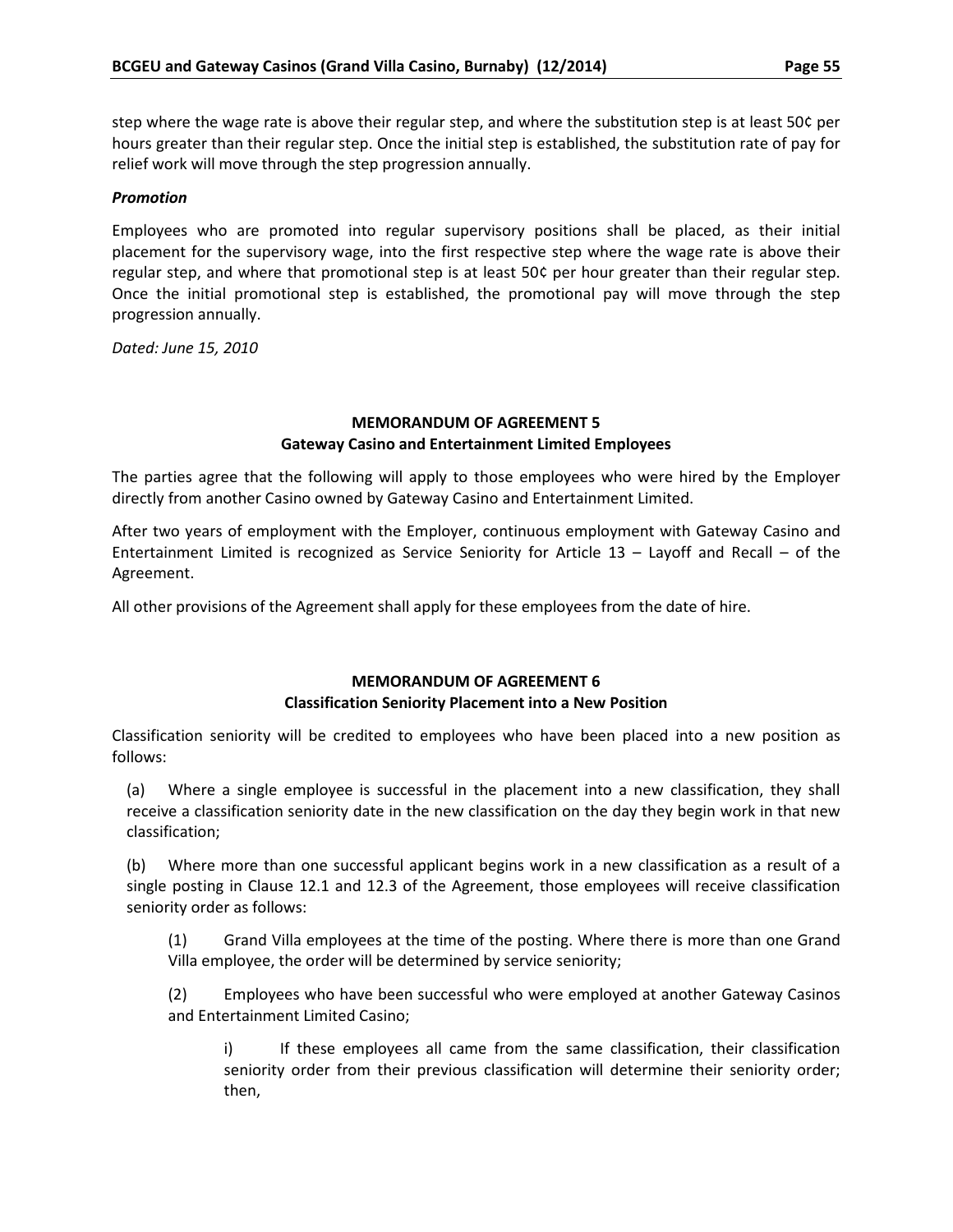ii) If these employees are coming to the Grand Villa from a classification other than the one in which they have been placed, their classification seniority order will be by service seniority with Gateway Casinos and Entertainment Limited;

(3) Former employees of Grand Villa who have been rehired by the Employer;

(4) Incoming professionals where their respective classification seniority placement will be done by chance;

(5) New employees to the Employer where more than one new employee has been hired, their respective seniority placement will be by chance.

(c) In summary; where a single employee is placed into a new position, their classification will be as per 1) above; Where more than one employee has been hired, as per 2) above, classification seniority is applied as follows:

(1) Grand Villa employees – service seniority;

(2) Gateway Casinos and Entertainment Limited – first, employees from any other Gateway Casinos and Entertainment Limited casino who are being placed from the same classification will be placed by that classification seniority order; second, if from a different classification, then by service seniority order with Gateway Casinos and Entertainment Limited;

(3) Where there is more than one former employee of Grand Villa, then by previous service seniority earned at Grand Villa;

- (4) Where there is more than one incoming professional, then by chance;
- (5) Where there is more than one new employee, then by chance.

#### **MEMORANDUM OF AGREEMENT 7 Re: Dealer Supervisor Scheduling Adjustments**

<span id="page-60-0"></span>The employee's listed below, having had their classification of Dealer Supervisor impacted to the point where they lost their position as Dealer Supervisors, will be offered the following:

(a) Should a Regular Dealer Supervisor vacancy occur over the period of this Agreement, and notwithstanding Article 27 – Call-in Procedure for Additional Work, the schedule vacated will be offered to the employees listed below in the numerical order:

- (1) Doanh Le
- (2) Stephen He
- (3) Shirley Ni
- (4) Helen Szeto
- (5) Tipini Cash
- (6) Allen Mah
- (7) Milena Terziyski
- (8) Cielito Montano
- (9) Julie Truong
- (10) Anthea Cheung
- (11) Joseph Chung
- (12) Quin Ma
- (13) Rod Anderson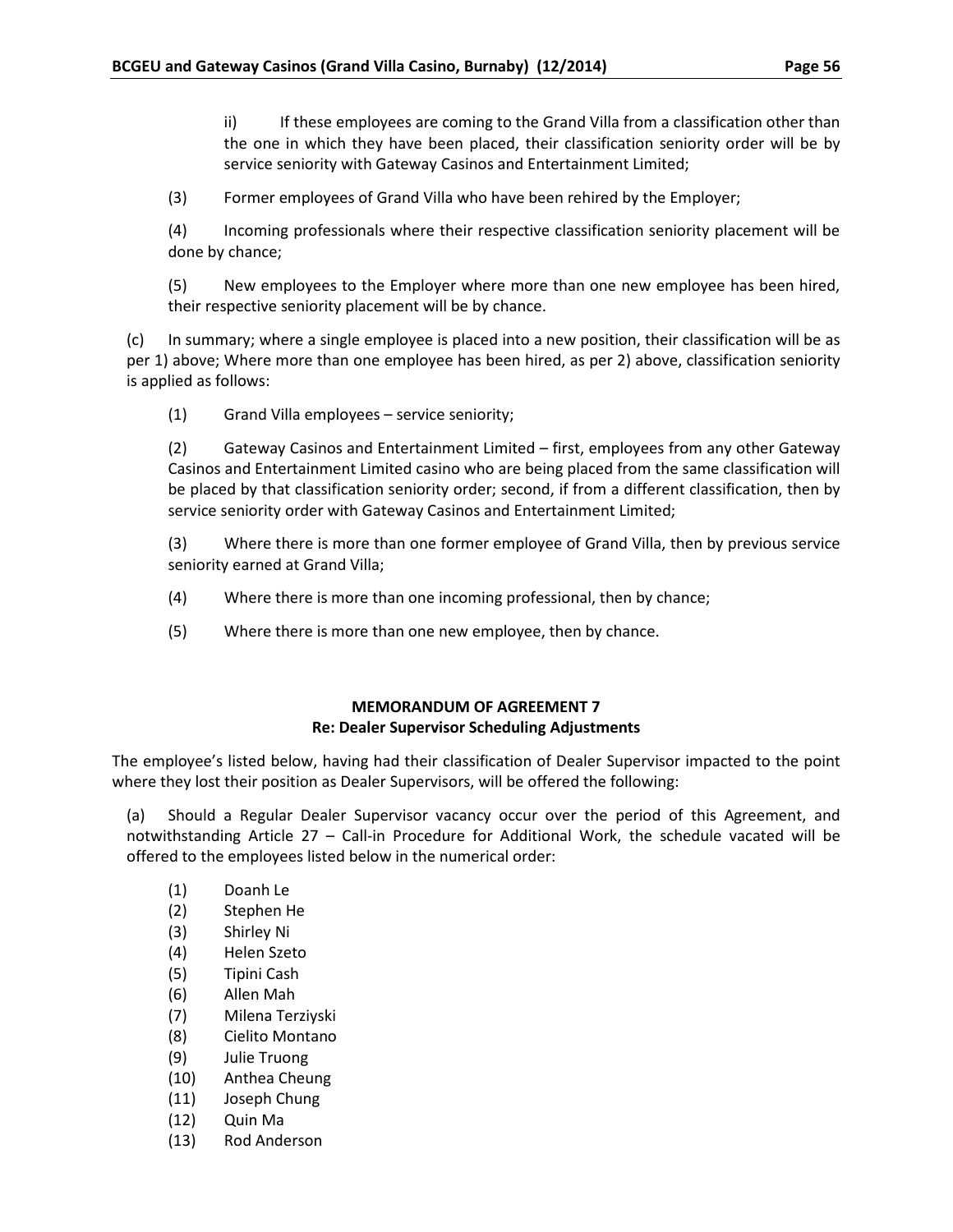(b) Where an employee identified in this Memorandum refuses a Regular Dealer Supervisor Vacancy in accordance with a) above, that employee will no longer be protected by this Memorandum.

(c) Effective July 12, 2012, the parties further agree that for the purposes of Clause 15.2 – Yearly Scheduling only, the above employees will be placed at the bottom of the Dealer Supervisor staff list, in the above numerical order.

(1) The above employees may pick any remaining dealer supervisor shifts still available after all the dealer supervisors have chosen their schedules.

(2) Where these employees seek additional shifts to make up a schedule, beyond those available shifts in Dealer Supervisor, they may choose available shifts from the dealer schedule based on their classification seniority as a dealer pursuant to Clause 15.2.

# **MEMORANDUM OF AGREEMENT 8 Slot Attendants Qualified as Slot Supervisors**

<span id="page-61-0"></span>In accordance with Clause 15.2 – Yearly Scheduling – the following employees will be permitted to choose available shifts at the bottom of the Slot Supervisor staff list, in the numerical order listed, once the Slot Supervisor employees have completed their yearly shift selection.

For the first yearly schedule selection process after date of ratification of this Agreement, the employees listed below will assume, in numerical order, selection preference as a Slot Attendant immediately behind the last regular employee listed as a Slot Attendant as of January 1, 2010.

This placement in selection order will be used for accessing work pursuant to Clause  $15.2$  – Yearly Selection, and Clause 27 – Call-in Procedure for Additional Work.

- 1) Freeman Yang
- 2) Terry Viloria
- 3) Kim Snyder

# **LETTER OF AGREEMENT 1 Administration of Clause 19.11 – Employee Medical Leave**

<span id="page-61-1"></span>The administration of illness and injury leaves of absence within the Employer's business requires the parties to come to a mutual understanding in how those absences can be properly managed. Illness and injury absences per year can vary, but in many sectors, the average can be approximately nine days per year.

The implementation and administration of Clause 19.11 – Employee Medical Leave, the parties agree that the language needs to be applied in a reasonable manner. To assist the parties in their efforts to administer the language of Clause 19.11, the following principles are to be applied:

1) The Gateway Medical Form provided by the Employer is to determine an employee's prognosis; when the Employer may anticipate a possible date of return to work and what restrictions, if any, are to be administered upon the return to work.;

2) The Employer can request an employee have a Gateway Medical Form completed by the employee's medical practitioner if: